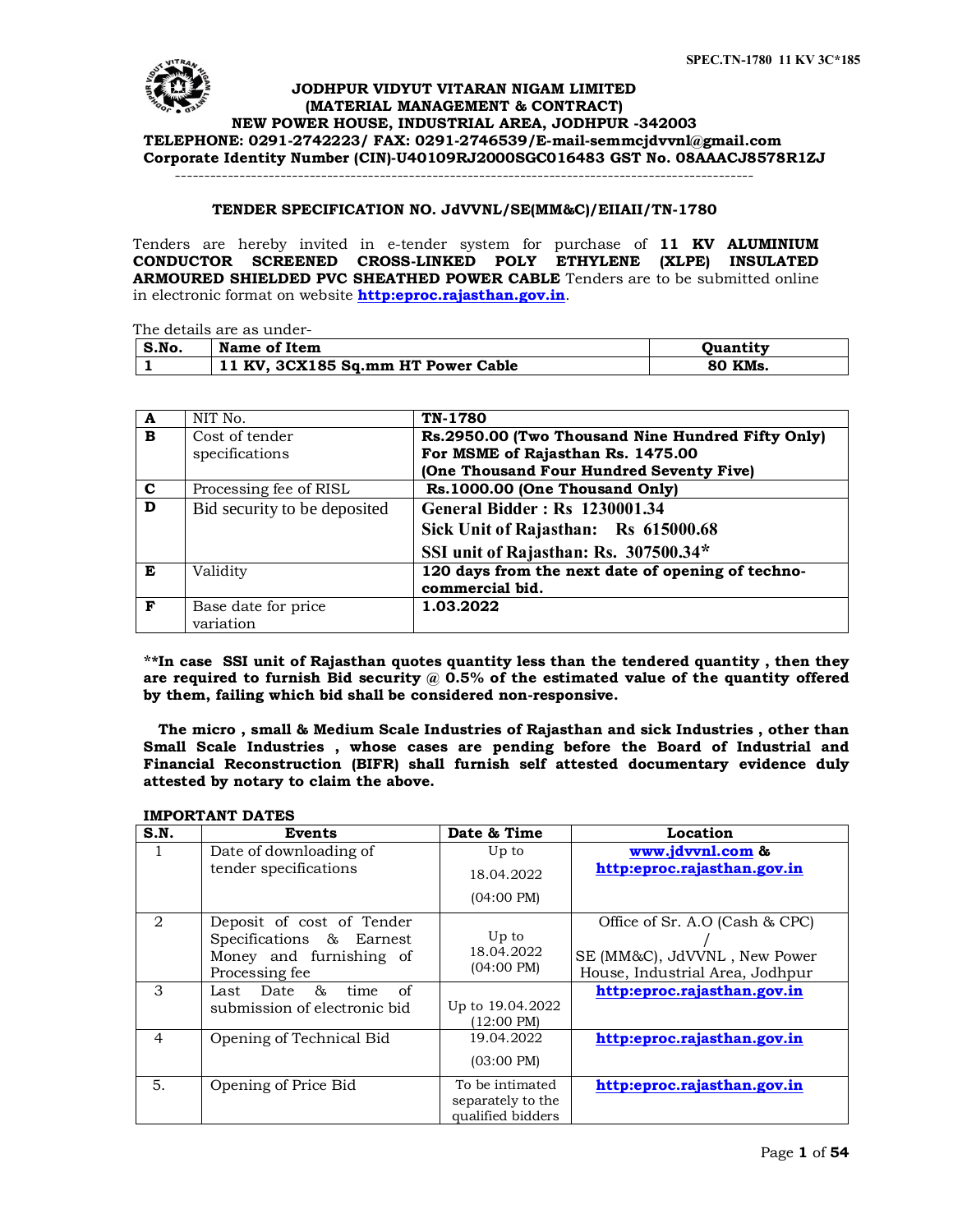|                         | <b>INDEX</b>                                                                    |                                                                  |  |  |
|-------------------------|---------------------------------------------------------------------------------|------------------------------------------------------------------|--|--|
| Section-I               | Instructions to bidders                                                         | For e-Tendering                                                  |  |  |
| Section-II              | <b>General Conditions of Contract</b>                                           |                                                                  |  |  |
| Section-III             | Technical Specification for 11 KV 3C*185 SQ.                                    |                                                                  |  |  |
|                         | MM. Armoured Cable.                                                             |                                                                  |  |  |
| Schedule-I              | Schedule of Requirement                                                         |                                                                  |  |  |
| Schedule-II             | Price variation                                                                 |                                                                  |  |  |
| Schedule-III            | Details of Standards                                                            |                                                                  |  |  |
|                         | Schedule-III A   Pre Qualification Requirement (PQR)                            |                                                                  |  |  |
| Schedule-III B          | Performa for Bank Guarantee in lieu of Type                                     |                                                                  |  |  |
| Schedule-IV             | Test<br><b>BOQ</b> (Price Schedule)                                             | To be submitted on line                                          |  |  |
| Schedule-IVA            | Details of tendered quantity, quantity offered                                  | The bidder is required to                                        |  |  |
|                         | along with justification with reference to<br>qualifying Requirement.           | justify quantity offered as<br>qualifying<br>per<br>requirement. |  |  |
| Schedule V              | Technical<br>from<br>Guaranteed<br>Departure<br>Particulars                     |                                                                  |  |  |
| Schedule VA             | Guaranteed Technical Particulars For<br>11<br>KV 3C*185 SQ. MM. Armoured Cable. |                                                                  |  |  |
| Schedule V <sub>B</sub> | GTP of Drum                                                                     |                                                                  |  |  |
| Schedule VI A           | Departure from the requirement of Technical<br>Specification.                   |                                                                  |  |  |
| Schedule VI B           | commercial<br>Departure<br>from<br>&<br>terms<br>conditions of specification    |                                                                  |  |  |
| Schedule VII            | List of Past Supplies                                                           |                                                                  |  |  |
|                         | Schedule VII A C.A. Certificate for Quantity Justification.                     |                                                                  |  |  |
| Schedule VIII           | Delivery schedule.                                                              |                                                                  |  |  |
| Schedule IX             | of equipment & technical<br>List<br>hands<br>available with the biding firm.    |                                                                  |  |  |
| Schedule X              | Format of Affidavit for Rajasthan MSME                                          |                                                                  |  |  |
| Schedule XI             | General Particulars about the bid in brief                                      |                                                                  |  |  |
| General                 | Amendments in ITB & GCC and Addendum in                                         |                                                                  |  |  |
|                         | <b>ITB</b>                                                                      |                                                                  |  |  |
| Appendix-A              | Performa for Bank Guarantee in lieu of Bid                                      |                                                                  |  |  |
|                         | Security                                                                        |                                                                  |  |  |
| Appendix-B              | Declaration by the Bidder towards blacklisting/                                 |                                                                  |  |  |
|                         | debarment etc.                                                                  |                                                                  |  |  |
| Annex.-A                | Self Attested under taking to be given on firm's                                |                                                                  |  |  |
|                         | letter head                                                                     |                                                                  |  |  |
| Annex.-I                | Under taking for C.A. Certificate                                               |                                                                  |  |  |
| Annex.- II              | <b>Bidder Details</b>                                                           |                                                                  |  |  |

1. Tender documents will be made available on e-Tendering portal www.eproc.rajasthan.gov.in The bidders, in their own interest are requested to read very carefully the tender document before submitting the bid only through online on website www.eproc.rajasthan.gov.in. The bidders can download bid up to 04:00 p.m. one day [prior to schedule date o](http://www.eproc.rajasthan.gov.in/)f opening of respective bid mentioned above documents and submit their bids online up to 12:00 p.m. on schedule of respective bid mentioned above.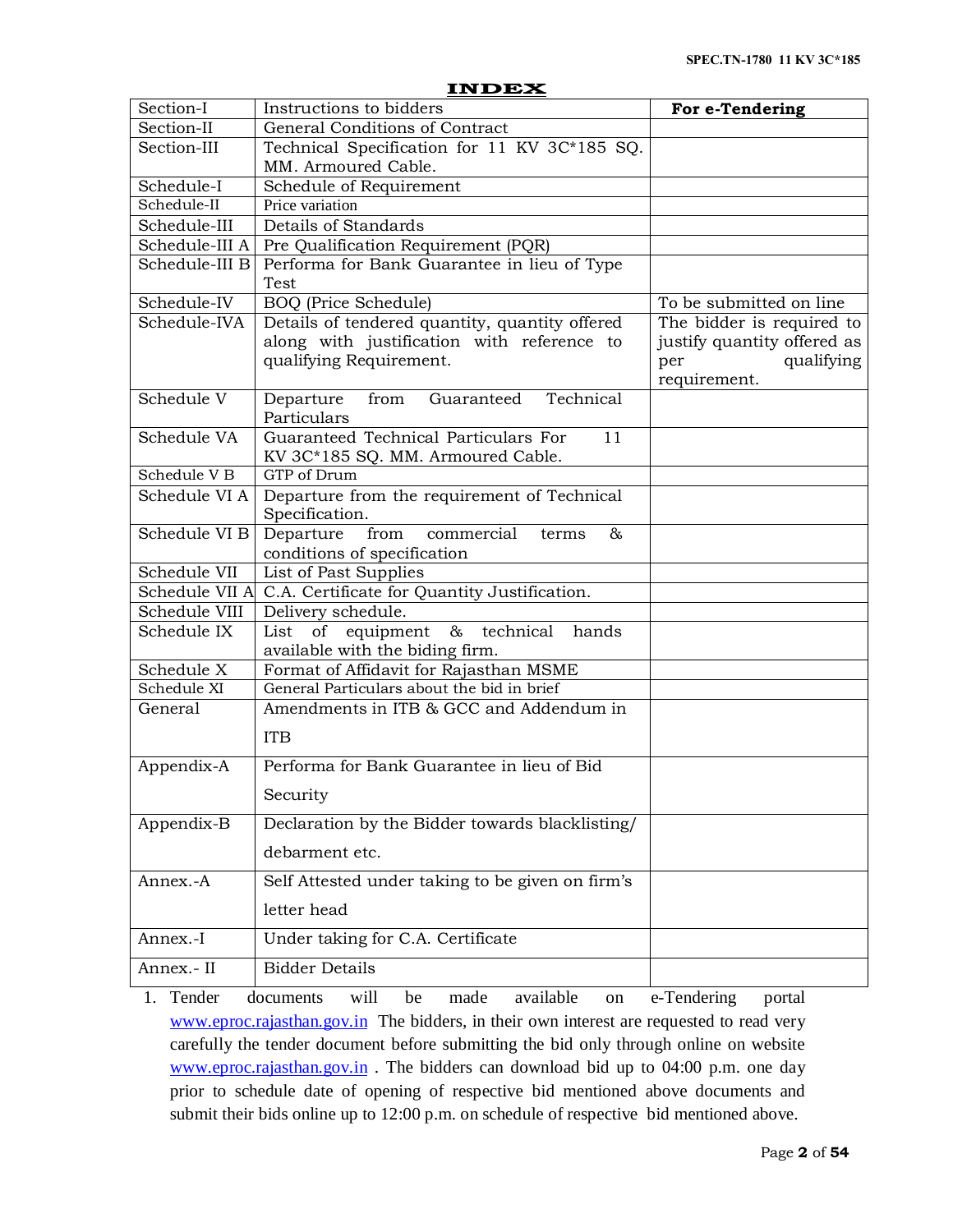- 2. Eligible bidders should submit their bid well in advance instead of waiting till last date JdVVNL will not be responsible for non-submission of bids due to any website related problems.
- 3. The cost of Tender specification **Rs. 2950/-** (Non-Refundable) (50% for MSME of Rajasthan) to be paid by Demand Draft in Favour of the Sr. Accounts officer(Cash  $\&$ CPC), JdVVNL, Jodhpur and tender processing fees Rs. **1000/-** shall be payable by demand draft in favour of The Managing Director RISL, Jaipur ( Non- Refundable). The bidders are required to deposit all these payments in the office of the SE(MM&C), JdVVNL, Jodhpur up to 4.00 PM one day prior to date of tendering otherwise their bids are liable to be rejected.
- 4. The Bid Security amount (as applicable) to be paid by demand draft/bankergs cheque in favour of SR.AO(CASH & CPC), JDVVNL, Jodhpur (Payable at jodhpur) 342003 **up to 4.00 p.m prior one WORKING day of schedule date of opening** of respective bid or Bank guarantee, in specified format, of a scheduled bank in favour of superintending Engineer (MM&C), JDVVNL, Jodhpur **up to 4.00 p.m. prior one WORKING day of schedule date of opening** of respective bid and obtain a receipt/acknowledgement thereof. No other mode of deposit shall be accepted. At the time of depositing the Bid Security amount or Bank Guarantee, the bidder shall also furnish self attested and duly attested by Notary, the documentary evidence of SSI/MSME unit of Rajasthan or of sick unit (as applicable). Along with affidavit as per schedule  $X$  on non-judicial stamp of Rs. 100.

The Bank Guarantee against Bid Security be issued by Nationalized / Scheduled Bank. The same may be accepted after confirmation by issuing Bank. If any Bid Security Bank Guarantee is not in proper format / not confirmed by the issuing Bank the same would not be accepted and the bidder would be immediately sorted out from bid process.

.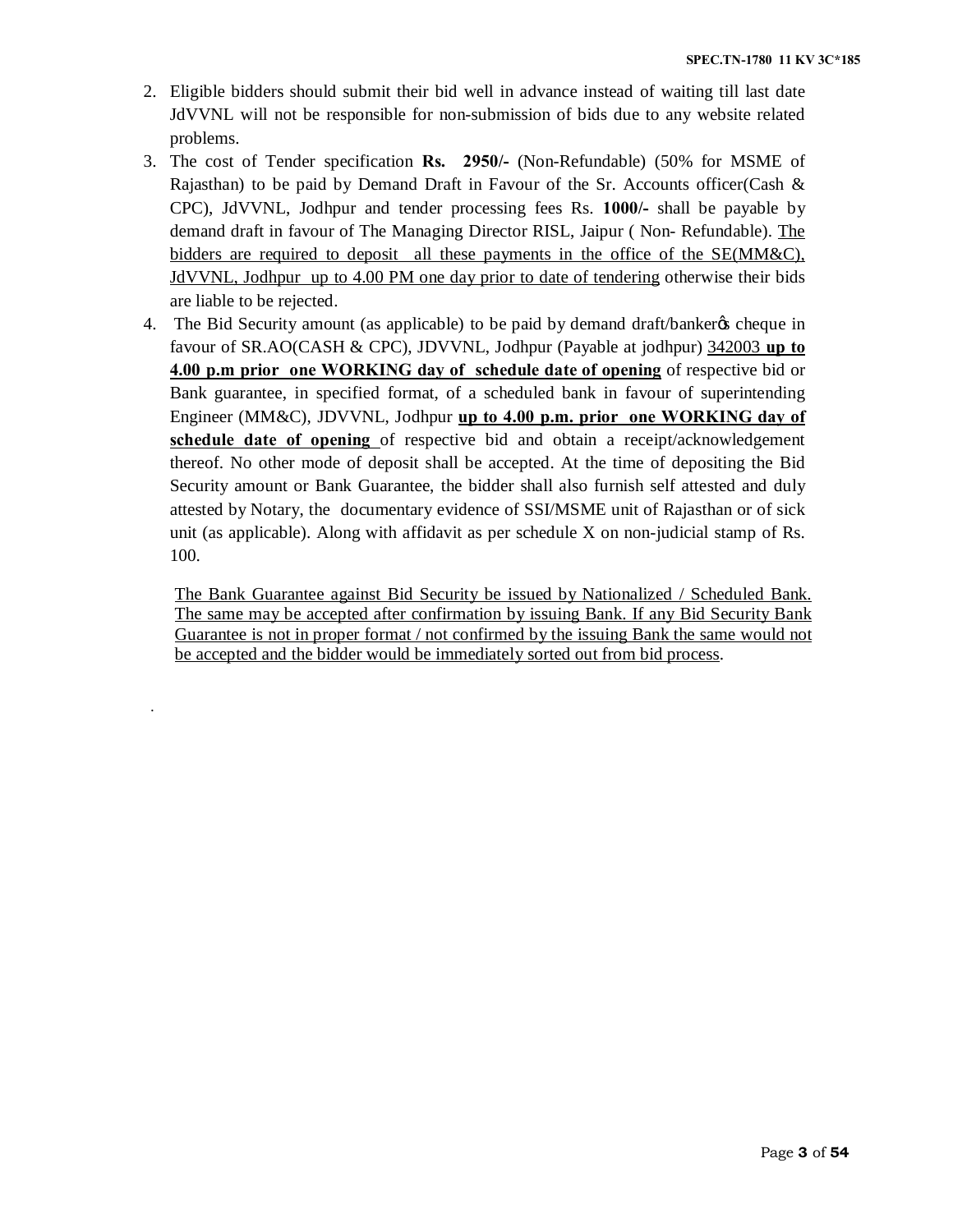#### **SECTION-III**

#### **-------------------- TECHNICAL SPECIFICATION FOR 11 KV ALUMINIUM CONDUCTOR SCREENED CROSS-LINKED POLY ETHYLENE (XLPE) INSULATED ARMOURED SHIELDED PVC SHEATHED POWER CABLE AGAINST TN-1780**

# ----------------------------------------------------------------------------------------------------------------

#### 1. **SCOPE:**

 1.1 This section provides for manufacture, testing before dispatch, supply and delivery F.O.R. destination of **ISI Marked** 11 KV Aluminium conductor Screened, Cross linked Polyethylene (XLPE) Insulated Armoured Shielded PVC Sheathed cable of rated voltage 11 KV (earthed system) conforming to IS:7098 (Part-II/1985) with latest amendment. The requirement of 11 KV Power XLPE Cables shall be as per schedule of requirement Annexed with this section at **Schedule-I**. It may be noted that the requirement indicated in the schedule is tentative & may vary at the time of placement of order.

The 11 KV Aluminium Conductor, Screened CROSS-LINKED POLYETHEYLENE (XLPE) INSULATED Armoured Shielded PVC Sheathed Power cable shall be **ISI marked. The bidder should be a manufacturer of tendered item. The offers from Sole Selling Agents / Authorized Dealers shall not be entertained.**

- **a) The Manufacture shall manufacture the 33 KV Power cable with CCV Line Process only and offer from other type of manufacturing process (Syoplas) shall not be considered.**
- **b) The 11 KV Power cable may be manufactures either CCV Line or Syoplas Process**

**The bidder must possess valid ISI License for the bid item. The technical bid of the bidder shall be considered for opening in the absence of non-furnishing of above required ISI License along with the bid. However, Price bid of the responsive bidder shall only be opened if bidder furnishes above valid BIS Liscence up to the official working hours of one working day prior to the schedule / notified date of opening of price bid" along with undertaking that BIS License so furnished is valid till date and same has not been withdrawn/cancelled by Bureau of Indian Standard. Similar undertaking of validity of BIS l License be also furnished by the bidder who furnishes BIS License along with Technical Bid. The firm must possess ISO-9001 or above certification.**

#### 2. **STANDARDS:**

 Unless otherwise stipulated in this specification the following standards with latest amendments shall be applicable. Any departure from the Standards be indicated in **Schedule-III.**

| i)  | $IS:7098(Part-II)$ | : Cross linked Polyethylene<br>Insulated PVC sheathed cable<br>for voltage from $3.3$ KV upto $\&$<br>Including 33 KV. |
|-----|--------------------|------------------------------------------------------------------------------------------------------------------------|
| 11) | IS:8130            | : Conductors for insulated Cables.                                                                                     |
|     | iii) IS:5831       | $\pm$ PVC insulation and sheath of<br>Electric cables.                                                                 |
| iv) | IS:3975            | : Mild steel wires, strips and<br>tapes for armouring cables.                                                          |
| V)  | IS:10810           | $\pm$ Methods of test for cables.                                                                                      |
| 1V) | IS:10418           | Drums for Electric Cables                                                                                              |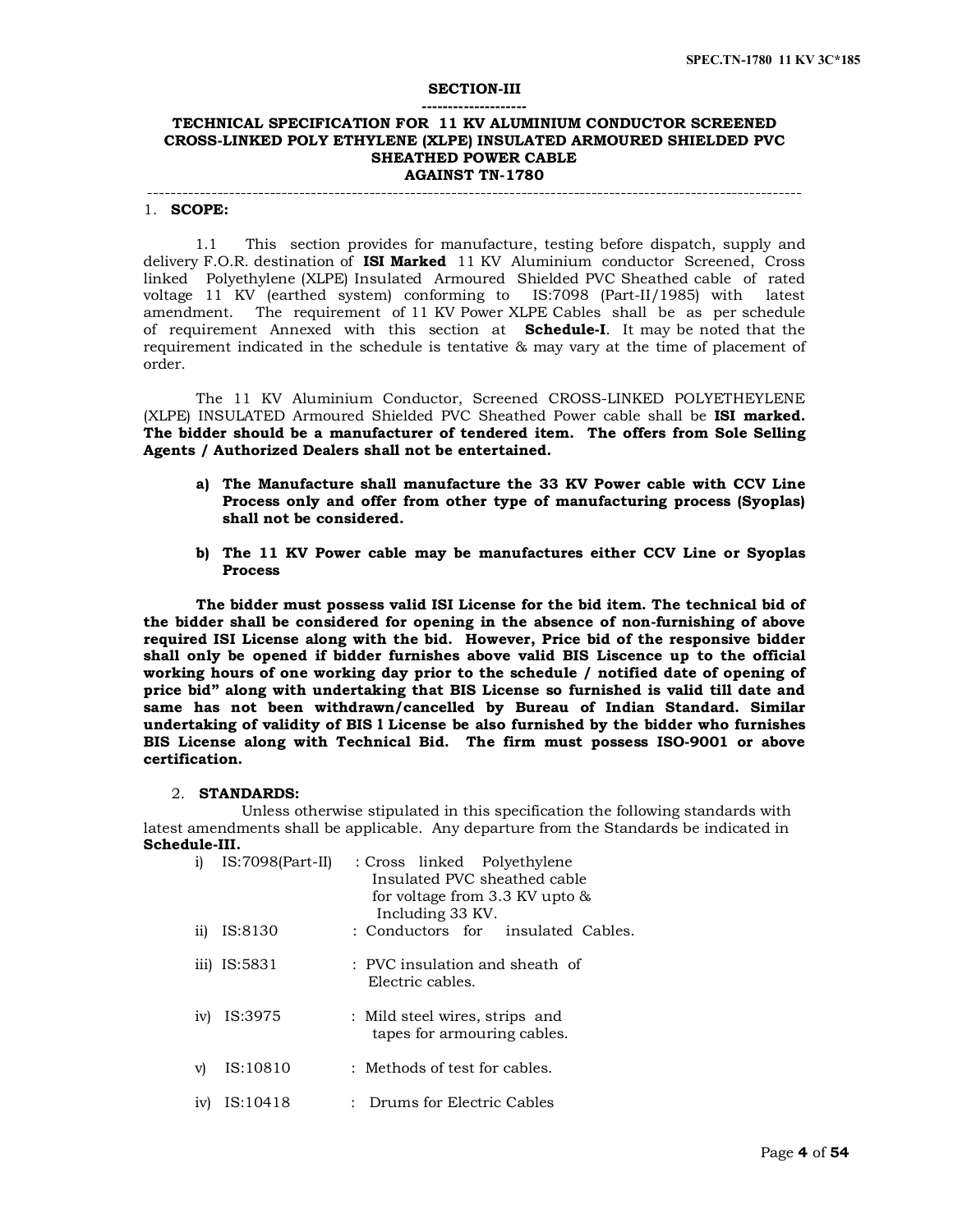# 3. **CLIMATIC CONDITIONS:**

| i) Peak ambient temperature<br>in shade.                                     | $50$ deg. $C$            |
|------------------------------------------------------------------------------|--------------------------|
| ii) Maximum average ambient<br>temperature in a 24 hours period<br>in shade. | $40$ deg. $C$            |
| iii) Min. ambient air temperature in shade                                   | $(-)$ 5 deg.C            |
| iv) Maximum temperature attainable<br>by an object exposed to sun.           | $60$ deg. $C$            |
| v) Maximum relative humidity.                                                | 100%                     |
| vi) Average number of thunder<br>storm days per annum.                       | 40                       |
| vii) Average number of rainy days<br>per annum.                              | 100                      |
| viii) Average annual rainfall                                                | 10 to $100 \text{ cm}$   |
| ix) Number of months of tropical<br>Monsoon conditions.                      | 4 months                 |
| x) Maximum wind pressure.                                                    | $100 \text{ kg}$ sq. mm. |
| xi) Altitude not exceeding                                                   | 1000 M                   |

# 4. **GENERAL REQUIREMENT:**

 4.1 The 11 KV power cable shall be **ISI Marked** Aluminium conductor screened cross linked polyethylene insulated armoured shielded and over all PVC sheathed. The 11 KV XLPE Cable shall conform to IS: 7098 (Part-II)/1985 with latest amendments **shall bear ISI Certification mark.** The cable shall be capable of withstanding the normal stresses associated with transportation, erection, reeling and unreeling operations without getting deformed.

4.2 The 11 KV XLPE Cable shall be suitable for the following conditions of laying:

- i) Laid directly in ground.
- ii) Installed outdoor in free air in vertical position.
- iii) Drawn into underground ducts.

 4.3 The 11 KV XLPE Power Cable shall be suitable for use where combination of ambient temperature and temperature rise due to load results in conductor temperature not exceeding 90 degree C. under normal operation and 250 degree C under short circuit conditions.

 4.4 The cable shall be used on 11 KV earthed system. The cables shall be suitable for continuous operation at a power frequency voltage 10% higher than rated voltage.

#### 5.0 **MATERIAL:**

 5.1 **CONDUCTOR:** The conductor shall be composed of aluminium wires complying with the requirement of Class-2 of IS: 8030/1984 with latest amendments .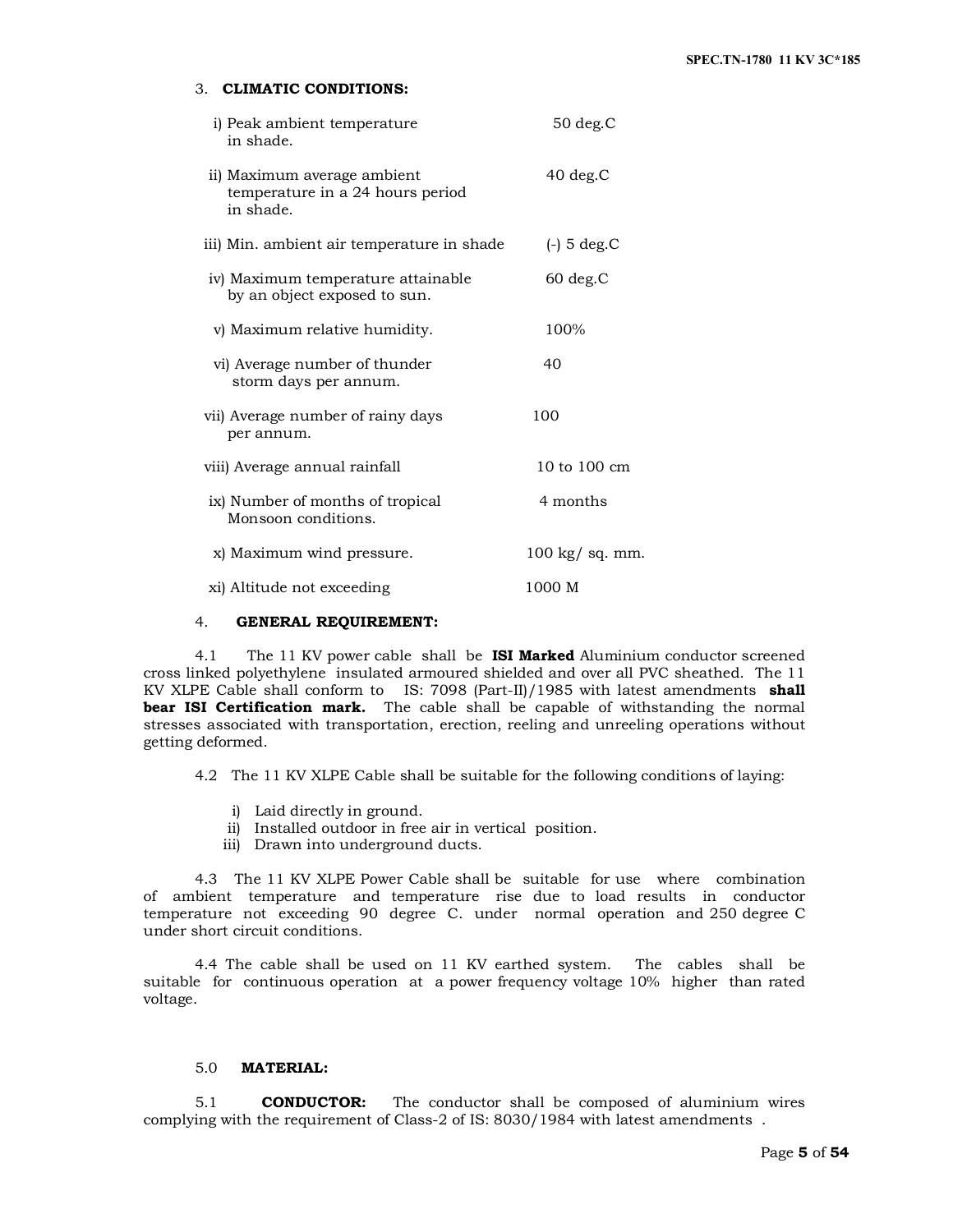## **The bidder must guaranteed the minimum weight of Aluminium in Kg/Km corresponding to nominal cross sectional area of conductor as mentioned in the G.T.P.**

# 5.2 **INSULATION:**

 The insulation shall be cross linked polyethylene conforming to the requirement given in Table-1 of IS:7098(Part-II)/1985 with latest amendments .

#### 5.3 **SCREENING:**

The screening shall consist of one or more of the following:

- i) Non-Metallic semi conducting tape.
- ii) Non-Metallic semi conducting compound and
- iii) Non-Magnetic Metallic tape wire, strip or sheath.

# 5.4 **FILLERS AND INNER SHEATH:**

5.4.1 The filler and inner sheath shall be of the following:

- a) Vulcanized or Un-vulcanized rubber or
- b) Thermoplastic material.

 5.4.2 Vulcanized or Un vulcanized rubber or Thermoplastic material used for inner sheath shall not be harder than XLPE and PVC used for insulation and outer sheath respectively. The filler and inner sheath material shall be chosen to be compatible with the temperature rating of the cable and shall have no deleterious effect on any other components of the cable.

 5.4.3 The Central hole / void, if any, of the cable shall be invariably filled with suitable filler material so that there is no gap in the center.

#### 5.5 **ARMOURING:**

5.5.1 The Armouring shall be of Galvanized Steel Strip.

 5.5.2. Galvanized steel strips shall comply with the requirements of IS:3975/1979 with latest amendments.

# 5.6 **OUTER SHEATH:**

 5.6.1 The outer sheath shall be of Poly Vinyl Chloride (PVC) compound conforming to the requirement of type ST-2 of IS:5831/1984 with latest amendments .

#### 6. **CONSTRUCTION:**

#### 6.1 **CONDUCTOR:**

 The Conductor shall be of stranded construction complying with Class-2 of IS:8130/1984 with latest amendments . The aluminium shall be reasonably uniform in size and shape and its surface be free from any sharp edges.

# 6.2 **CONDUCTOR SCREENING:**

 The conductor screening shall be provided over the conductor by applying nonmetallic semi conducing tape or by extrusion of semi conducting compound or a combination of the two.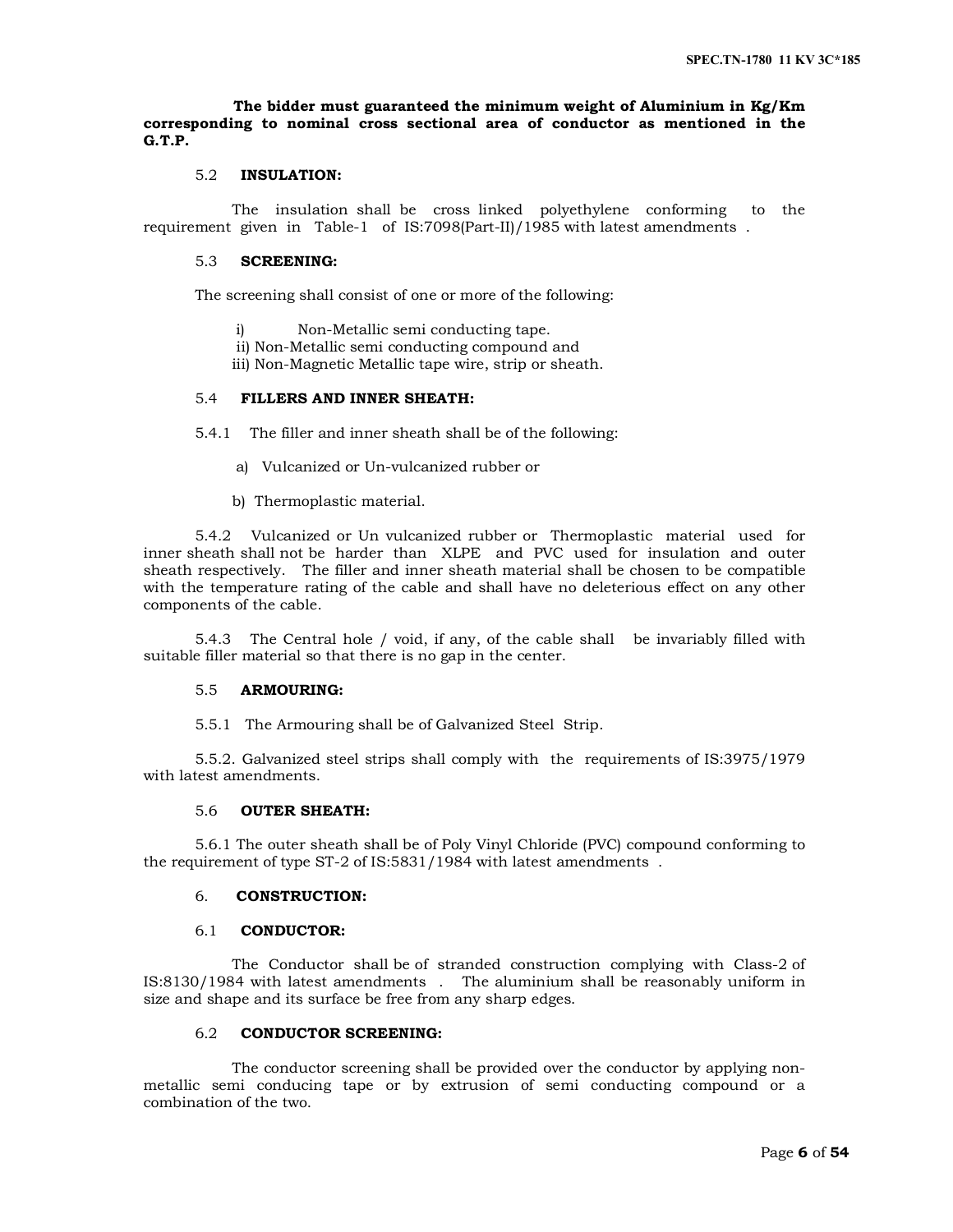#### 6.3 **INSULATION:**

 The Conductor (with screen) shall be provided with cross linked polyethylene (XLPE) insulation applied by extrusion. The insulation shall be so applied that it fits closely on the conductor (or conductor screening) and it shall be possible to remove it without damaging the conductor. The thickness of insulation and tolerance of thickness of insulation shall be as per Clause No.11 of IS:7098 (Part-II)/1985 with latest amendments .

# 6.4 **INSULATION SCREENING:**

 6.4.1 The insulation screening shall consist of two parts namely metallic and nonmetallic.

 6.4.2 Non-metallic part shall be applied directly over the insulation of each core and shall consist of either a semi conducting tape or extruded semi conducting or a combination of the two or either material with a semi conducting coating.

 6.4.3 Metallic part shall consist of either tape or braid or concentric serving of wires or a sheath should be non-magnetic and shall be applied over the non metallic part.

## 6.5 **CORE IDENTIFICATION:**

 The core identification shall be done as per Clause-13 of IS:7098 (Part-II)/ 1985 with latest amendments .

### 6.6 **LAYING UP OF CORES:**

 The Cores (with screening) shall be laid together with a suitable right hand lay. Wherever, necessary the interstices shall be filled with non-hygroscopic material.

# 6.7 **INNER SHEATH (COMMON COVERING):**

 The laid up core shall be provided with inner sheath applied either by extrusion or by wrapping. **However, application of inner sheath by EXTRUSION shall be preferred.** It shall be ensured that the shape is as circular as possible. The inner sheath shall be so applied that it fits closely on the laid up cores and it shall be possible to remove it without damage to the insulation. The thickness of inner sheath shall be as per Clause No.15.3 of IS: 7098 (Part-II)/ 1985 (with latest amendments)

#### 6.8 **ARMOURING:**

 The armouring shall be applied over the inner sheath. The Galvanized Steel Armoured strips shall be applied as closely as possible with a coverage of not less than 90%.

. The direction of lay of the Armour shall be left hand. A binder tape may be applied on the armouring. The dimensions of the galvanized steel strips shall be as specified in Table-4 of IS:7098 (Part-II)/1985 with latest amendments . The joints in Armour strips if any shall be made by brazing or welding and the surface irregularities shall be removed. A joint in any strip shall be at least 300 mm. from the nearest joint in any other armour strips in the completed cable.

# 6.9 **OUTER SHEATH:**

 6.9.1 The outer sheath shall be applied by extrusion over the armouring. The colour of outer sheath shall be black.

 6.9.2 The thickness of the outer sheath shall be as per Clause No.17.3 of IS: 7098 (Part-II)/1985 with latest amendments.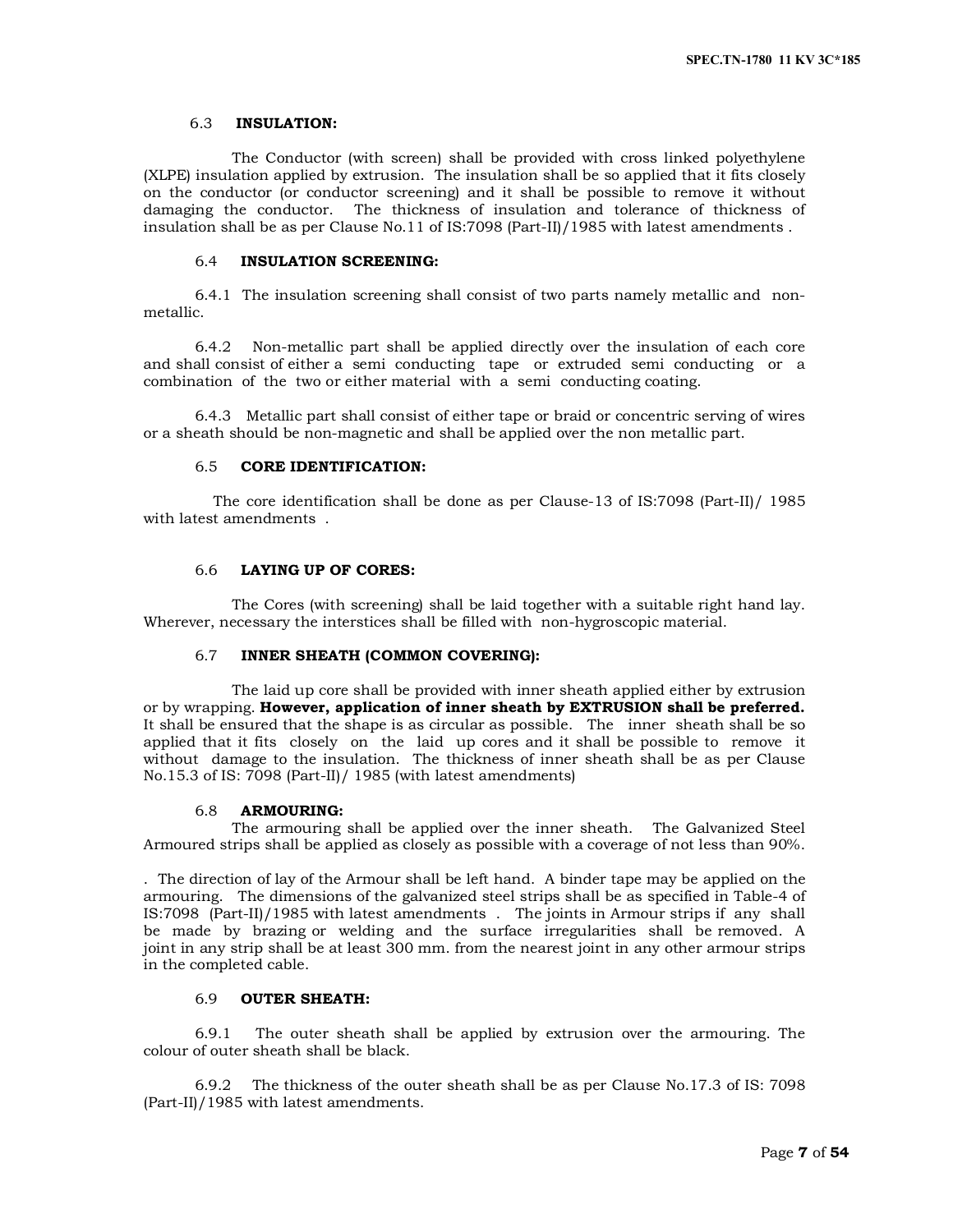### **7. TYPE TESTS:**

7.1 The material offered, shall be fully type tested as per relevant standard of specification of IS:7098 (Part-II/1985) amended up to date. **The bidder must furnish type test reports of similar rating & design of tendered material along with bid as detailed at Schedule-IIIA "Pre-Qualification Requirement".** The following shall constitute type tests:

a) Tests of Conductor:

- i) Annealing test (for copper)
- ii) Tensile test (for aluminium)
- iii)Wrapping test (for aluminium) iv)Conductor Resistance test
- b) Tests for armouring wires/strips.
- c) Tests for thickness of insulation and sheath.
- d) Physical tests for insulation:
	- i) Tensile strength and elongation at break.
- ii) Ageing in air oven.
- iii) Hot test.
- iv) Shrinkage test.
- v) Water absorption (gravimetric).

e) Physical test for outer sheath:

- i) Tensile strength and elongation at break.
- ii) Ageing in air oven.
- iii) Shrinkage test.
- iv) Hot deformation,
- f) Partial discharge test.
- g) Bending test.
- h) Dielectric power factor test:
	- i) As a function of voltage.
- ii) As a function of temperature.
- i) Insulation resistance (volume resistivity test).
- j) Heating cycle test.
- k) Impulse withstand test.
- l) High voltage test.
- m) Flammability test.

7.2 However, the purchaser reserves the right to demand repetition of same or all the type tests in presence of purchaser's representative.

 7.3 The bidder must also clearly indicate various testing facilities available at their works for testing the material as per relevant standards. In case of otherwise particulars of the place where such testing is proposed to be conducted during the course of inspection shall be indicated with the offer.

# **8. INSPECTION (TEST BEFORE DISPATCH):**

 8.1 The inspection may be carried out by the purchaser at any stage of manufacturer. The Inspection & Testing shall be governed by Clause No. 1.27 of **Section-II**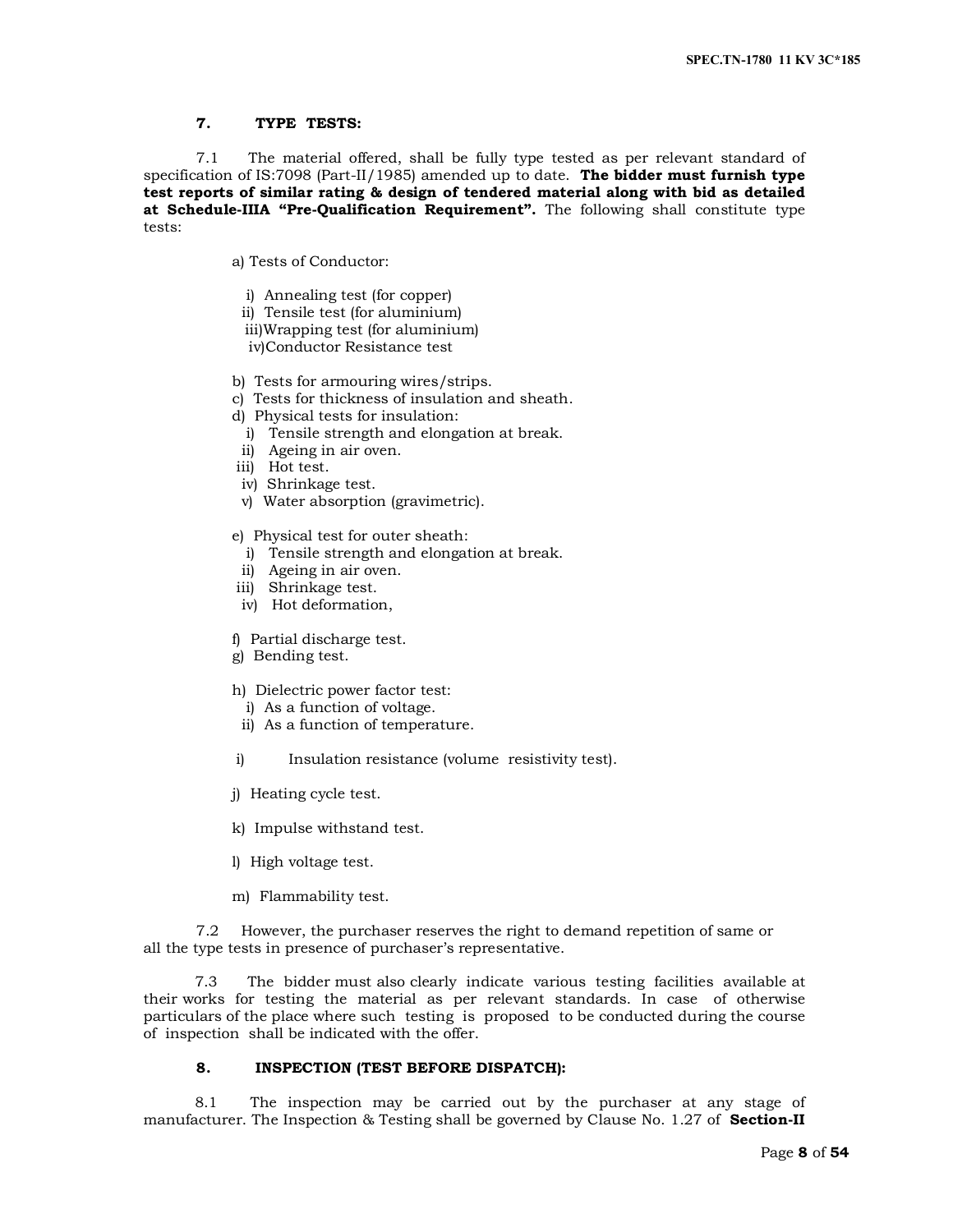(General Conditions Of Contract). Acceptance of any equipment / material under this specification by the purchaser shall not relieve the supplier of his obligation of furnishing equipment in accordance with the specification and shall not prevent subsequent rejection if the equipment/material is found to be defective. The following **Acceptance tests** as per Clause No.18.2 of IS:7098(Part-II)/1985 with latest amendments shall be conducted in presence of the purchaser's authorized representative / agency on each lot of offered cables:

- i) Tensile Test.
- ii) Wrapping Test.
- iii) Conductor Resistance Test.
- iv) Test for thickness of insulation & sheath.
- v) Hot Set Test for insulation.
- vi) Tensile strength & elongation at break test for insulation and sheath.
- vii) Partial Discharge Test (for screened cables only).
- viii) High voltage test and
- ix) Insulation resistance (Volume resistivity) Test.
- x) Test for Armour:
	- a) Verification of Dimension of Strip.
	- b) Tensile Strength & elongation at break.
	- c) Uniformity of Zinc Coating.
	- d) Weight of Zinc Coating.
	- e) Winding Test on Armour.
	- f) Resistivity Test on Armour.

 Cold impact test for outer sheath (IS:5831/1984) with latest amendments shall constitute the optional test and shall be conducted on first lot of the offered cables of each size as per Clause No.18.4 of IS:7098(Part-II)/1985 with latest amendments .

#### **8.2 ROUTINE TEST:-**

The following shall constitute routine tests:

- a) Conductor resistance test
- b) Partial discharge test
- c) High voltage test.

8.3 **The bidder shall furnish Packing list mentioning serial Nos. of Drums, length in each drum, gross weight of drum without lagging alongwith inspection offer duly signed by the authorized representative of the firm.** The purchaser reserves the rights to insist for witnessing the acceptance / routine tests of the bought out items.

 8.4 At least 5% of total numbers of drums subject to minimum of two (2) in the lot put up for inspection shall be selected at random to ascertain the length of cable by the following method.

"At the works of manufacturer of the cable shall be transferred from one drum to another for checking any manufacturing defects in the cable, at the same time measuring its length with the help of the graduated pulley and cyclometer. The difference in average length thus obtained from the declared length by the supplier in the packing list shall be applied to all the drums if the cable is found short during checking the sample lot (s)."

 8.5 The supplier shall present the latest Calibration Certificate(s) of testing instruments / equipments to be used for the testing of the material covered in the Purchase Order to the authorized inspecting officer/ inspecting agency of the purchaser. The testing instruments/ meters/ apparatus etc. should be got calibrated by the supplier from time to time from Govt. Laboratory or any independent test laboratory/house having valid accreditation from National Accreditation Board for Testing and Calibrating Laboratories for the testing equipments / original manufacturer having trace ability to NABL/NPL or equivalent.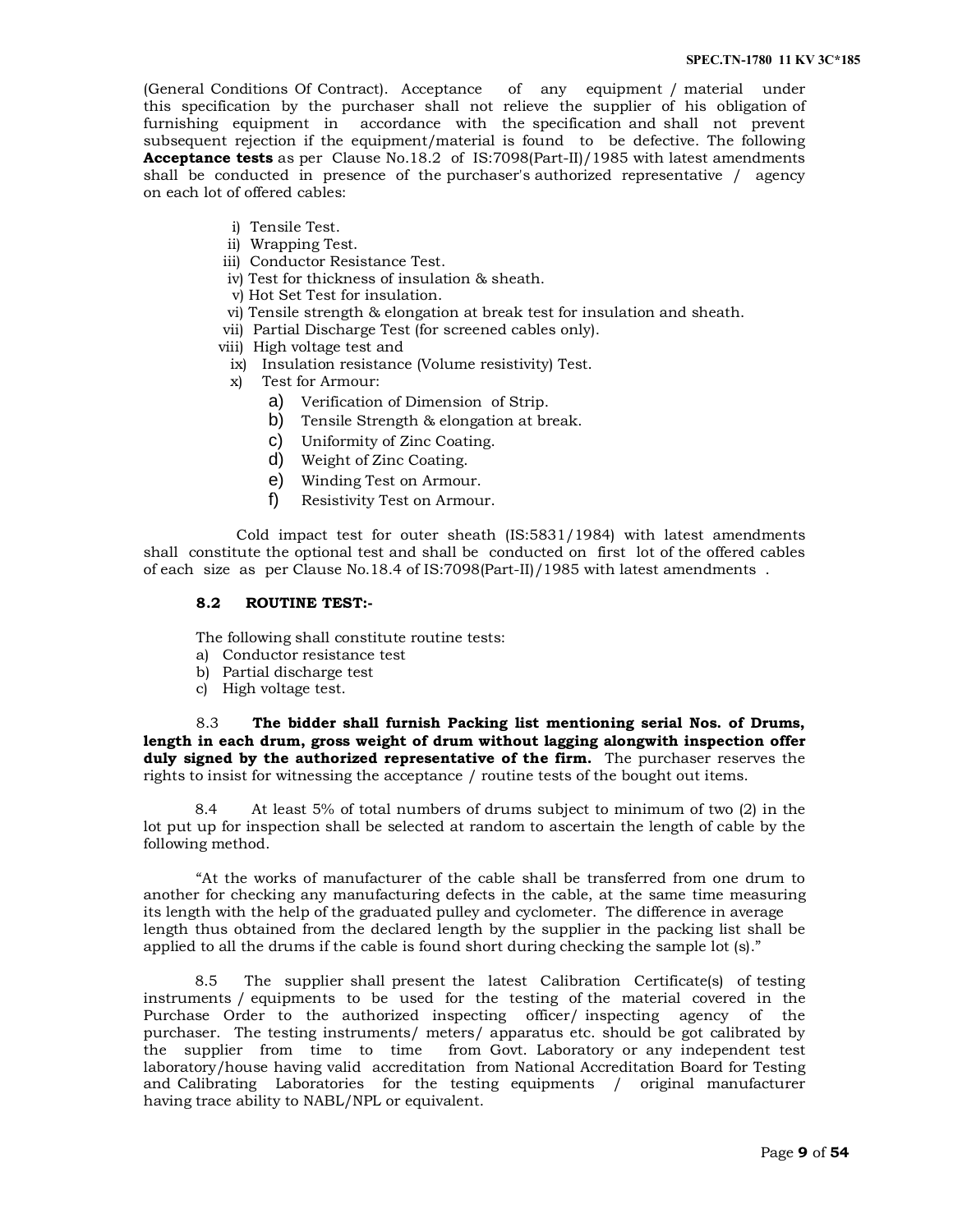8.6 The calibration certificate(s) should not in any case be older than one year at the time of presenting the same to the inspecting officer/ inspecting agency of the purchaser. The testing instruments/ equipments should be duly sealed by the Calibrating Agency and mention thereof shall be indicated in the calibration certificate(s).

#### **8.7 TYPE TESTS ON SAMPLE(S) TO BE SELECTED FROM MATERIAL RECEIVED IN STORE:**

**The first offered lot shall not be less than 10% of ordered quantity of HT Power Cable or minimum quantity of 1 Km. of HT Power Cable whichever is higher.**

 **If the bidder has already got conducted the requisite type test from the 1st lot of material received in Nigam`s Store against any previous / earlier tender of JDVVNL and such Type Test reports are valid i.e not older than 5 Years on the date of opening of Techno-Commercial Bids, then the requirement of conducting Mandatory Type Test on the sample selected from 1st Lot of supply received in Nigam`s store is RELAXED. For this purpose date of conducting type test will be considered.**

#### **ALTERNATIVELY**

 **In case the bidder do not meet above requirement then one sample of 15 Mtr. Length from the 1st Lot of HT POWER Cable as received in purchaser's store shall be selected and sealed in the presence of representative of supplier** for getting it Type Tested at Govt. / Govt. approved / Govt. Recognized / NABL accrediated Laboratory / ILAC Accrediated.

However, suppliers own lab shall not be considered for the purpose of type test reports. **The selected and sealed sample for type test shall be identified by providing Polycarbonate Seals on both ends of cable and two stickers seals provided along the length of the cable.** The transportation charges of sample from store to test house shall be borne by NIGAM, whereas the charges incurred towards type test of the material at test house shall be borne by the Supplier. **The testing charges should be remitted through D.D. in favour of Test House. The name of the Test House shall be intimated separately.**

**The bidder shall have to deposit type test charge(s) immediately with the supply of 1stlot . If the type test charge(s) are not deposited then acceptance of 2nd offered lot shall be at the discretion of purchaser.**

#### **In case sample from first lot fails then**:

 a) Supplier shall have to replace the full quantity of the respective inspected lot supplied to various stores and lying unused at stores.

b) For the quantity already utilized against the order in field a deduction of  $\omega$  30% (Thirty Percent) of F.O.R. Destination price of the material supplied shall be made.

 c) Sample from next lot shall be selected again for type test. All test charges incurred towards type test of the material for second time shall be borne by the Supplier.

 d) The supplier shall have to pay the type test charges again for testing of fresh sample for which the testing charges should be remitted through D.D. in favour of Test House.

In case sample again fails in the type test then:

a) The quantity lying unused at various stores shall be rejected.

b) For the quantity already utilized against the order in field a deduction of  $\omega$  30% (Thirty Percent) of F.O.R. Destination price of the material supplied shall be made.

c) Further supplies shall not be accepted.

**" At the option of purchaser, the material received in the stores may be utilized in the field after receipt of successful test report from CTL, Jodhpur for the mandatory**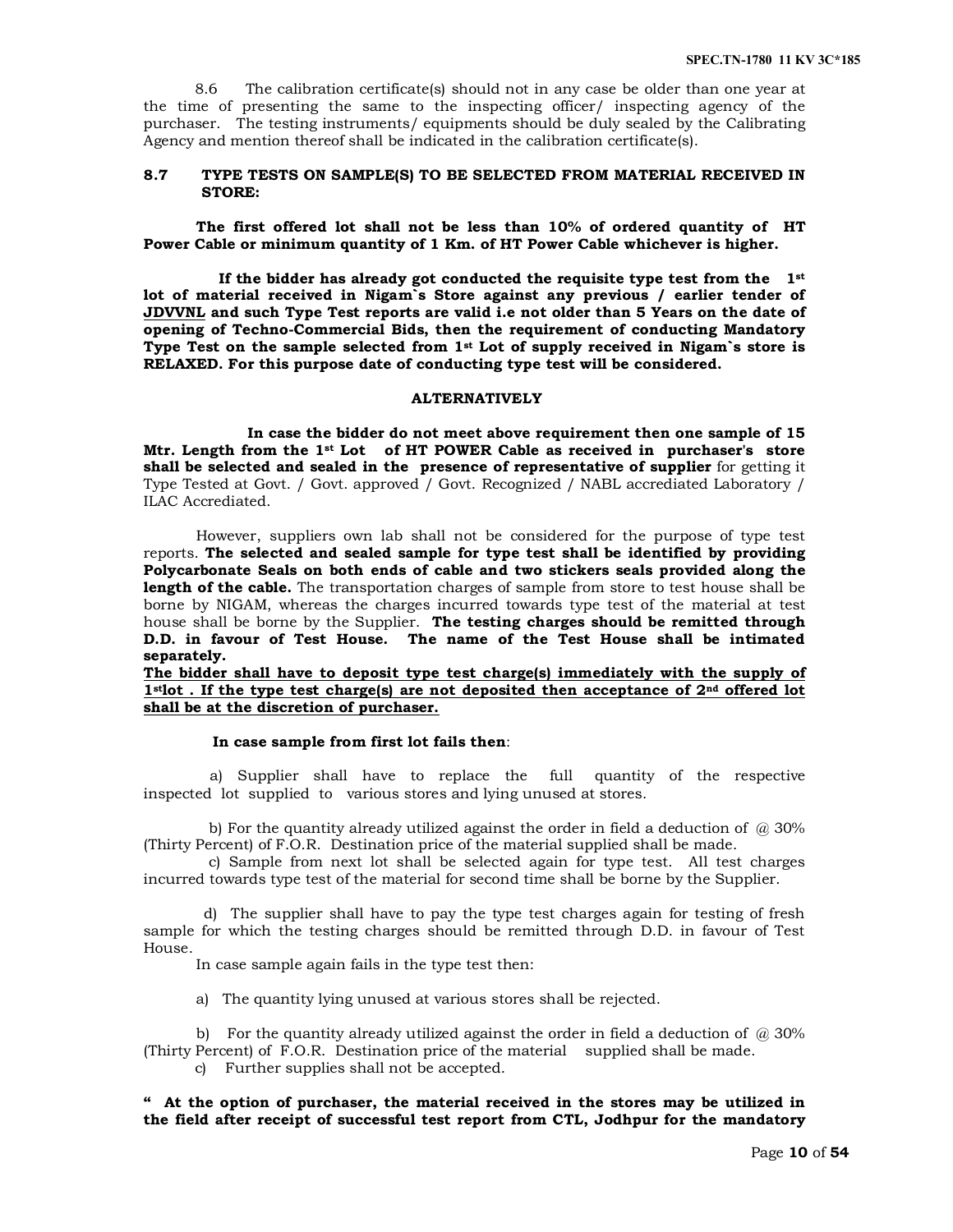**test checking on the samples selected from the material received at stores against first lot and subsequent lot(s) in anticipation of successful type test report(s)."**

# **NOTE:**

**1. The 70% payment shall be released after receipt of successful Test reports from CTL, Jodhpur for the mandatory test checking on the samples selected from the material received at stores against first lot and subsequent lot(s) in anticipation of successful type test reports.**

**2. The balance 30% payment shall be released after receipt of successful type test reports on the samples selected from the material received in the stores.**

#### **8.8 TEST CHECKING OF MATERIAL AT STORES:**

**i) Sample drums from the material received at stores shall be selected for testing at CTL as per sampling plan given hereunder in presence of firm's representative. The selected sample drum / drums shall be transported to CTL by concern S.S / ACOS of Nigam.**

ii) **The selected sample drum for CTL testing shall be identified by the seals provided by Inspecting Officer / Inspecting Agency during pre-dispatch inspection at firms works and these sealing details shall be invariably mentioned in the selection Memo by the nominated officers of Nigam.**

iii) The tests in the Nigam Testing laboratory (CTL) shall be conducted in the presence of representative of supplier for which a 3 days notice shall be issued through Fax / Speed Post stating Date & Time to the firm, so that supplier can depute their representative to witness the test . In case the supplier or his representative does not turn up the testing shall be proceeded & completed. **The payment shall be released only after receipt of successful test reports** for the samples selected at purchaser's stores for mandatory test checking on the samples to be selected from material received at Nigam's stores by random sample selection by the authorized committee as per CE(MM) order No.180 dt.11.4.14

#### iv) **SAMPLING**:

 One number Drum out of each lot / sub-lot of 25 Nos. Drums or part thereof for the material received in Stores of Nigam.

 v) **TESTS:** The following tests shall be carried out as per relevant clause of latest IS on each selected drum by drawing sample of 10 Mtr. at CTL from random distance during rewinding:

- a) Rewinding test (Measurement of Length) & Checking of Manufacturing defects.
- b) Measurement of Resistance of conductor.
- c) Tensile strength & Elongation at Break Test for Insulation & Sheath
- d) Test for Thickness of Insulation & Sheath
- e) Hot Set Test.
- f) **Test for Armour:**
	- i) Verification of Dimension of Wire / Strip.
	- ii) Tensile Strength & elongation at break.
	- iii) Uniformity of Zinc Coating.
	- iv) Weight of Zinc Coating.
	- v) Winding Test on Armour.
	- vi) Resistivity Test on Armour.
- g) Verification of Marking

**In addition to above tests remaining acceptance tests as per relevant IS shall also be conducted at CTL provided the testing facility is available at CTL for these**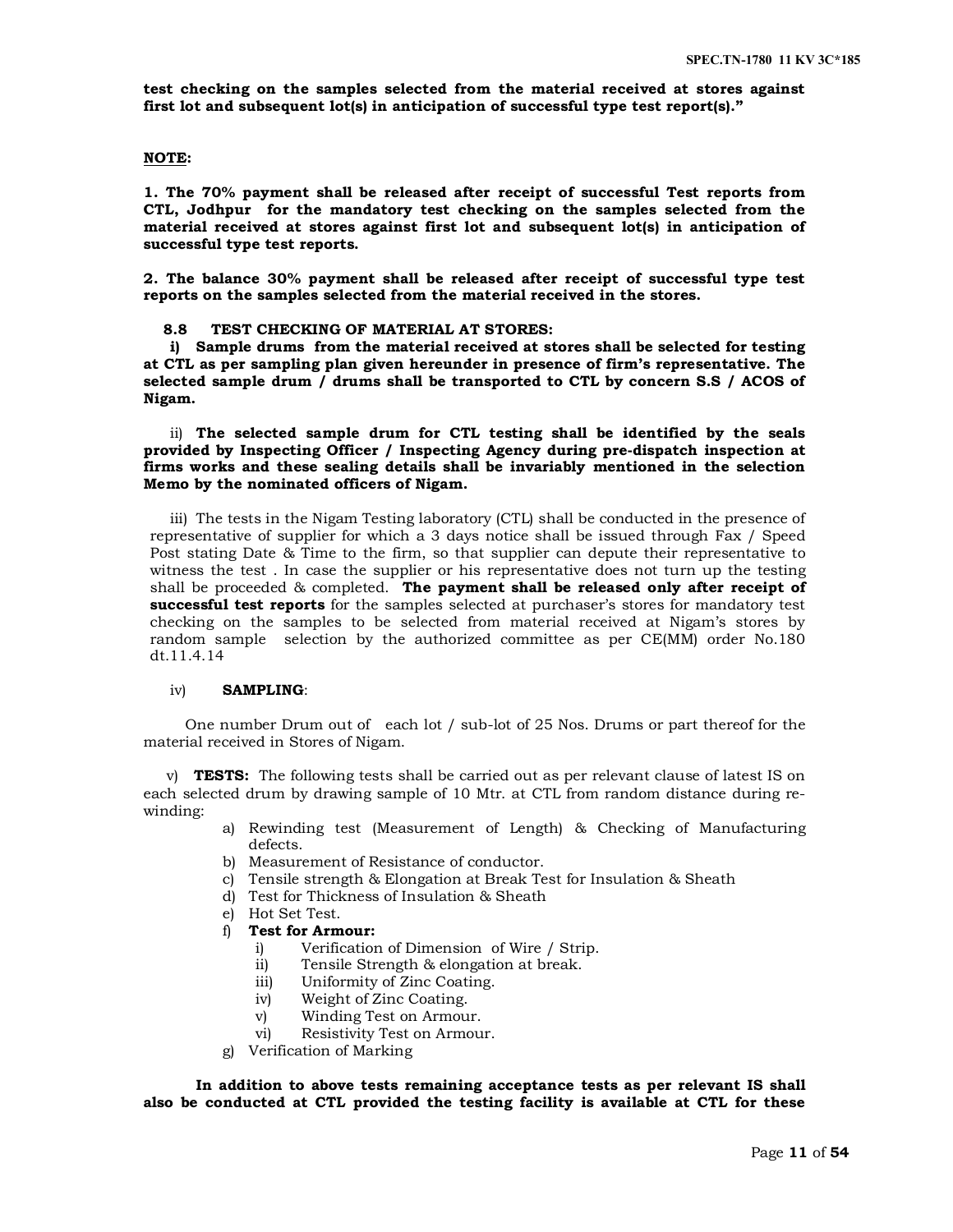### **tests time to time. Only those tests shall be conducted for which testing facilities are available in NIGAM's Lab.**

# vi) **CRITERIA FOR ACCEPTANCE**:

 a) If the measured of conductor resistance of the sample(s) exceeds beyond 2% as per the resistance specified in the contract, the material shall be rejected and the same shall have to be replaced by the supplier.

 b) If the measured conductor resistance of the sample(s) exceeds the value specified in the contract but does not exceed by more than 2% of the resistance value specified in the contract, the material contained in the lot / sub-lot to which the sample belongs shall be accepted with a deduction  $@1.5\%$  of the cost of cable for increase in resistance for every 1% or part thereof.

c) If the sample(s) fails in any other test, the material shall be rejected and shall have to be replaced by the supplier.

d) If the contractor / supplier fails to lift the material declared rejected or any part thereof from the consignee within a period of 15 days from the date of dispatch of information from the purchaser, the purchaser shall be entitled to effect recovery along with other actions as per Clause No. 1.62 of Section-II (General Condition of Contract).

e) The results of measurement of length test shall be made applicable to all drums contained in each lot / sub lot by making deduction of less length of cable in a Sample Drum.

# 8.9 **TEST CHARGES :**

 All test charges incurred towards test checking of the material received in our stores shall be borne by the NIGAM.

## **9. CHALLENGE TESTING CLAUSE :**

 **The other manufacturer can also request challenge testing for any test based on specification. The challenger would request for testing with testing fee. The challenge test fee are proposed at least three time cost of testing. This is likely to deter un-necessary challenges. The challenger would have the opportunity to select the sample from the store and any such challenge should be made within the guarantee period. The party challenged, the challenger & the utility could witness the challenge testing. The challenged testing would cover all the type tests as per relevant IS.** 

 **The challenge test could be conducted at NABL Accredited Laboratory like ERDA, CPRI, Bangalore / Muradnagar / Bhopal. If the values are within limit the products gets confirmed else not confirmed. If the product is not confirmed the manufacturer would pay the challenge fee and challenger would get the fee refunded. However, as a redressal system the challenger would be asked for fresh selection of two more samples from the stores and the same be tested in a NABL Laboratory (which shall be other than previously selected NABL Accredited Lab) at the cost of supplier in presence of party challenged, challenger and the utility. If any one or both samples does not confirmed the tests then the product is said to have failed the tests. In such cases, the manufacturer will be declared as unsuccessful manufacturer for the said product and balance supply shall not be availed and the order shall be cancelled with levy of maximum penalty.** 

#### 10. **IDENTIFICATION:**

- 10.1 The manufacturer shall be identified throughout the length of cable as per Clause No.20.1 of IS:7098(Part-II)/ 1985 with latest amendments .
	- 10.2 The cable code employed shall be as per Clause No.20.3 of IS:7098 (Part-II) /1985 with latest amendments .

#### 10.3 **EMBOSSING:**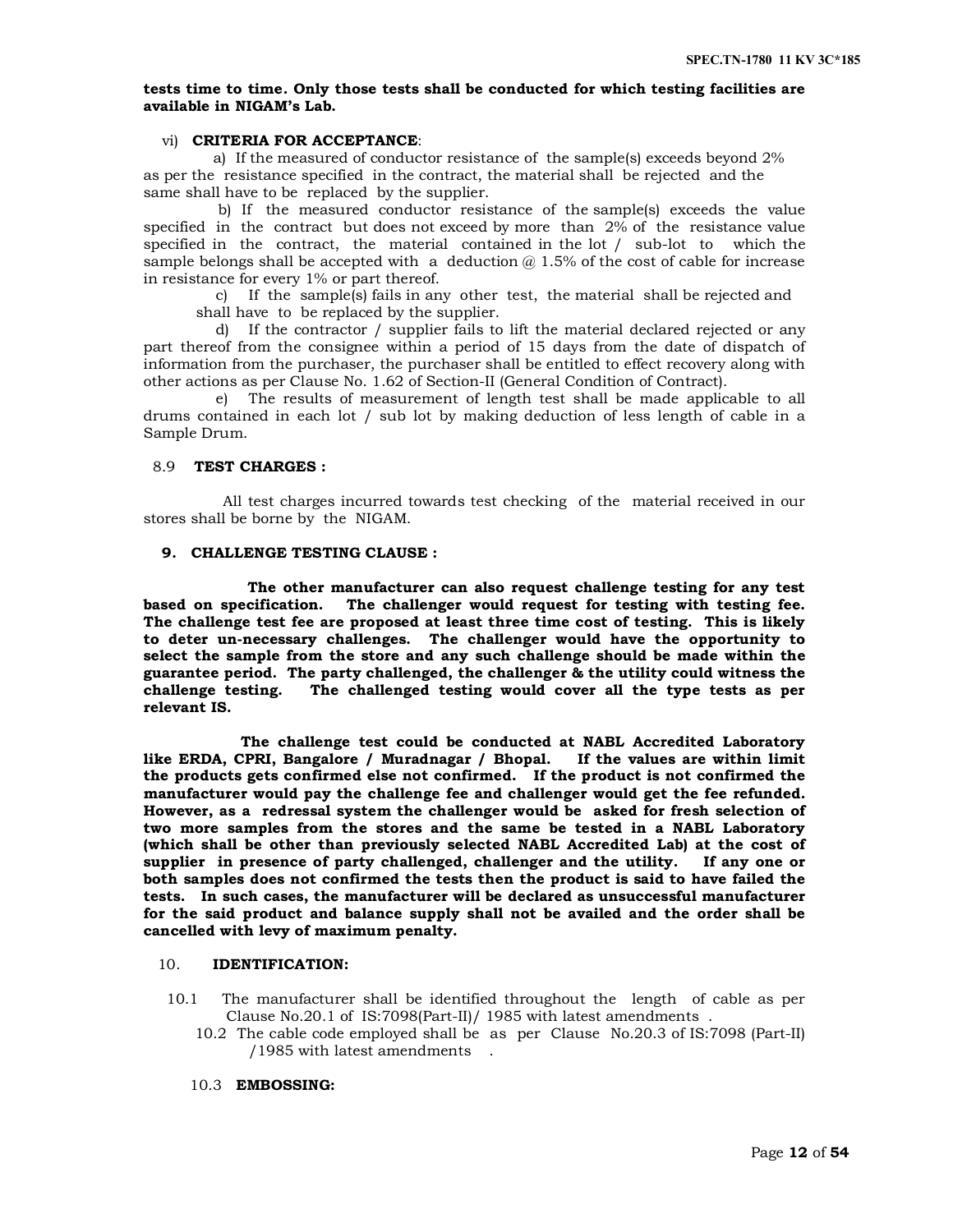The cable shall also be required to be embossed with the word `Name of manufacturer or Trade name, ELECTRIC/ Voltage Grade/ NAME OF DISCOM/ TN-1780 cable code, size of cable & year of manufacture at every meter length for which no extra charges shall be paid. **The cable should be ISI marked & same should be embossed on the outer sheet of every meter length of HT Cable.**

#### 11. **MARKING:**

 **The progressive length of cable in meter shall be marked on the outer sheath of every meter length of HT Cable.**

# 12. **PACKING AND MARKING:**

12.1 The cable shall be wound on a non returnable wooden drum conforming to IS: 10418/1982 of suitable size. The ends of cables shall be sealed by means of nonhygroscopic material. Only one cable length shall be supplied on a drum. The cable can also be supplied on M-Steel Drums as per relevant ISS as applicable.

 12.2 The cable drums shall carry the following information either stenciled or painted.

- i) Manufacturer's name, Brand or trade mark.
- ii) Type of cable and voltage grade.
- iii) Number of cores.
- iv) Nominal cross-sectional area of the Conductor.
- v) Cable Code.
- vi) Length of cable on the drum.
- vii) Direction of rotation of drum (by means of an arrow).
- viii) Gross mass.
- ix) Year of manufacture.
- x) ISI Certification mark.
- xi) Purchase order/bid No. and
- xi) Name of Consignee.
- 13. **STANDARD LENGTH:** The cable shall be supplied in standard length of **250 Mtrs in one Drum for size 11 KV, 3CX185 Sq.mm.**
	- 13.1 A tolerance of (+/-) 5% shall be allowed on standard length.

#### 14. **QUANTITY:**

- a) The quantities as mentioned in the schedule of requirement are tentative & these may increase/decrease as per the requirement of the Nigam **(Schedule-I).**
- b) Details of offered quantity alogwith justification with reference to Qualifying Requirement shall be furnished in **Schedule-IVA**

#### 15. **QUANTITY TOLERANCE:**

 The ordered quantity of the cable(s) can be supplied with quantity tolerance of  $(+/-)$  2% in each size.

# 16. **DETAILS OF PAST EXPERIANCE:**

 The details of past orders executed by the bidder may be indicated in the relevant **Schedule- VII & VII A** . The bid must furnish the documentary evidence like copy of purchase order placed for detailing of past supplies.

### 17. **GUARANTEED TECHNICAL PARTICULARS :**

 The bidder shall furnish guaranteed technical particulars in the relevant **Schedule VA & VB.** Any departure from the G.T.P be indicated in **Schedule-V.**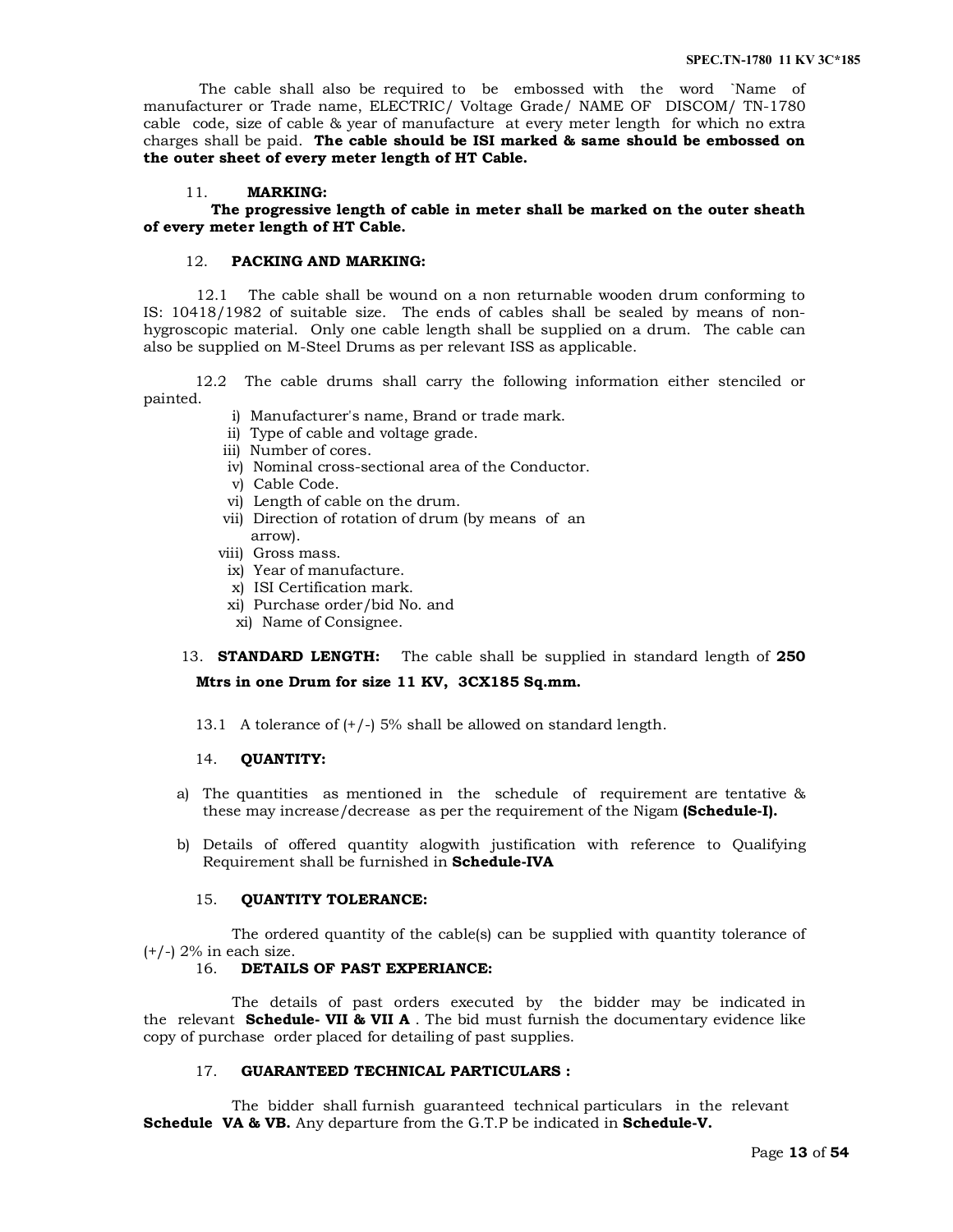#### 18. **DRAWINGS & DOCUMENTATIONS:**

The bidder is required to furnish the detailed constructional drawing of cable clearly showing shape of core, type, size of fillers/ interstices along with Center Filler etc. **The calculations of weights of different components of the cable along with weight of armouring and calculation of number of armour strips indicating Lay Ratio & Lay Factor shall also be furnished. In absence of this, the bids are likely to be ignored. The drawing of drums shall also be furnished as per relevant applicable ISS.**

# 19. **DELIVERY SCHEDULE:**

The bidder is required to quote monthly delivery in **Schedule-VIII**. **The delivery of quoted quantity should be as under:**

#### **Commencement : After 30 days from the date of receipt of purchase order. Completion : In Nine months thereafter at equal monthly rate**

In case of ordered quantity is different than the quoted quantity, then monthly delivery shall be adjusted proportionately. **Bids of bidders in which monthly delivery rate is not quoted shall be considered as Non-Responsive**

#### 20**. PRICES :**

- a) The bidder shall quote the Prices in **Schedule-IV** strictly in the manner prescribed in Clause No. 1.09 of Section-I (Instruction to Bidders) & Clause No. 1.33 of Section-II (General Conditions of Contract).
- b) The **prices** quoted shall be **variable as per PV formula** given in the specification at **Schedule-II** without any ceiling with **Base Date** as **one month prior to date of tender opening.** The Price Variation shall be governed by Clause No. 1.10 of Section-I (Instruction to Bidder).

# **21 PAYMENT :**

 Payment shall be made only after receipt of successful test report from the CTL of JDVVNL on the samples selected from the material received at the stores. However, the due dates for payment shall be considered from the date of submission of the bills along with receipted challans to Sr. Accounts Officer(Cash & CPC) of Jodhpur Discom.

 The Payment shall be governed in accordance with the clause No. 142 , 1.43 & 1.44 of GCC (Section-II). Further the Clause No. 1.43 "Due Date of Payment" of the General Condition of Contract has been amended to following extent as under :

 Payment shall be due to and payable by the purchaser in accordance with the provision of the contract within a reasonable period from the date of receipt of each invoice by the contractor /supplier duly supported by a certificate of the Engineer. The purchaser will take all possible effort to make payment to the contractors/supplier generally on 45th day after receipt of duly verified challan's /receipts/bills in the office of paying authority Sr. Account officer (CPC) and completion of contractual formalities. But in case of delay in payment the purchaser shall not be liable to pay any interest on the outstanding amount to the contractor/supplier.

The GST will be charge extra at the prevailing rate on all the settlement fees as applicable and amended time to time.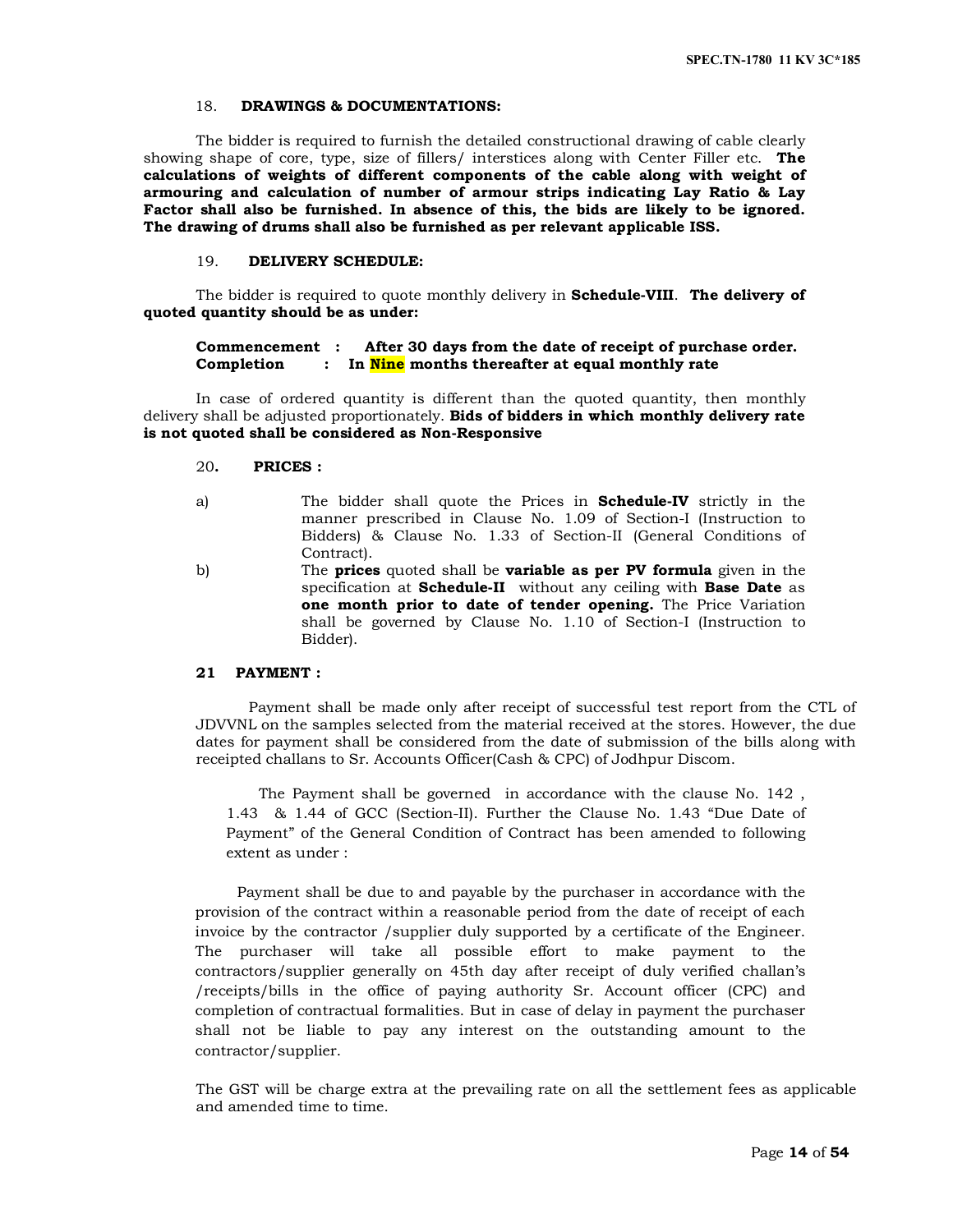# 22. **ADDITIONAL ORDER**

Repeat orders for additional quantities, upto 50% of original ordered quantities, may be placed by the Nigam, on the same rates, terms and conditions given in the contract.

# **23.0**. **GST:-**

GST registration number of Jodhpur Discom is 08AAACJ8578R1ZJ.

 **As GST act has been implemented from 01.07.17, therefore, BOQ has been prepared accordingly with applicability of GST. Further, old tax structure wherever appearing in ITB, GCC, specification may be replaced by GST as per notification.**

## **24.0 Every Micro, Small & Medium enterprises of Rajasthan shall be required to submit an affidavit in schedule-X, along with duly filled bid document.**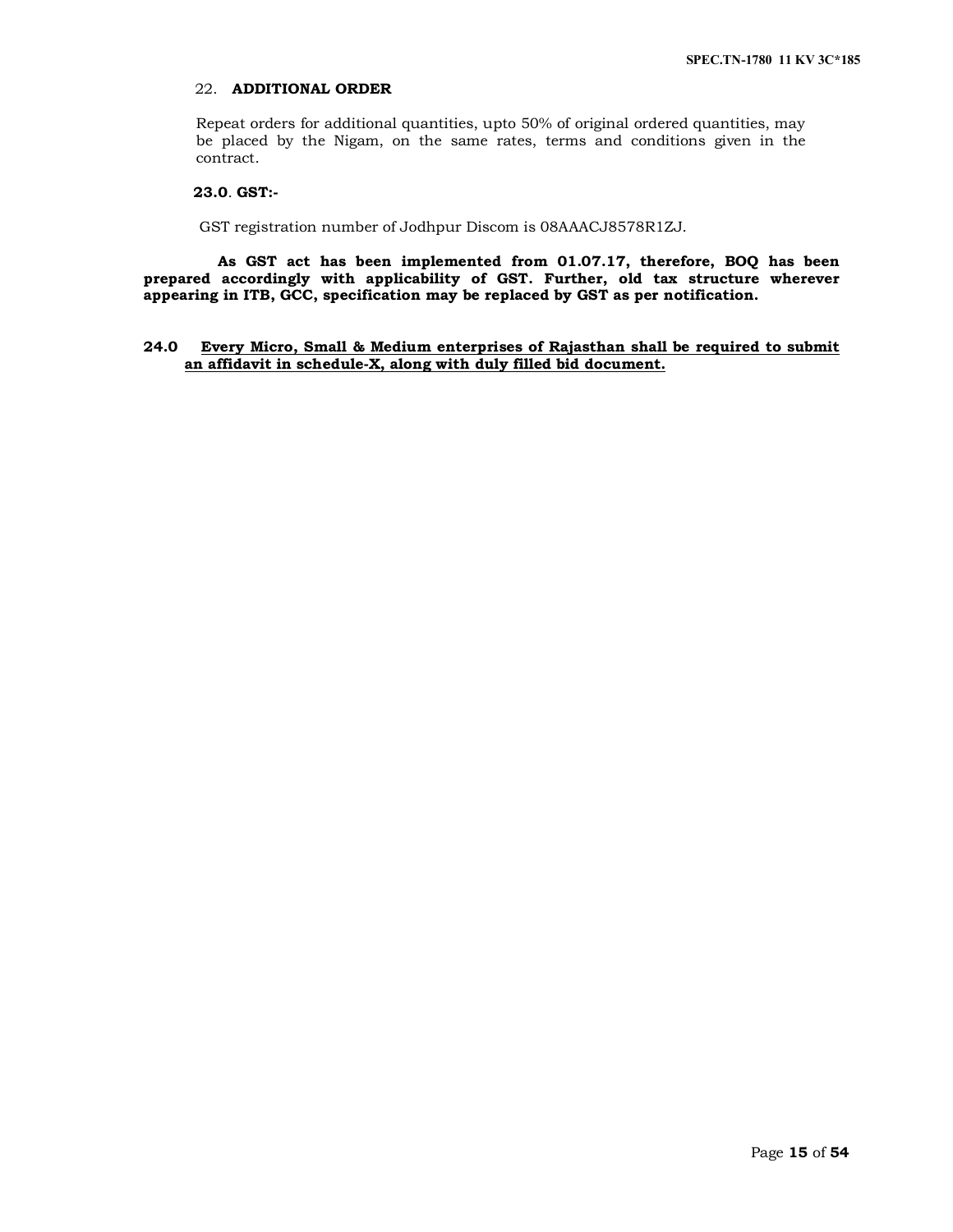# **SCHEDULE - 1**

# **SCHEDULE OF REQUIREMENT**

**11 KV ISI MARKED** ALUMINIUM CONDUCTOR SCREENED CROSS LINKED POLYETHYLENE (XLPE) INSULATED ARMOURED SHIELDED & PVC SHEATHED CABLE SUITABLE FOR WORKING VOLTAGE 11 KV (EARTHED SYSTEM) CONFORMING TO IS:7098 (PART-II)/1985 AMENDED UPTO DATE OF THE FOLLOWING SIZE :

| S.No. | Name of Item                       | <b>Ouantity</b> |
|-------|------------------------------------|-----------------|
|       | 11 KV, 3CX185 Sq.mm HT Power Cable | 80 Kms.         |

The above mentioned quantity is approximate and may increase or decrease as per the requirement of the Nigam.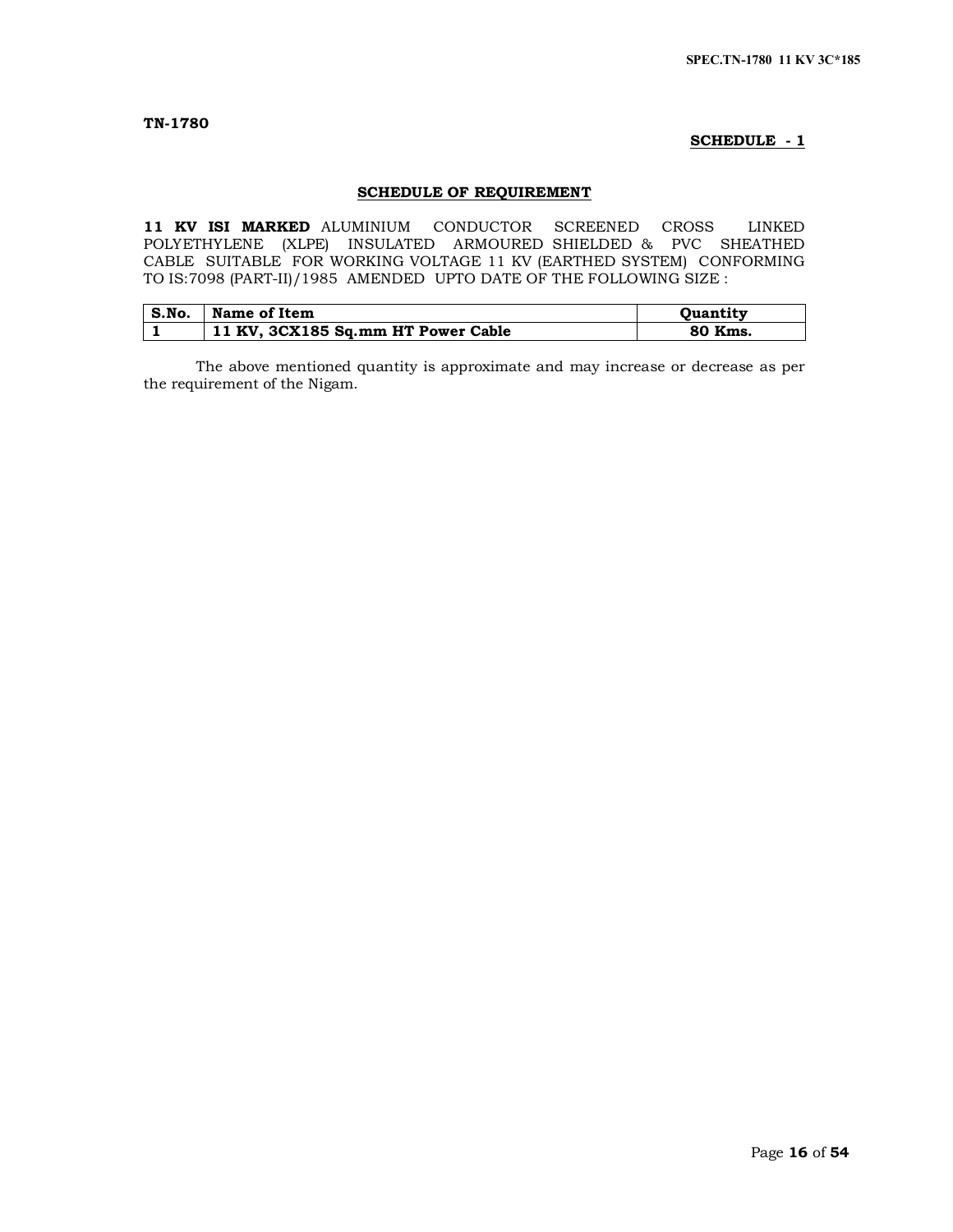# **SCHEDULE - II**



# **JODHPUR VIDYUT VITRAN NIGAM LIMITED A Govt. of Rajasthan Undertaking**

# **PRICE VARIATION FORMULA FOR 11 KV XLPE ARMOURED CABLE**

P= Po+AlF (Al-Alo) +XLFAL (CC-Cco) + CCFAI (PVCc -PVCco)+ FeF (Fe-Feo) P = Up-Dated Ex-Works price per Km.

Po = Ex-Works price quoted per Km.

AlF = Variation Factor for Aluminium

# Alo = Price of Al (LME Average Settlement Price including Premium for Ingot). **This price is as on 1.03.022. (Base Date).**

Al = Price of Al (LME Average Settlement Price including Premium for Ingot). This price is applicable on first working day of month, one month prior to date of delivery.

XLFAL = Variation factor for XLPE compound for aluminium conductor cable.

Cco = Price of XLPE compound. **This price is as on 1.03.022. (Base Date).**

Cc = Price of XLPE compound. This price is applicable on first working day of month, one month prior to date of delivery.

CCFAI = Variation factor for PVC compound / polymer for Aluminium Conductor cable.

# PVCco = Price of PVC compound. **This price is as on 1.03.022. (Base Date).**)

PVCc = Price of PVC compound. This price is as applicable on first working day of the month, one month prior to the date of delivery.

FeF = Variation factor for Steel.

Feo = Price of Steel Strip. **This price is as on 1.03.022. (Base Date).**

Fe = Price of Steel Strip. This price is applicable on first working day of month, one month prior to date of delivery.

#### **BASE DATE :1.03.2022**

The date of delivery (i.e. date of readiness of material) is to be considered as per Clause No. 1.10 of Section-I (Instruction to Bidders).

NOTE: 1. IEEMA prices will be exclusive of GST.

- 2. No variation shall be allowed on labour, packing, forwarding, freight and insurance charges.
- 3. Any statutory variation on GST on the finished Cable shall be

payable according to Clause No.1.09.15 of section-I 'Instructions to Bidders'

| Size of cable     | Alf      | XLFAL | CCFAl | $_{\rm FeF}$ |
|-------------------|----------|-------|-------|--------------|
| 11 KV, 3CX185 Sq. | ـ 605. ـ | 0.968 | 2.406 | 1.113        |
| mm.               |          |       |       |              |

# **NOTE: If the P.V. formula/indices is changed , the same shall be applicable for the price variation.**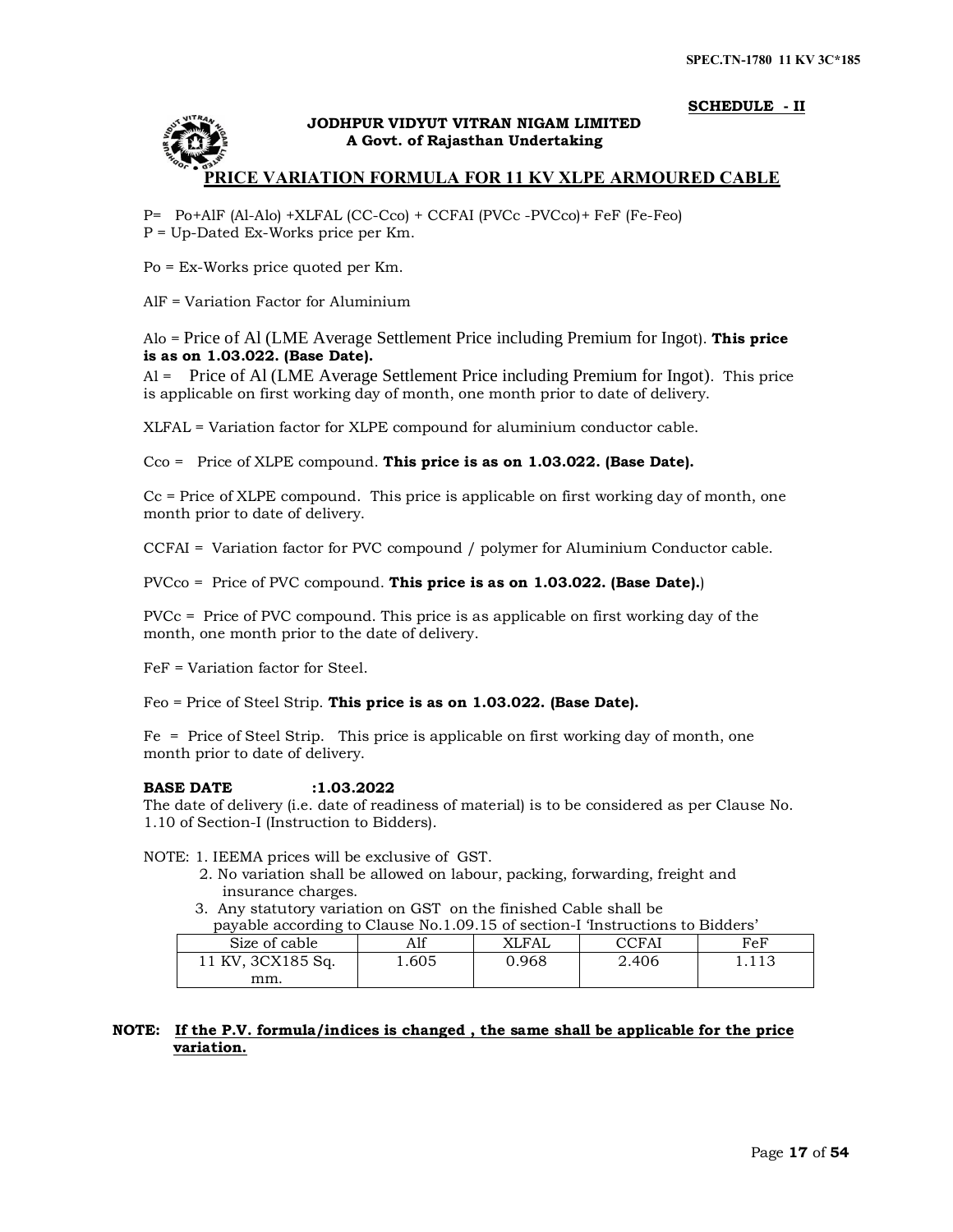## **SCHEDULE – III**

**TN-1780**



# **JODHPUR VIDYUT VITRAN NIGAM LIMITED A Govt. of Rajasthan Undertaking Prescribed technical specification for supply of**

(Name of Material/Equipment/Machinery/T&P etc.)

| S.No. | Technical specification<br>to which material/equipment/<br>Machinery/T&P shall conform | Name of IS/other<br>standard specification<br>to which material should | Other particulars<br>if any. |
|-------|----------------------------------------------------------------------------------------|------------------------------------------------------------------------|------------------------------|
|       |                                                                                        | conform                                                                |                              |

Certified that we agree to all the aforesaid technical specification except at S.No……. for which our technical specification shall be as under:-

| S.No. | Technical specification<br>to which material/equipment/<br>Machinery/T&P shall conform | Name of IS/other<br>standard specification<br>to which material should<br>conform | Other particulars<br>if any. |
|-------|----------------------------------------------------------------------------------------|-----------------------------------------------------------------------------------|------------------------------|
|       |                                                                                        |                                                                                   |                              |

# **(Signature)**

Name & Designation with seal of the bidder.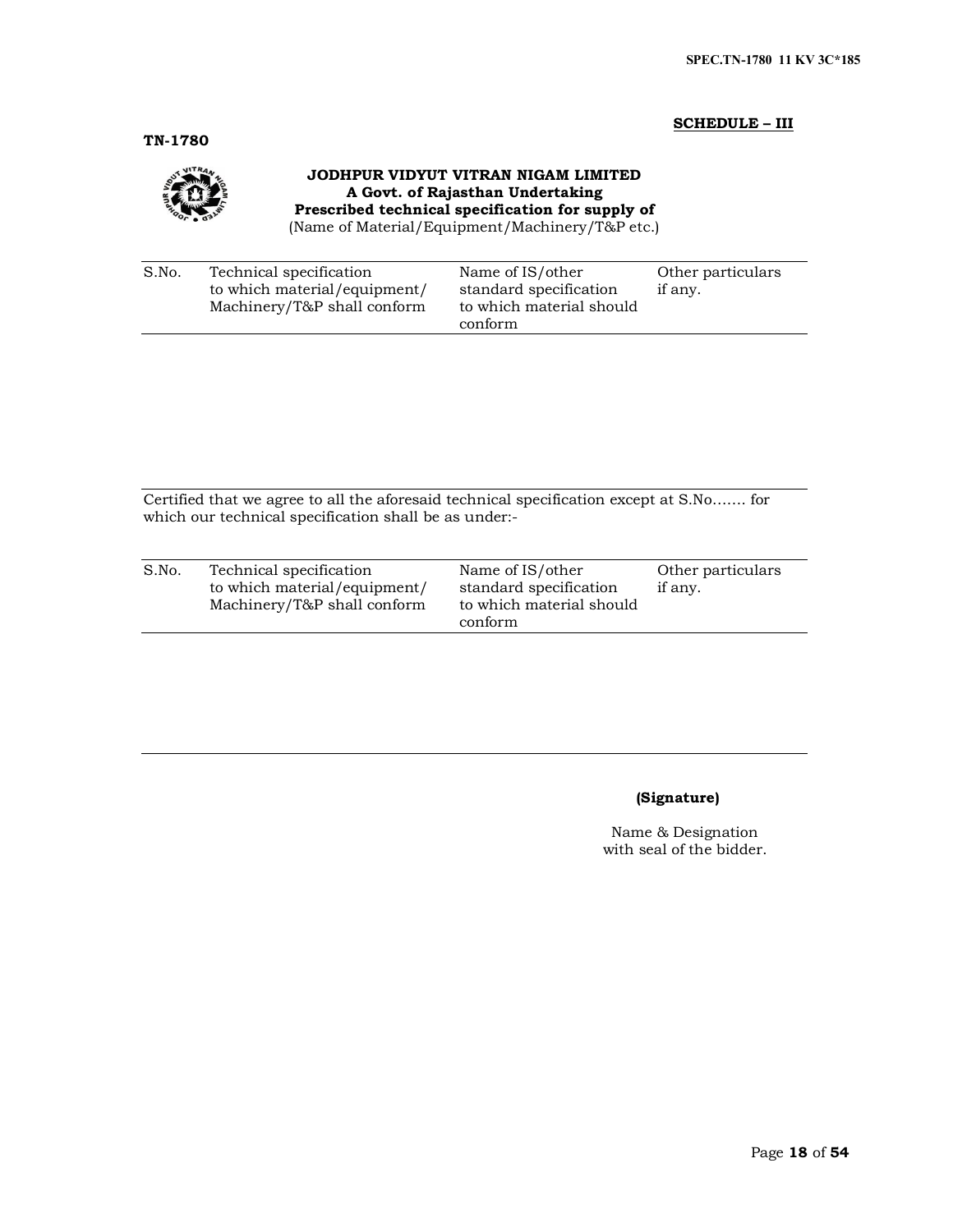#### **SCHEDULE-IIIA**

#### **PRE-QUALIFICATION REQUIREMENT**

**PRE-QUALIFICATION REQUIREMENT (PQR) FOR PURCHASE OF 11 KV 3C\*185 SQ. MM ISI MARKED** ALUMINIUM CONDUCTOR SCREENED CROSS LINKED POLYETHYLENE (XLPE) INSULATED ARMOURED SHIELDED & PVC SHEATHED CABLE SUITABLE FOR WORKING VOLTAGE 11 KV (EARTHED SYSTEM) CONFORMING TO IS:7098 (PART-II)/1985 AMENDED UPTO DATE **AS PER SPECIFICATION NO. JdVVNL /SE (MM&C) /EIIAII / TN-1780.**

The bidder should fulfill following qualifying requirements for successful participation in the tender along with relevant documentary evidence supporting each qualifying requirement without which the offer shall be considered non-responsive  $\&$  rejected.

# 1.0 **STATUS OF BIDDER:-**

- a) The bidder should be a Manufacturer of offered items. The offers from sole selling agent/ authorized dealers shall not be entertained.
- b) Old/ New suppliers:- Any bidder located within or outside the state of Rajasthan has participated for the first time in a particular Discom & meeting minimum qualification requirement and has supplied the tendered material/or of higher rating in other utility shall be treated as an old supplier. Rajasthan's firms although supplied in past but not meeting minimum quantity supplied criterion including altogether new units which have not supplied any quantity but having adequate & required manufacturing and testing facility and technical know-how of the tendered material shall be considered as new firms and would be eligible for trial order only. In case of supply made to the licensed power utility outside India, the C.A. certificate furnished by firm shall be considered.
- c) The bidders should be qualified, not be insolvent, not be in receivership, not be bankrupt or being wound up, should not have affairs administered by a court or a judicial officers, should not have business activities suspended, should not be blacklisted or debarred by any utility/ government agency, should not have a conflict of interest. For this bidder is required to furnish a Declaration as per Appendix-B, on Rajasthan Non-Judicial Stamp Paper of Rs. 100/ (excluding surcharge on Stamp Paper, as per rules)."

#### 2.0 **PAST SUPPLY & PERFORMANCE CRITERIA** :-

The bidder shall meet both past supply and performance criteria as detailed below for opening of tenders:-

## **2.01 PAST SUPPLY:-**

- 2.01.1 The bidder is required to quote for minimum **10%** of tendered quantity failing which their offer may be considered Non-Responsive.
- 2.01.2 The bidder should have designed, manufactured / fabricated, tested and supplied to utility / Discoms / Govt. Departments at least 2 X QQ (QQ being the quoted quantity) of similar item / higher rating of tendered material / equipment in last 3 financial years from the date of opening of technicalcommercial bid.
- **Note:** Requirement of quantity manufactured, minimum quantity to be offered and amount of Bank Guarantee to be furnished in absence of test certificate shall be reduced to 25% for Rajasthan based units.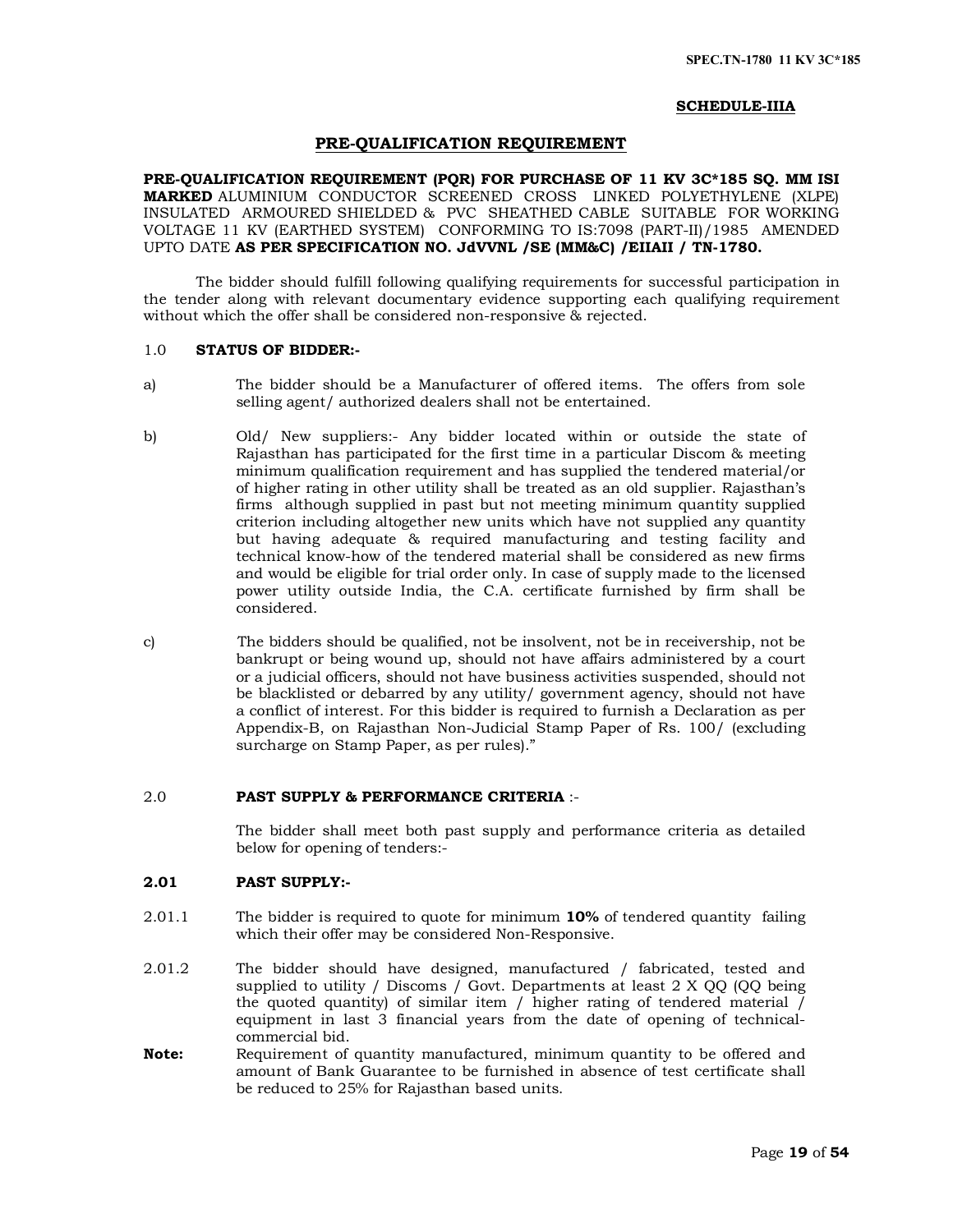2.01.3 In support of fulfillment of the past supply criteria, the bidder shall furnish documentary evidence in the form of certificate from Chartered Accountant in the enclosed prescribed proforma **(Schedule-VIIA)** only. This prescribed proforma should be furnished either in original or copy duly attested by Notary. The bidder shall also sign and affix seal on the C.A. Certificate. **The certificate should have membership number with the name & address of the chartered accountant.** Certificate should clearly indicate the quantity supplied, period of supply, voltage Class, Rating of the Transformer etc. in the format prescribed, any deviation to format or information diverted format, will not be considered and rejected.

> Note:-The material supplied and accepted for same/higher rating for Turnkey projects to a licensed power utility/Govt. shall be considered for the purpose of evaluating criteria. The certificate given by C.A. shall indicate above quantity separately.

## 2.02 **PERFORMANCE CRITERIA:-**

2.02.1 i) If a bidder has supplied up to 50% of ordered quantity in previous tender up to date of opening of subsequent tender and scheduled delivery period expired, the bid of such bidder will not be opened in the Discom for that item.

> ii) However, if the supplies have been completed for a quantity more than 50% but not completed up to date of opening of subsequent tender and scheduled delivery period expired, the quantity equal to the quantity pending in previous tender for that item shall be reduced from the subsequent tender quantity to be allocated to the bidder.

#### 3.0 **TYPE TEST CRITERIA:-**

3.01 The bidder shall furnish valid and authenticated type test certificate from a Govt. approved / Govt. Recognized / NABL Accrediated laboratory / ILAC i.e. International laboratory Accrediation Corporation (In case of foreign laboratory) / of **similar rating and design** of tendered material / equipment. **The bid of the bidder be also considered for meeting the Type Test criterion if the bidder have the requisite Type Test conducted successfully on the samples selected from the 1st lot supplied to JDVVNL against previous tenders and furnish certified copy of such Type Test Reports with the Bid.** Such type test certificate should not be **older than five years as** on the date of bid opening For this purpose date of conducting type test will be considered.

> The type test certificate by in house laboratory of tendering firm even if it is a Govt. approved / Govt. recognized / NABL accredited / ILAC accredited, shall not be accepted, in case of their own tender. This will not apply if tendering firm is Govt. company / public Sector undertaking.

- 3.02 The bidder should furnish documentary evidence in support of the laboratory whose type test have been furnished, that the said laboratory is a Govt. / a Govt. approved / a Govt. recognized / NABL accredited laboratory / ILAC accredited (in case of foreign laboratory).
- 3.03 The type test certificates shall be furnished either in original or copy duly attested by notary.
- 3.04 The bids of only those bidders shall be considered to be meeting the type test criteria who furnishes complete type test certificate with the bid as per above provision.

However, in the following cases the Bidder is not in a position to furnish Type Test Certificate of tendered item, the bid of the bidder may be considered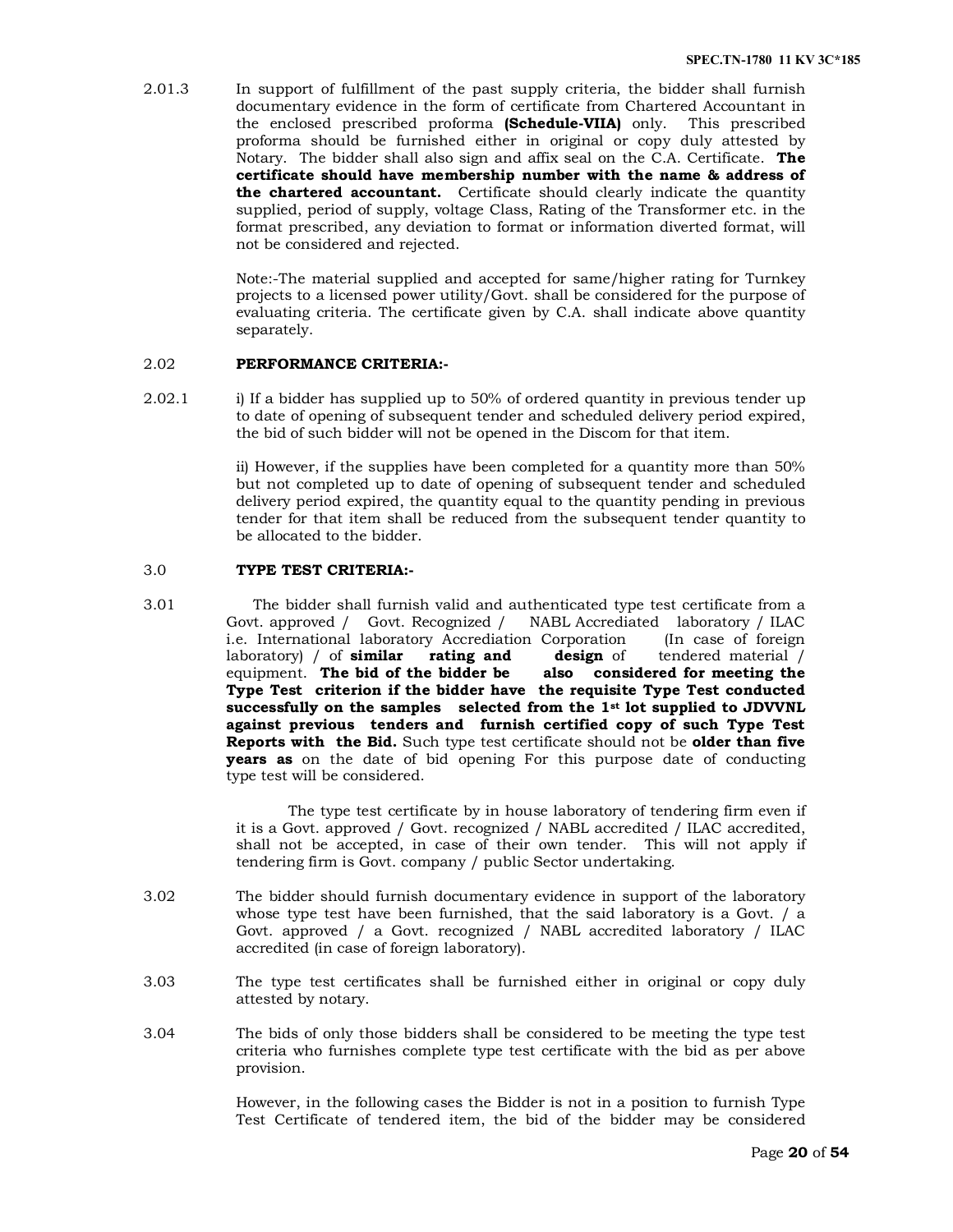meeting the type test criteria if the bidder furnishes an undertaking stating that valid type test certificate from a Govt. approved / Govt. recognized / NABL Accrediated laboratory / ILAC Accredited laboratory shall be furnished from first lot received in Nigam store (without asking any delivery extension) along with bank guarantee with the technical bid from a Nationalized / Scheduled Bank in prescribed proforma at **Schedule-III B** or DD / Pay Order amounting **to Rs.5 Lacs (for outside Rajasthan Based Bidder) / Rs. 1.25 lacs** (for Rajasthan Based Bidder). The initial validity of bank guarantee shall be nine months with claim period of three months in addition

Where a new Rajasthan based firm is participating & is technically competent. Where one or more type tests) is are older than 5 years.

The Rajasthan / outside Rajasthan firm furnished requisite type test reports of higher rating material.

**The date of conducting type test shall be before the date of opening of Technical Bid. The date of issuing of type Test Bank Guarantee in lieu of non-furnishing of Type Test reports shall be before the date of opening of technical bid & the Type Test BG issued on or after opening of technical bid shall not be accepted.** 

## **4.0 POOR RECORD OF PERFORMANCE AND DELIVERY :**

The bidder who have been black listed in any of the state Discom or with whom business relations have been severed in Jodhpur Discom shall not be considered. Severment of business relations will be done in case of following circumstances for the period and with the recovery mentioned against each:

|                                  | i) When vendor does not accept Forfeiture of EMD/cancellation of vendor registration to      |
|----------------------------------|----------------------------------------------------------------------------------------------|
|                                  | order awarded on its accepted recover amount of EMD along with severment of business         |
|                                  | price and terms and conditions or relations for three years from the date of issue of order. |
| does not comply with contractual |                                                                                              |
| formalities.                     |                                                                                              |
|                                  | ii) When vendor complies with Levy of maximum recovery on account of delay in delivery       |
| contractual formalities but does | along with severment of relations for a period of 2 years                                    |
| not commence supplies.           | from the date of issue of order or in next two bids                                          |
|                                  | whichever is later.                                                                          |

- 2. A Bidder debarred under section 46 of the RTPP Act 2012 shall not be eligible to participate in any procurement process undertaken by‐
	- (a) any Procuring Entity, if debarred by the State Government; and
	- (b) a Procuring Entity if debarred by such procuring Entity

# **5.0(A) Black listing of a firm:**

After having given Show Cause Notice of 30 days, and having established & cogent reasons for blacklisting of the firm as given below, the firm should immediately be blacklisted for a period of 5 years indicating reasons of doing so, in the letter itself, and a copy of such blacklisting should be given to the firm, with the approval of CLPC:-

(i) There are sufficient and strong reasons to believe that the supplier or his employee has been guilty of malpractices such as manhandling/misbehavior with Government official by supplier or his partner/employee, bribery, corruption or abatement of such a offence in a position where he could corrupt Nigam's official, fraud, vitiating fair tender process including substitution of or interpolation in tender, mis-representation, pilfer-aging or unauthorized use or disposal of Nigam's material issued for specific work etc.

(ii) Where a supplier or his partner or his representative has been convicted by a court of Law for offences involving moral turpitude in relation to the business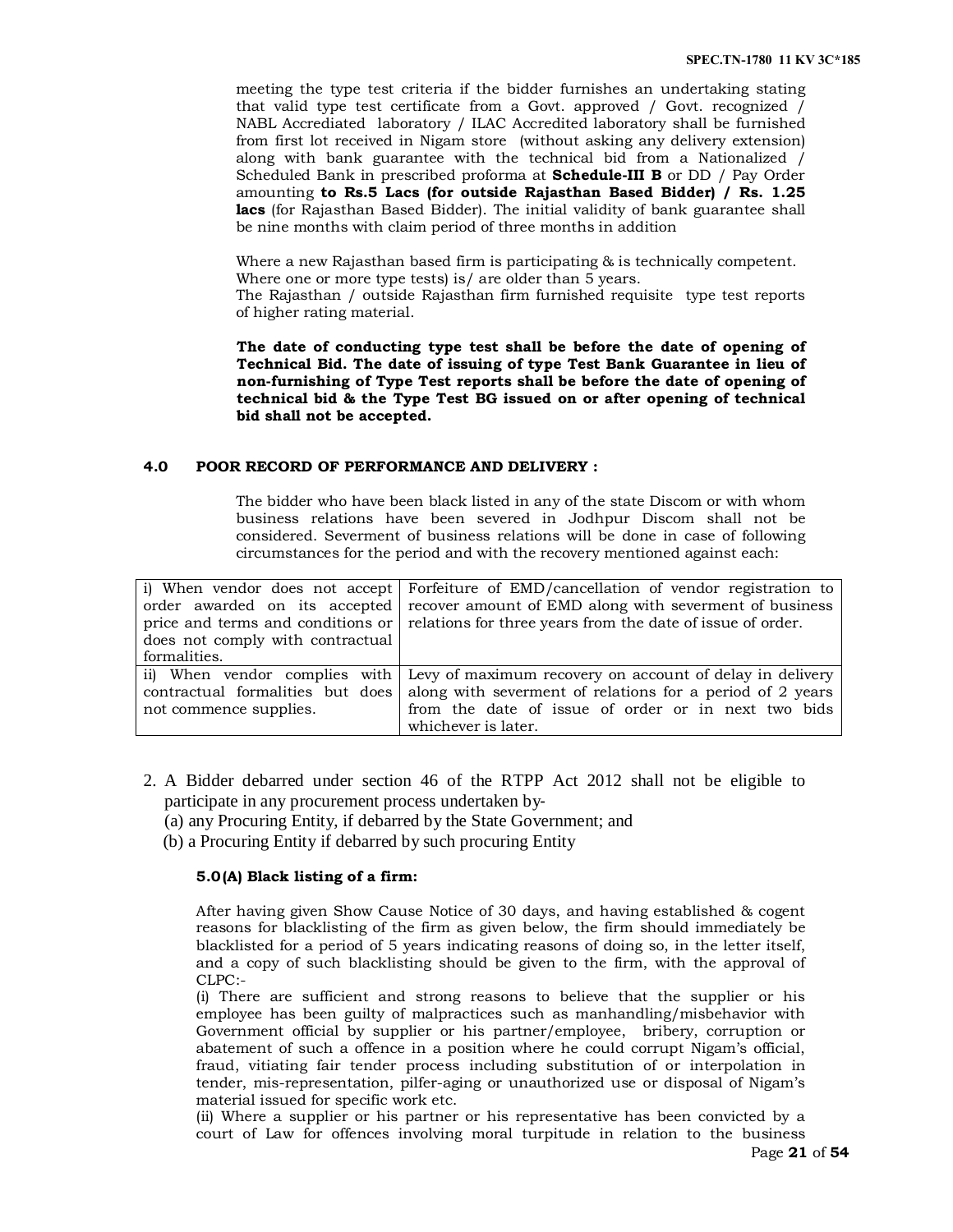dealing or where security considerations including suspected disloyalty to the Nigam/state so warrant the blacklisting.

(iii) If the State Bureau of Investigation or any other authorized investigating agency recommends for blacklisting after completing the investigation.

Note: - 1 If a supplier after having tendered for a supply or after negotiations gives application voluntarily vitiating the fair tendering process, it shall also tantamount to malpractice.

Note:-2 A register containing the reasons for blacklisting the supplier as also the names of all the partner of the suppliers and the allied concerns coming within the effective influence of the blacklisted supplier will be maintained.

Note: - 3 A register of black listed supplier will be maintained which will not only include suppliers enlisted with the Enlisting Authority but also black listed suppliers in Nigam.

Note :-4 A Black listed supplier (i) shall not be entitled for registration in any of the Discom (ii) shall not be awarded any supply order in future in any Discom during the notified period.(iii) his registration if any shall stand cancelled immediately and his registration security /EMD/S.D. shall stand forfeited. (iv) In case of blacklisting of the firm by any one of Discom for the cogent prescribed reason(s) as stipulated above, the same shall be applicable to all the three Discoms and as a consequence of blacklisting, all the pending orders to that firm, will be cancelled in all three (3) Discoms with immediate effect. However in respect of completed/executed contract G.P. obligations as well as other liabilities shall be fulfilled by the supplier.

#### **B) Severment of Business relation:**

(a) After having given Show Cause Notice of 30 days, and having established & cogent reasons for Severment of business relation as given below, the firm should immediately be severed the business relations for a period of 2 to 3 years indicating reasons of doing so, in the letter itself, and a copy of such severment should be given to the firm, with the approval of CLPC:-

(i) The supplier continuously refuses to pay Nigam dues without showing adequate reasons and where the purchasing authority is satisfied that no reasonable dispute attracting reference to Settlement Committee or Court of Law exists for the supplier's action of non-supply.

(ii) When vendor does not accept LOI/detailed purchase order awarded on its accepted prices and terms & conditions or does not comply with the contractual formalities.

(iii) When vendor/supplier who otherwise completed contractual formalities but does not commence supplies on the date of opening of technical bid of the fresh tender/completion of schedule delivery period whichever is later.

**Note-1**-In case supplier does not deposit outstanding dues towards Nigam, even after completion of severment period, the period of severment will continue.

**2.** Severment done purely/ mainly on account of non-deposition of dues against the supplier/vendor/contractor could be lifted by CLPC, if the dues are deposited prior to the expiry of such severment period.

3. Severment done by one Discom for non-supply of material and /or corresponding non-recovery of dues will not be effective in other Discoms except in respect of common purchase cases of three Discom.

4.On severment of business, the EMD/SD/vendor registration security will be forfeited.

5. The orders in execution satisfactorily will not be cancelled other than the order on which severment have been done.

# **(C) DEBARMENT**

Reasons on which Debarment can be made:-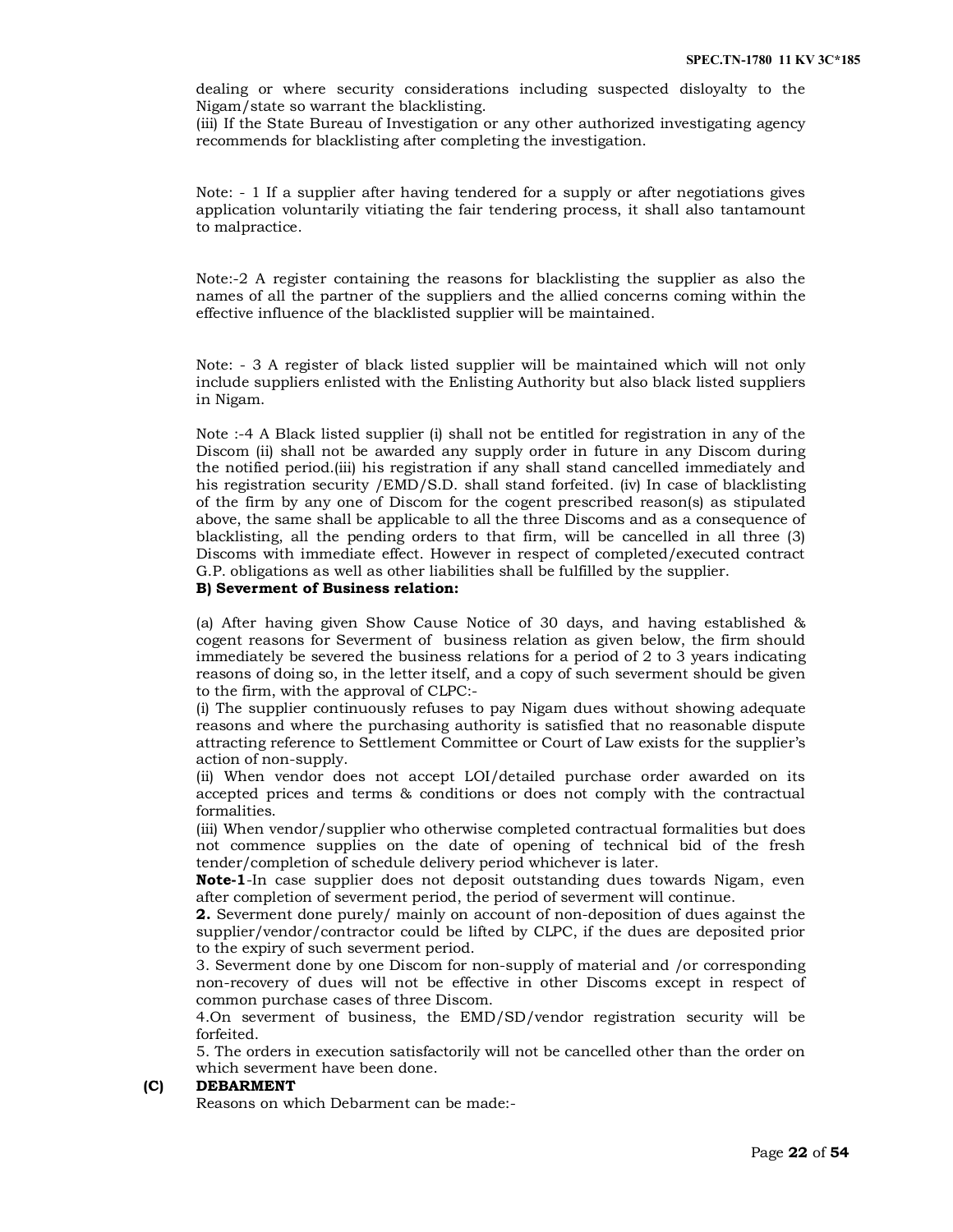(i) The competent authority may debar the supplier on account of his performance or other disabilities, if it is no longer considered fit to remain under vendor registration as per his obligation under vendor registration.

(ii) If at any subsequent stage of inspection of firms after award of contract, it is found that firm does not have sufficient tech. staff or required/necessary technical equipments, the purchasing authority can debar the firm for one year or next tenders whichever is later. The debarment will be lifted only on re-inspection of firm's works; the defects noticed earlier are fully rectified to the satisfaction of Nigam**.** 

(iii) When contract agreement executed and supplies commenced but could supply only up to 50% of ordered quantity and scheduled delivery period expired, then the firm can be debarred for one year or next tender whichever is later in that Discom only for that particular item/rating/ capacity/size etc.

(iv) The suppliers who have been awarded contract for supply of material is not adhering to the periodic delivery schedule, the contract awarding authority reserve the right to terminate the contract and may debar the firm in participating in tender for a period of 2 to 3 years.

Note:-1. On debarment, the EMD/ SD/Vendor Registration security shall be forfeited.

Note:-. 2. If the firm is debarred in one Discom for any reasons then the same should not be applicable in other Discom subject to exception that in case of common Discoms purchases such debarment of a firm would be applicable to all three Discoms for that particular item and rating/capacity/size etc.

# **6.0 APPEALS AND APPLICATIONS:-**

Appeal against the order of blacklisting, severment and debarment can be filed before BOD within a period of 3 months from the date of intimation. The letter of appeal will be addressed to the order placing authority. Who will process the case for placing the matter in B.O.D. with in a period 60 days. The BOD may reduce or waive the penalty, if sufficient reasons/supporting documents are furnished by the supplier.

# **GENERAL CONDITIONS : - (ALL CONDITIONS BE DULY SIGNED & SEALED)**

- I) The bidder shall clearly indicate the deviations such as `Technical Deviation & Commercial Deviations' in the prescribed proforma only. The deviations indicated elsewhere in the bid shall not be accepted.
- II) The bidder must clearly fill up each and every particular of guaranteed technical particulars annexed with Technical Specifications otherwise he will be responsible for Technical Non-responsiveness.
- III) All documents required in the prescribed format are to be furnished along with the bid itself only except an attested copy of BIS license (wherever it is required), failing which the bid will be summarily rejected.
- iv) However, Price bid of the responsive bidder shall only be opened if bidder furnishes above valid BIS Liscence up to the official working hours of one working day prior to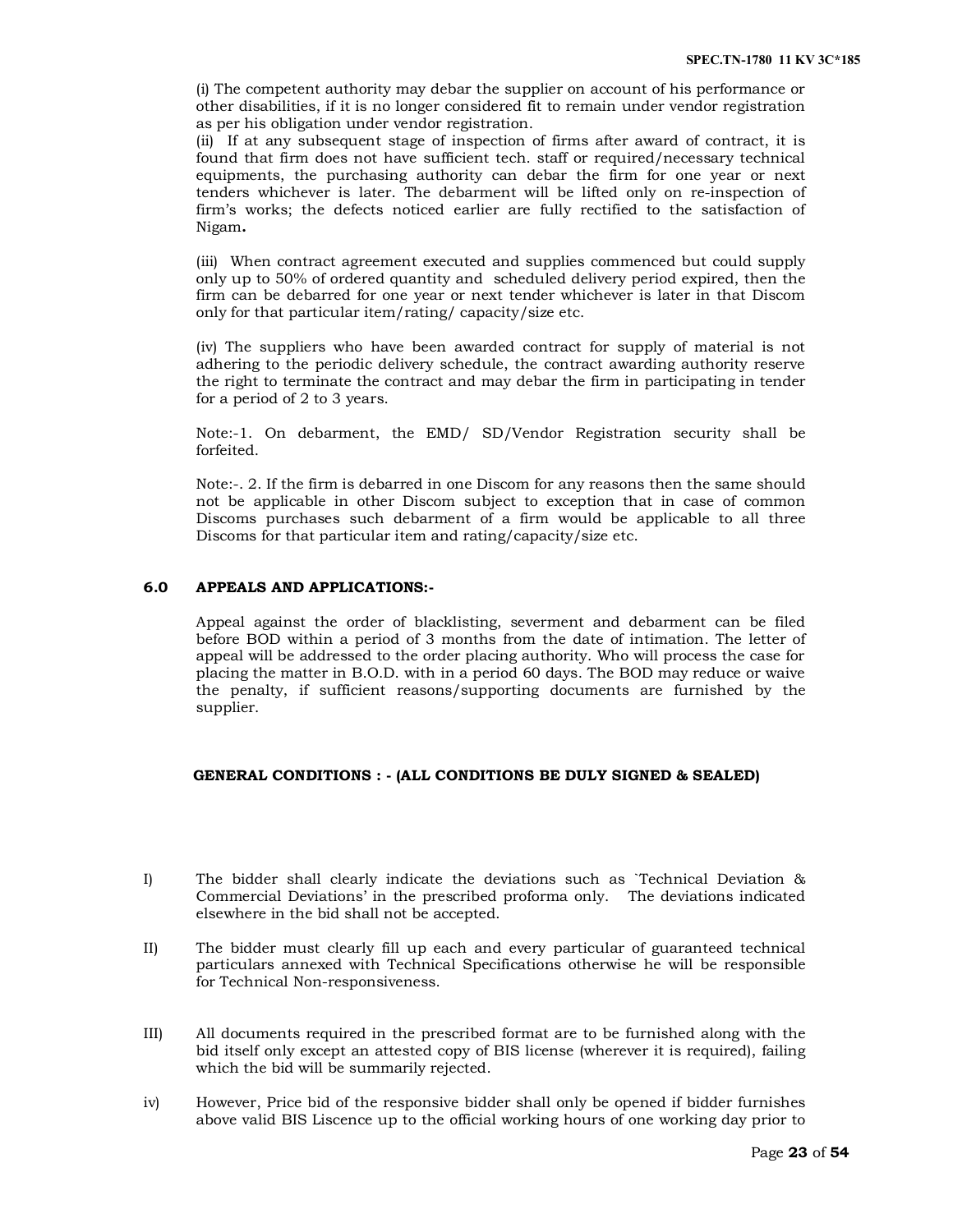the schedule / notified date of opening of price bid" along with undertaking that BIS License so furnished is valid till date and same has not been withdrawn/cancelled by Bureau of Indian Standard. Similar undertaking of validity of BIS l License be also furnished by the bidder who furnishes BIS License along with Technical Bid.

**v) The date of conducting type test shall be before the date of opening of Technical Bid. The date of issuing of type Test Bank Guarantee in lieu of non-furnishing of Type Test reports shall be before the date of opening of technical bid & the Type Test BG issued on or after opening of technical bid shall not be accepted.** 

-----------------------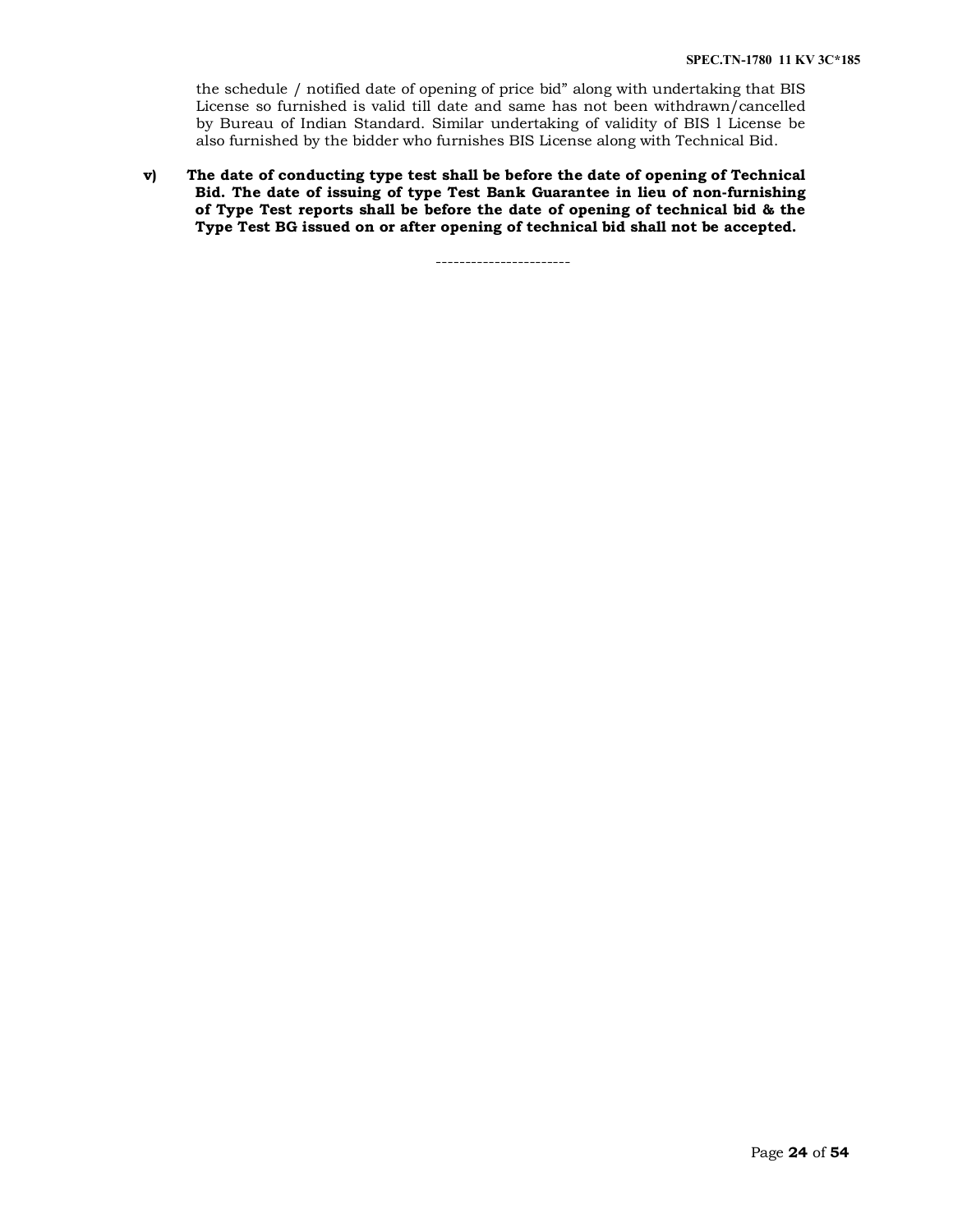#### **SCHEDULE – III B**

# **BANK GUARANTEE IN LIEU OF FURNISHING OF TYPE TEST CERTIFICATE**

( On Rajasthan Non-Judicial Stamp Paper worth Rs. @ 0.25% of BG amount or Rs. 25,000/-, whichever is less.)

To,

The Superintending Engineer (MM&C), Jodhpur Vidyut Vitran Nigam Limited, New Power House Premises, Industrial Area, Jodhpur -342003.

Dear Sir,

 Whereas Jodhpur Vidyut Vitran Nigam Limited , Jodhpur ( hereinafter called the purchaser) has issued a bid enquiry under TN……. for procurement of ……………………………………………. ( Name of material) .

 Whereas M/s …………………………………………….. (hereinafter called the bidder ) has furnish a bid for supply of ………….. to The Superintending Engineer (MM&C), Jodhpur Vidyut Vitran Nigam Limited, Jodhpur or his Nominated officer (s) .

 Whereas in accordance with the provision of the specification of the afore said TN…….. , the bidder can deposit a bank guarantee in lieu of the requirement of furnishing the type test certificates.

 Whereas M/s ………….. ( the bidder) have requested us (Name of the Bank) to furnish the bank guarantee in lieu of the type test certificate for an amount equivalent to Rs……………… ( in words also) only.

 Under this Bank Guarantee , we (Name of the Bank) hereby undertake unconditionally and irrevocably to guarantee as primary obligator and not as Surety merely, the payment to the purchaser on his first demand without whatsoever right of objection on our part and without his first claim to the bidder in the amount not exceeding ( amount of guarantee in figures and words).

 Payment pursuant to this undertaking will be demanded by the purchaser from the Bank and will be met by the Bank without question in the case in which the bidder , on receipt of the order and / or after the acceptace of this bid, makes default in furnishing the required type test certificates. Also whether the occasion or ground has arisen for such demand the decision of The Superintending Engineer (MM&C), Jodhpur Vidyut Vitran Nigam Limited, shall be final.

 The liability of the Bank shall not at any time exceed Rs………………. ( Rupees……………).

 The undertaking will be determined on but will not withstanding such determination, continue to be in force till the expiry of 3 months from that date.

 No indulgence or grant of time by the purchaser to the bidder without the acknowledgement of the Bank will discharge the liabilities of the Bank under this guarantee.

 The guarantee herein contained shall not be affected by any change in the constitution of the bidder.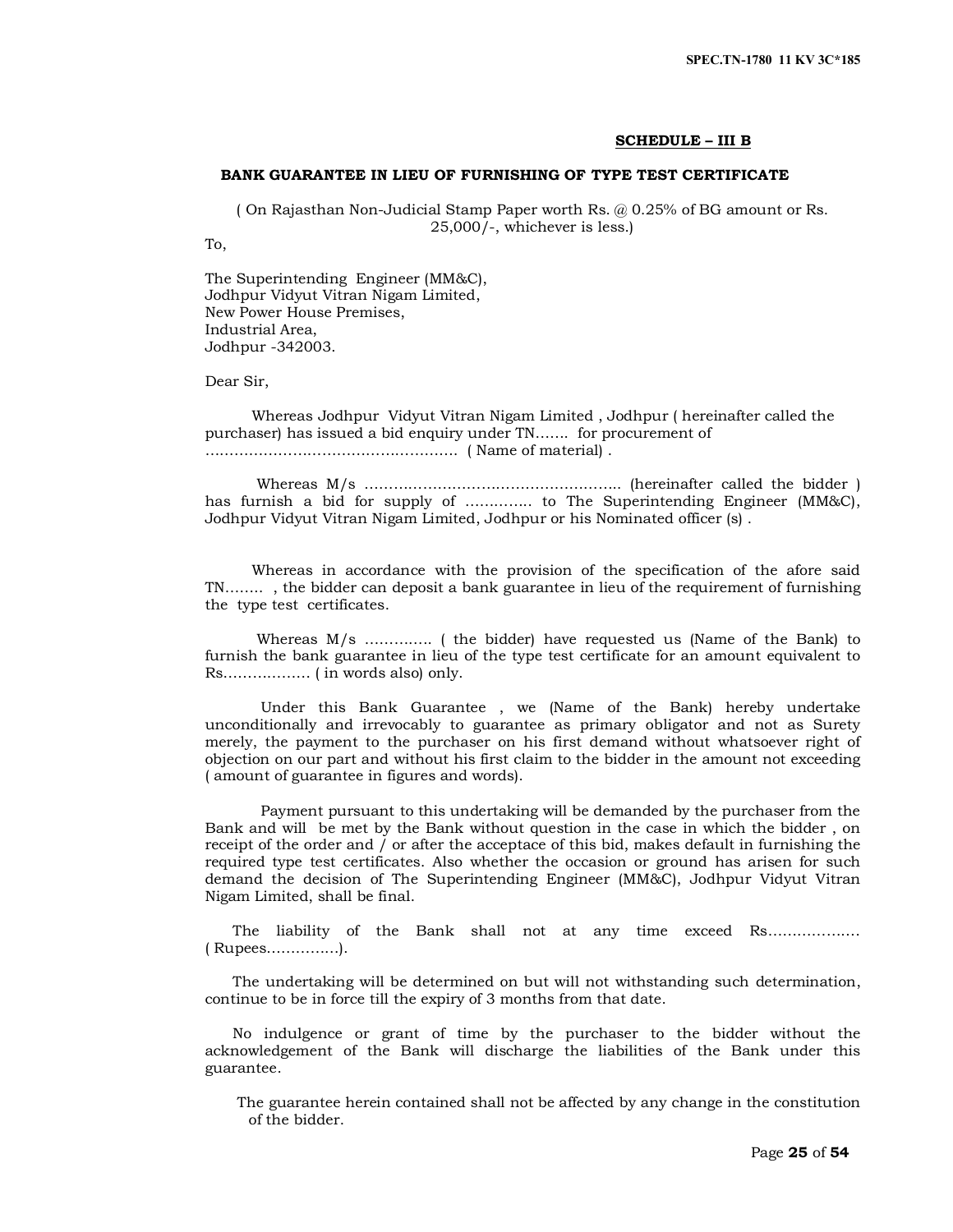All disputes arising under the said guarantee between the Bank and the bidder or between the bidder and the purchaser pertaining to the guarantee shall be subject to the jurisdiction of Courts only at JODHPUR in Rajasthan.

 The bank further undertake not to revoke this guarantee during its currency except with the previous consent of the The Superintending Engineer (MM&C), Jodhpur Vidyut Vitran Nigam Limited, Jodhpur.

 Notwithstanding anything contained herein before, the Bank's liability under this guarantee i.e restricted to Rs………………… (Rupees …………..) and the guarantee shall remain in force upto …………………. Unless demand or claim in writing is presented on the Bank within three months from that date, the bank shall be released and discharged from all liabilities thereunder. However, the validity of the bank guarantee shall be extended as and when required by the purchaser.

 IN WITNESS WHEREOF the bank has executed these presents the day …………. month……………. and year…………….

Yours faithfully,

 ( Bankers) Executant

Witness:

1. 2.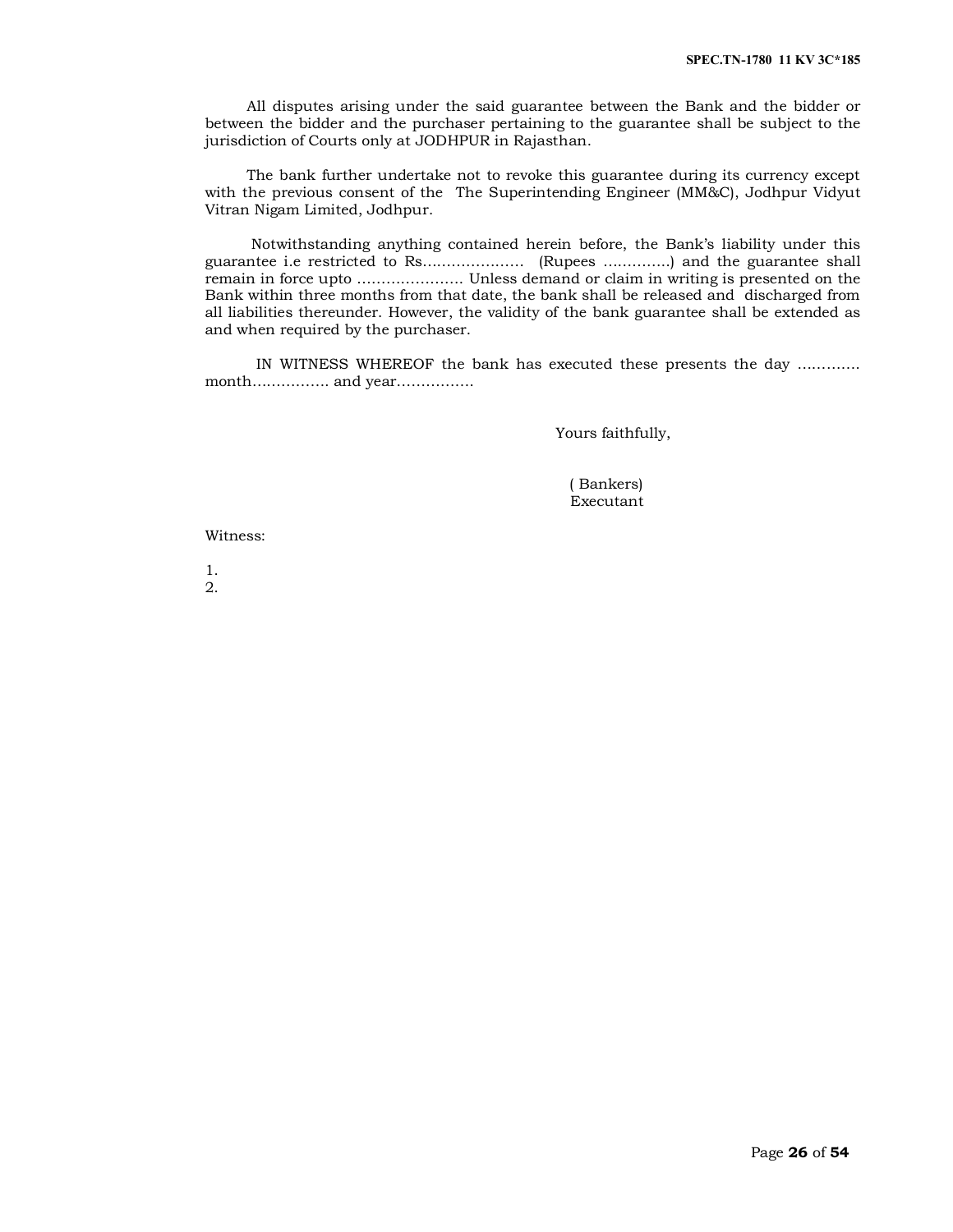# **SCHEDULE-IV A**

## **TN-1780**

# **ITEM - CABLE ARMOURED (XLPE/PVC) 11 KV 3C×185 SQ. MM.**

### **Must be filled in by the bidder and attached with Technical Bid**

To, The Superintending Engineer (MM&C), Jodhpur Vidyut Vitran Nigam Limited, Jodhpur.

Dear Sir,

With reference to your invitation to bid against specification No. **JdVVNL/SE (MM&C) /EIIAII/TN-1780**, we agree to supply the following quantity:

| S.<br>No. | <b>Particulars of Items</b>                                           | <b>Bid</b><br>Quantity<br>(KMS.) | Qty.<br><b>Offered</b><br>(KMS.) | Justification of<br>quantity offered<br>as<br>per<br>Qualifying<br>Requirement | <b>Status of Type</b><br>test |
|-----------|-----------------------------------------------------------------------|----------------------------------|----------------------------------|--------------------------------------------------------------------------------|-------------------------------|
| 1.        | 2.                                                                    | З.                               |                                  | 5.                                                                             | -6.                           |
|           | 3CX185<br>KV.<br>11<br><b>XLPE</b><br>Sq.mm.<br><b>Armoured Cable</b> | 80 Kms                           |                                  |                                                                                |                               |

1. The offer is valid for a period of 120 days from the next date of opening of Techno-Commercial Bid.

2. The prices are variable with base date **1.03.2022**

- 3. It is noted that the quantity as mentioned in the specification are approximate and we agree to supply any quantity as per your requirement.
- 4. The delivery shall strictly be in accordance with our delivery schedule as given in Schedule VIII of this specification. In case we fail to deliver the materials as indicated in the clause No.1.23 of GCC (Schedule-II), we are liable to pay recovery for delay in delivery as per clause No.1.24 of this Schedule-II of this specification. The material shall conform to your specification No. **JdVVNL/SE(MM&C)/EIIAII/TN-1780** and as per relevant ISS in all respect.
- 5. We confirm that we agree to all the terms & conditions as well as the technical stipulation of your specification No. **JdVVNL/SE(MM&C)/EIIAII/TN-1780** and there are no deviations other than as specified in the Schedule-III, V & VI (A & B).

# **Yours faithfully,**

 **Signature of bidder with stamp**  *Dated* **Dated**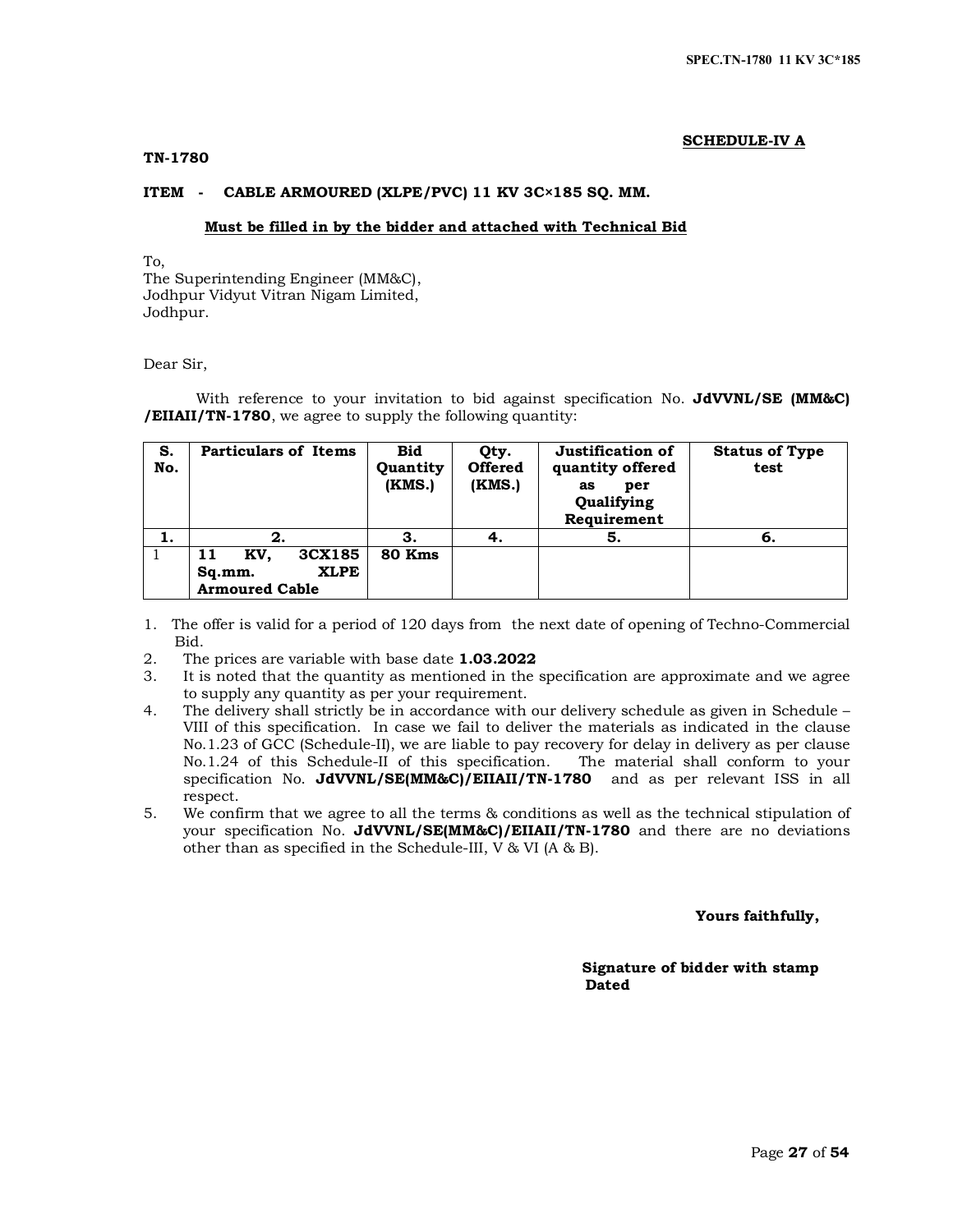#### **SCHEDULE – V TN-1780**



# **JODHPUR VIDYUT VITRAN NIGAM LIMITED A Govt. of Rajasthan Undertaking**

Statement of guaranteed technical particulars and other performance data for supply of<br>
(Name of material) against specification ……………………………………….. (Name of material) against specification no..………………………..

S.No. Particulars of technical & other performance data guaranteed.

Certified that we agree to all the aforesaid technical particulars and other performance data except following :-

| S.No. | Particulars of technical & other | Reasons for           |
|-------|----------------------------------|-----------------------|
|       | Performance data                 | deviations/departure. |

# **(Signature)**

Name & Designation with seal of the bidder.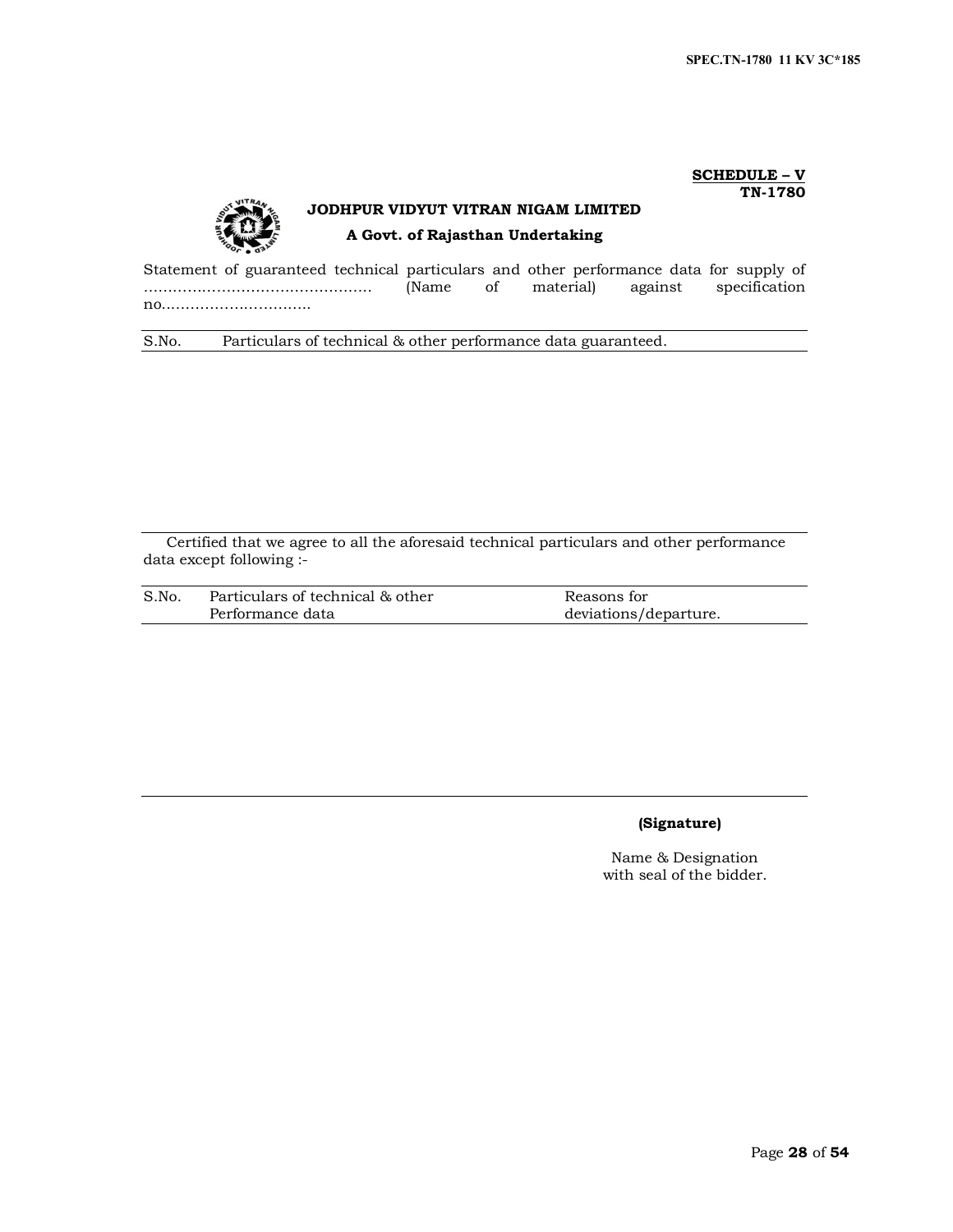$\Gamma$ 

# **TN-1780 SCHEDULE-V-A**

# **GUARANTEED TECHNICAL AND OTHER PARTICULARS FOR THE SUPPLY OF THREE CORE 11 KV XLPE CABLES AGAINST TN- 1780**

| S.No.          | <b>PARTICULARS</b>                                                       | <b>UNIT</b>   | 11 KV 3CX185                                                                     |
|----------------|--------------------------------------------------------------------------|---------------|----------------------------------------------------------------------------------|
| $\mathbf{1}$   | Manufacturer's name and works address<br>GST No.                         |               |                                                                                  |
| $\mathbf 2$    | Manufacturing process (Please specify any<br>one of following):          |               |                                                                                  |
|                |                                                                          |               |                                                                                  |
|                | CCV Line Process (Dry Curing)<br>a)<br>Syoplas Process<br>$\mathbf{b}$   |               |                                                                                  |
| 3              | Standard specification to which the<br>material shall conform.           |               | ----IS:7098(part-2)/1985-----                                                    |
| $\overline{4}$ | Type of cable and voltage grade.                                         |               | ---------Type - A2XFY------                                                      |
|                |                                                                          |               | $6.35/11$ KV                                                                     |
| 5              | Power frequency withstand voltage                                        | KVrms.        | To be furnished by the tenderer.                                                 |
| 6              | Permissible voltage & frequency variation<br>for satisfactory operation. |               | To be furnished by the tenderer.                                                 |
|                | i) Voltage                                                               | $\frac{0}{0}$ |                                                                                  |
|                | ii) Frequency                                                            | $\%$          |                                                                                  |
|                | iii) Combind voltage & frequency                                         | $\%$          |                                                                                  |
| $\overline{7}$ | Conductor details:                                                       |               |                                                                                  |
|                | a) Aluminium grade.                                                      |               | H2/H4 grade, Class-2<br>conforming to IS:8130/1984 or<br>latest version thereof. |
|                | b) Nominal cross sectional area<br>(guaranteed).                         | Sq.mm         | 185                                                                              |
|                | c) Shape of the stranded conductor.                                      |               | -----------Compact Stranded-------                                               |
|                | d)Number of strands in each<br>conductor(Min)                            | Nos.          | 30                                                                               |
|                | e) Nominal diameter of each inlet wire                                   |               |                                                                                  |
|                | before stranding<br>f) Maximum permissible resistance of                 | mm<br>Ohms/   | To be furnished by the tenderer.<br>0.164                                        |
|                | Conductor at 20 Deg. C.                                                  | Km.           |                                                                                  |
| 8              | Diameter over laid-up cores                                              | mm            | To be furnished by the tenderer.                                                 |
| 9              | Conductor screening:                                                     |               | To be furnished by the tenderer.                                                 |
|                | a) Type and material.                                                    |               |                                                                                  |
|                | b) Continous working temp.                                               | Deg.C         |                                                                                  |
|                | c) Max. allowable temp. at termination of<br>Short Circuit               | Deg.C         |                                                                                  |
|                |                                                                          |               |                                                                                  |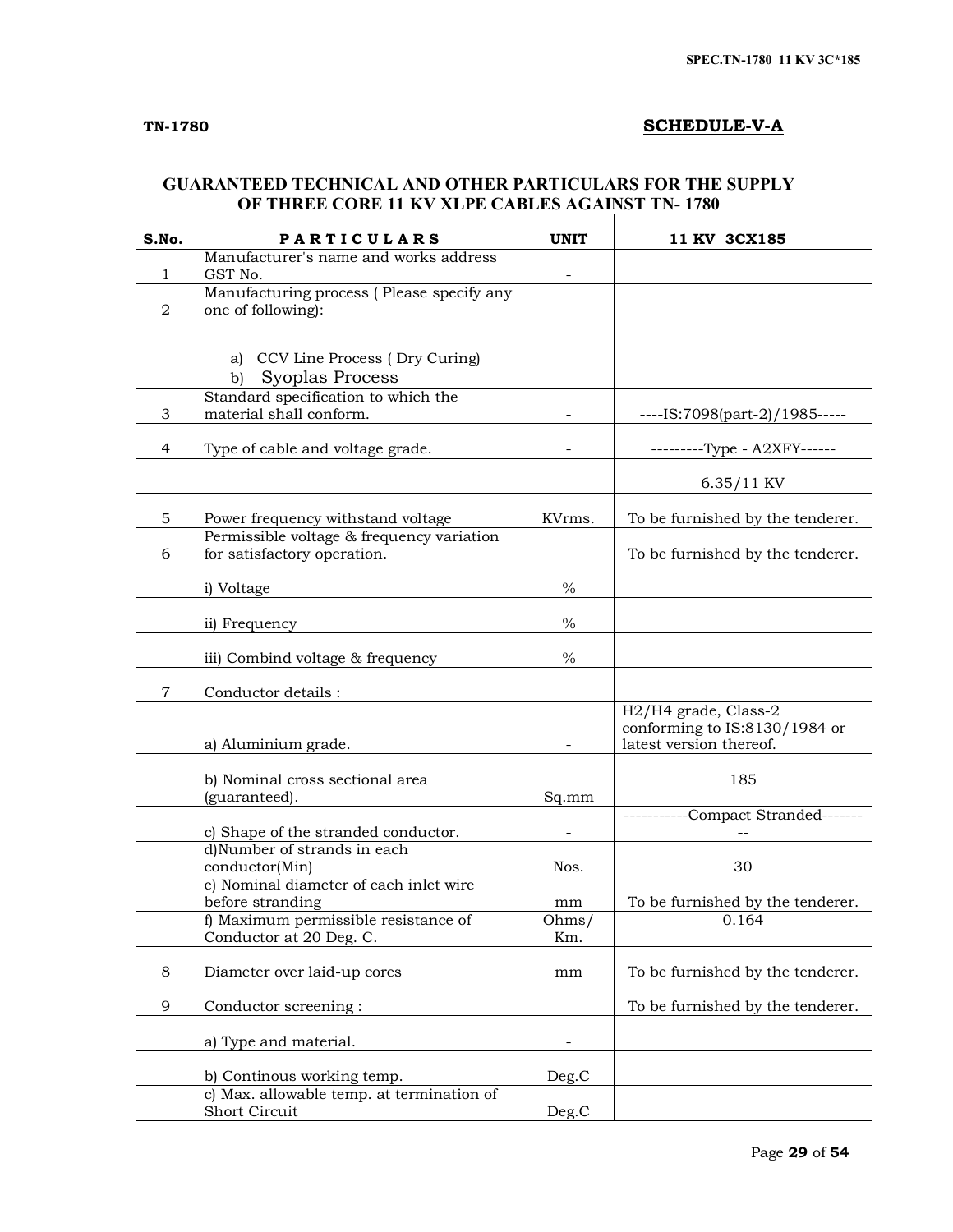| 10 | Insulation:                                         |                          |                                                                             |
|----|-----------------------------------------------------|--------------------------|-----------------------------------------------------------------------------|
|    | a) Material                                         |                          | Cross-Linked Polyethylene<br>conforming to IS:7098(Pt.2) latest<br>version. |
|    | b) Nominal thickness of insulation                  | mm                       | 3.6                                                                         |
|    |                                                     |                          |                                                                             |
|    | c)Minimum thickness of insulation.                  | mm                       | 3.14                                                                        |
|    | d) Approx. diameter of core over insulation.        | mm                       | To be furnished by the tenderer.                                            |
| 11 | Insulation screening:                               |                          | To be furnished by the tenderer.                                            |
|    | a) Material.                                        |                          |                                                                             |
|    | b) i) Approx. thickness of semi-conducting<br>part. | mm                       |                                                                             |
|    | ii) Thickness of metallic part.                     | mm                       |                                                                             |
|    | c) Approx. diameter of cable over<br>screening.     | mm                       |                                                                             |
| 12 | Whether Binder Tape provided                        |                          | To be furnished by the tenderer.                                            |
| 13 | Inner sheath:                                       |                          |                                                                             |
|    | a) Material                                         |                          | IS:7098(Pt.2) latest version.                                               |
|    | b) Process of application                           | $\overline{\phantom{a}}$ | To be furnished by the tenderer                                             |
|    | c) Min. thickness of inner sheath.                  | mm                       | As per Table 3 of IS - 7098 Part-<br>2/1985 with latest amendment           |
|    | d) Diameter of cable over inner sheath              | mm                       | To be furnished by the tenderer.                                            |
| 14 | Type of filler used                                 |                          | To be furnished by the tenderer.                                            |
|    | a) Material                                         |                          |                                                                             |
|    | b) Shape and size                                   | mm                       |                                                                             |
|    | c) Central filler (shape & size)                    | mm                       |                                                                             |
| 15 | Armouring:                                          |                          |                                                                             |
|    | a) Material and type of armouring                   | $\overline{\phantom{a}}$ | <b>Galvanized Steel Strip</b>                                               |
|    | b) Nominal dimensions of Armour                     | mm                       | 4.0 x 0.8 mm                                                                |
|    | c) Whether galvanised.                              |                          | Galvanized                                                                  |
|    | d) Lay Ratio of Armouring                           | Nos.                     |                                                                             |
|    | i) Minimum                                          | mm                       |                                                                             |
|    | ii) Maximum                                         |                          |                                                                             |
|    | e) Total Number of Armour Strips                    |                          | To be furnished by the tenderer.                                            |
|    | f) %age Covering with Armour                        |                          |                                                                             |
|    | Strip(Minimum)                                      |                          | 90%(minimum)                                                                |

 $\mathsf{r}$ 

 $\overline{\mathbf{r}}$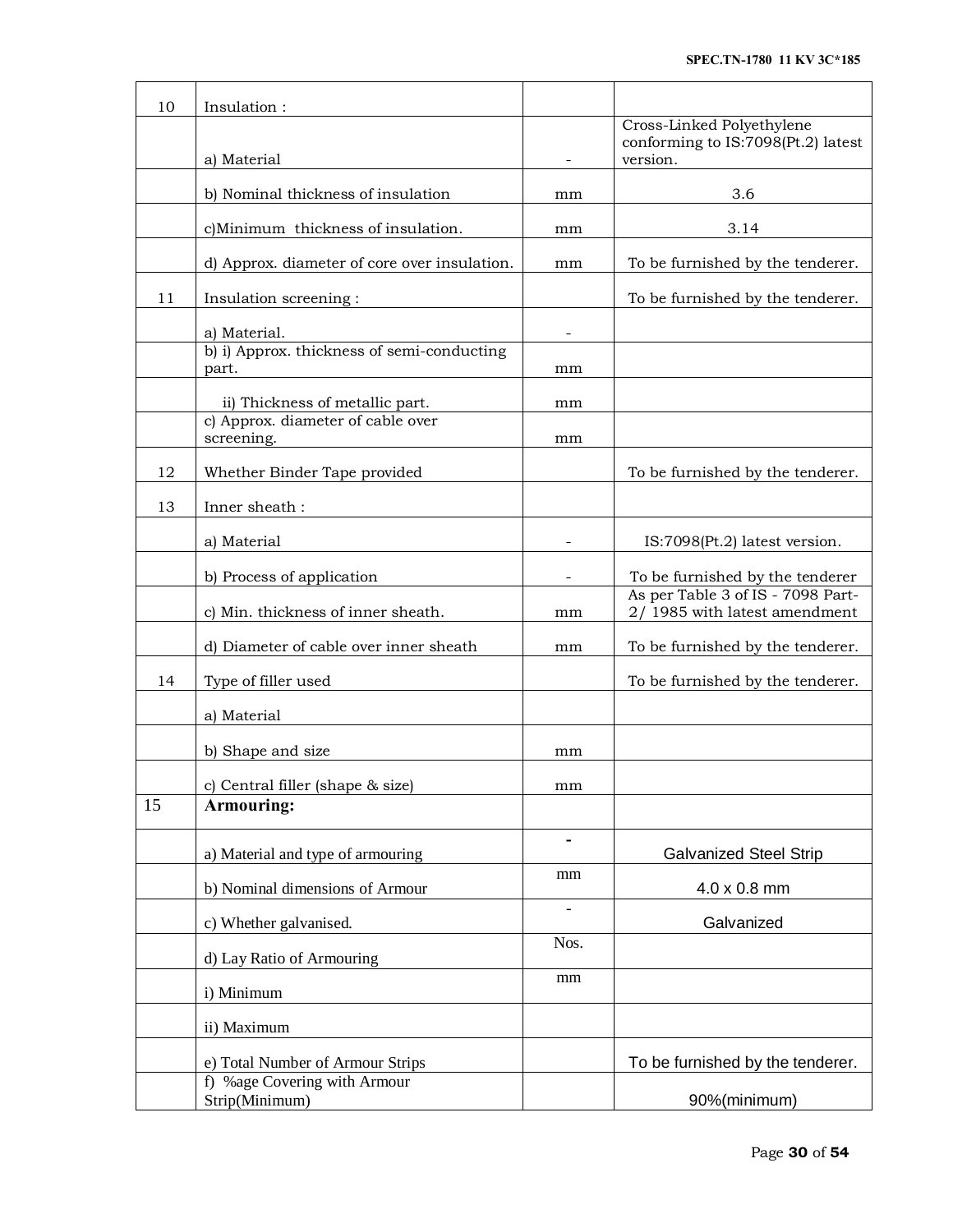|    | g) Diameter of cable over armouring                                                                               |       | To be furnished by the tenderer.                                  |
|----|-------------------------------------------------------------------------------------------------------------------|-------|-------------------------------------------------------------------|
| 16 | Outer sheath:                                                                                                     |       |                                                                   |
|    | a) Material                                                                                                       |       | PVC Type ST-2 conforming to<br>IS:5831 latest version             |
|    | b) Nominal thickness of outer sheath.                                                                             | mm    | As per Table-5 of<br>IS:7098(Pt.2)/1985 with latest<br>amendments |
|    | c) Colour of sheath.                                                                                              |       | ------------------Black----------------                           |
| 17 | Approx. over all diameter of cable.                                                                               | mm    | To be furnished by the tenderer.                                  |
| 18 | a) Minimum weight of Aluminium in<br>Kg./Km. corresponding                                                        | Kg/Km | 1500                                                              |
|    | to nominal cross sectional area of<br>conductor.(guaranteed)                                                      |       |                                                                   |
|    | b) Total weight armouring Kg/ Km.                                                                                 | Kg/Km | To be furnished by the tenderer                                   |
|    | c) Total weight of PVC contents Kg/ Km.                                                                           | Kg/Km |                                                                   |
|    | (Inner / Outer Sheath / Filler)                                                                                   |       |                                                                   |
|    | d) Total weight of XLPE including weight of<br>Conductor Screening and Insulation<br>Screening (Non-Mettallic) in | Kg/Km | To be furnished by the tenderer.                                  |
|    | Kg./Km.(Min.)                                                                                                     |       |                                                                   |
|    | e) Total weight of insulation screening<br>Kg./Km. (Mettalic)                                                     |       |                                                                   |
|    | f) Total weight of finished cable Kg/Km.                                                                          | Kg/Km | To be furnished by the tenderer.<br>250                           |
| 19 | i) Standard length of cable.                                                                                      | Mtrs  |                                                                   |
|    | ii) Tolerance on standard length.                                                                                 |       | -------------(+/-) 5% -----------------                           |
| 20 | No. of length(s) of cable on each drum.                                                                           | Mtrs  |                                                                   |
| 21 | Approx. gross mass of each drum<br>including cable.                                                               | Kg    | To be furnished by the tenderer.                                  |
| 22 | i) Drum Size(as per $IS:10418/1982$ )                                                                             |       | To be furnished by the tenderer.                                  |
|    | ii)Details of Drums                                                                                               |       | To be furnished in the enclosed<br>Schedule-V(B)                  |
|    | iii) Approx. net weight of each empty drum.                                                                       | Kg    | To be furnished by the tenderer.                                  |
| 23 | Max. continous AC current carrying<br>capacity:                                                                   |       | To be furnished by the tenderer.                                  |
|    | a) When laid directly in ground.                                                                                  | Amps  |                                                                   |
|    | b) When laid in covered trenches.                                                                                 | Amps  |                                                                   |
|    | c) When laid vertically in air.                                                                                   | Amps  |                                                                   |
| 24 | Recommended length of laying.                                                                                     | cm    | To be furnished by the tenderer.                                  |
|    |                                                                                                                   |       |                                                                   |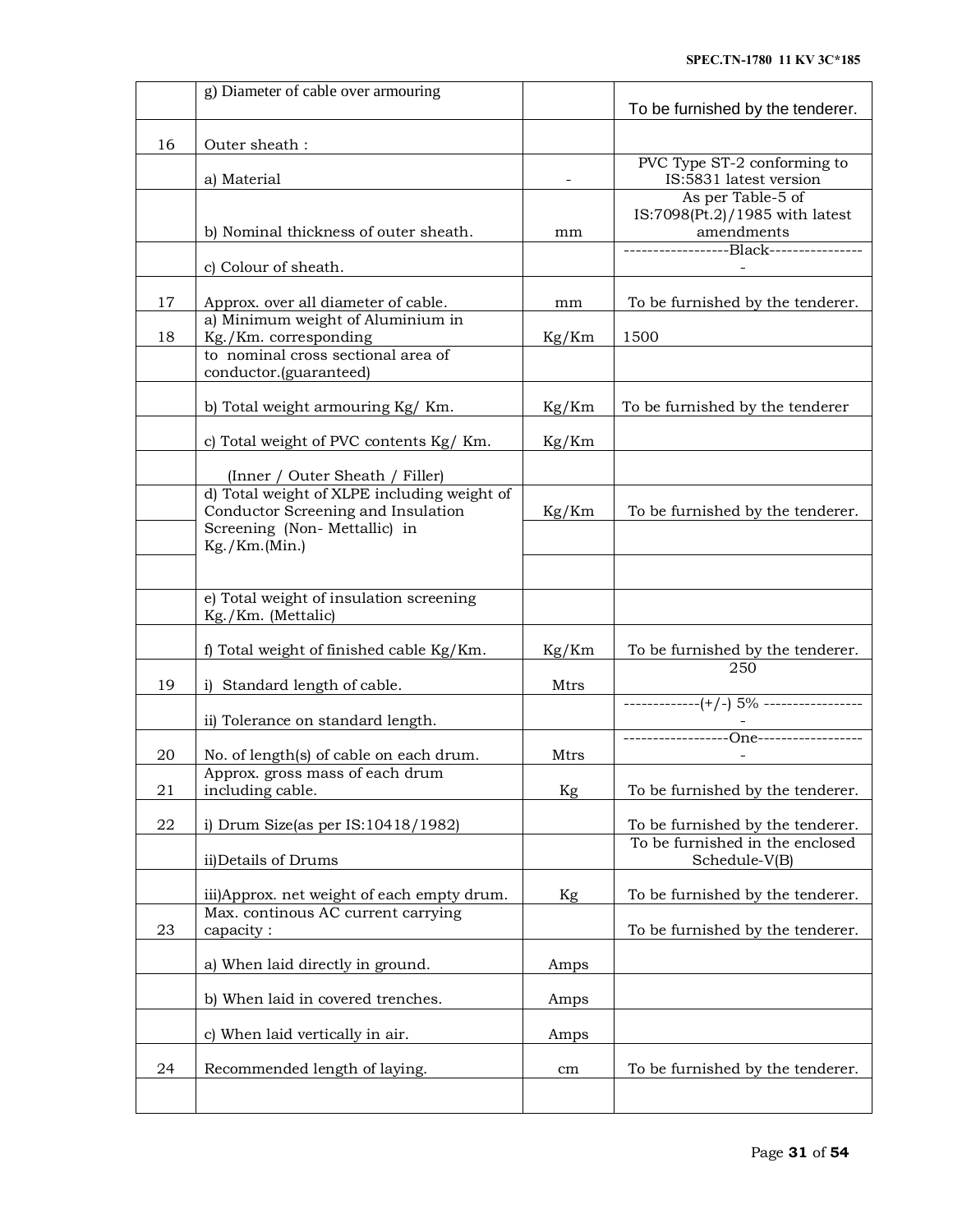|    | Short circuit current carrying capacity and                                  |         |                                                         |
|----|------------------------------------------------------------------------------|---------|---------------------------------------------------------|
| 25 | duration of short circuit.                                                   | KA-Sec  | To be furnished by the tenderer.                        |
|    |                                                                              |         |                                                         |
|    | Allowable/attainable max. conductor temp.                                    | Deg.C   |                                                         |
| 26 | when carrying continuous rated current.                                      |         |                                                         |
|    |                                                                              |         |                                                         |
|    | Allowable/attainable max. conductor temp.                                    |         |                                                         |
| 27 | at the termination of short circuit current.                                 | Deg.C   |                                                         |
|    | Voltage drop per 1000 meters length of                                       |         |                                                         |
| 28 | cable at rated current :                                                     |         | To be furnished by the tenderer.                        |
|    | a) When laid directly in ground.                                             | Volts   |                                                         |
|    |                                                                              |         |                                                         |
|    | b) When laid in covered trenches.                                            | Volts   |                                                         |
|    | c) When laid vertically in air.                                              | Volts   |                                                         |
|    |                                                                              |         |                                                         |
| 29 | Max. conductor temp.                                                         |         |                                                         |
|    |                                                                              | Deg.C   | -----------------90-------------------                  |
|    | a) When laid directly in ground.                                             |         |                                                         |
|    | b) When laid in covered trenches.                                            | Deg.C   |                                                         |
|    |                                                                              | Deg.C   | -----------------90-------------------                  |
|    | c) When laid vertically in air.                                              |         |                                                         |
| 30 | Impulse strength                                                             | KV      | As per IS - 7098 Part-2 / 1985<br>with latest amendment |
|    | a) DC resistance of each conductor at 20                                     |         | As per IS - 7098 Part-2 / 1985                          |
| 31 | Deg.C (Max.)                                                                 | Ohms/KM | with latest amendment                                   |
|    | b) AC resistance of each conductor at 90                                     |         |                                                         |
|    | Deg.C. (Max.)                                                                | Ohms/KM | To be furnished by the tenderer.                        |
|    | c) Approx. reactance of each conductor                                       | Ohms/KM | To be furnished by the tenderer.                        |
|    |                                                                              | Micro-F |                                                         |
|    | d) Approx. capacitance of each conductor                                     | KM      | To be furnished by the tenderer.                        |
|    | e) Insulation resistance (Min.)                                              |         | To be furnished by the tenderer.                        |
|    |                                                                              |         |                                                         |
|    | i) At 27 deg.cent.                                                           | Ohm-Cm  |                                                         |
|    |                                                                              |         |                                                         |
|    | ii) At 90 deg.cent.                                                          |         |                                                         |
|    | f) Loss tangent                                                              |         | To be furnished by the tenderer.                        |
|    |                                                                              |         |                                                         |
|    | i) As a function of voltage                                                  |         |                                                         |
|    | ii) As a function of temperature.                                            |         |                                                         |
|    |                                                                              |         |                                                         |
|    | g) Dielectric constant.                                                      |         | To be furnished by the tenderer.                        |
|    | Charging current at normal operating                                         |         |                                                         |
| 32 | voltage.                                                                     | Amps/KM | To be furnished by the tenderer.                        |
| 33 | Derating factors:                                                            |         | To be furnished by the tenderer.                        |
|    | Furnish charts showing derating factors                                      |         |                                                         |
|    | for:                                                                         |         |                                                         |
|    | i) Variation in ambient temp. from 30<br>DEG.C. upto 70 DEG.C. in steps of 5 |         |                                                         |
|    | DEG.C.                                                                       |         |                                                         |
|    |                                                                              |         |                                                         |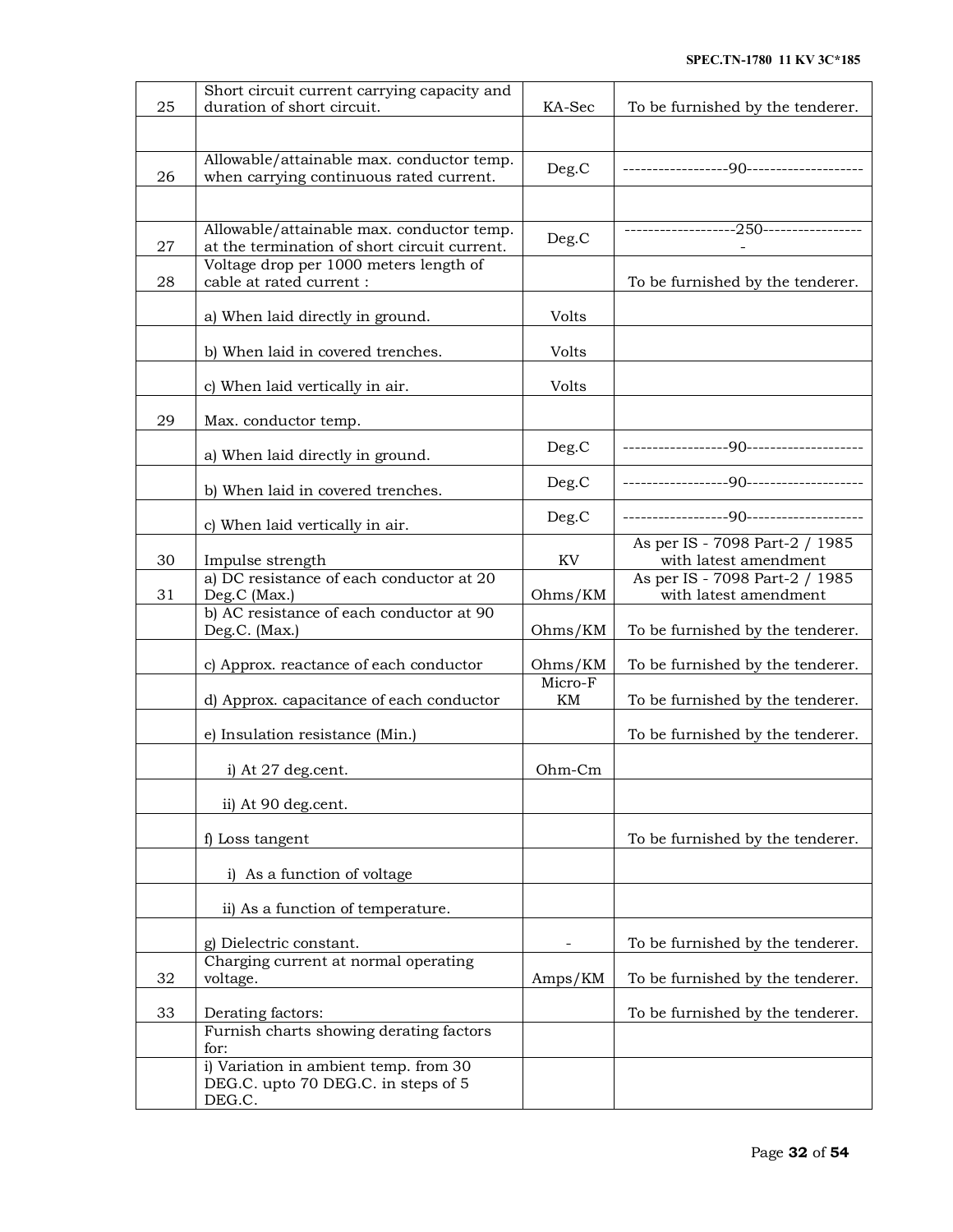|    | ii) Variation in ground temp. from 25<br>DEG.C. upto 60 DEG.C. in steps of 5<br>DEG.C.                                                       |    |                                  |
|----|----------------------------------------------------------------------------------------------------------------------------------------------|----|----------------------------------|
|    | iii) Different spacing of cables in horizantel<br>single row formation for 3 Core Cables<br>under the<br>following conductions of<br>laying: |    |                                  |
|    | a) Cables laid on cable trays in concrete<br>cable trenches with removable covers                                                            |    |                                  |
|    | b) Cables laid on cable trays in air.                                                                                                        |    |                                  |
|    | c) Cables laid in ground.                                                                                                                    |    |                                  |
|    | d) Cables laid in pipes or ducts.                                                                                                            |    |                                  |
|    | e) Variation in depth of laying for cables<br>laid direct in ground                                                                          |    |                                  |
|    | f) Variation in Thermal resistivity of soil for<br>cables laid in ground.                                                                    |    |                                  |
| 34 | Quantity Tolerance                                                                                                                           |    |                                  |
| 35 | Recommended min. bending radius.                                                                                                             | mm | To be furnished by the tenderer. |
| 36 | Embossing                                                                                                                                    |    | As per specification TN-1780     |
| 37 | BIS licence no. & validity                                                                                                                   |    | To be furnished by the tenderer. |
| 38 | ISO:9001 certification                                                                                                                       |    |                                  |
| 39 | Any other particulars                                                                                                                        |    | To be furnished by the tenderer. |

**NOTE:-** SPECIFIC VALUES MAY BE INDICATED IN ABOVE SCHEDULE. USE OF -DO OR AS PER  $\tilde{o}$ IS IS TO BE AVOIDED.

# **SIGNATURE**

**RUBBER SEAL & Date**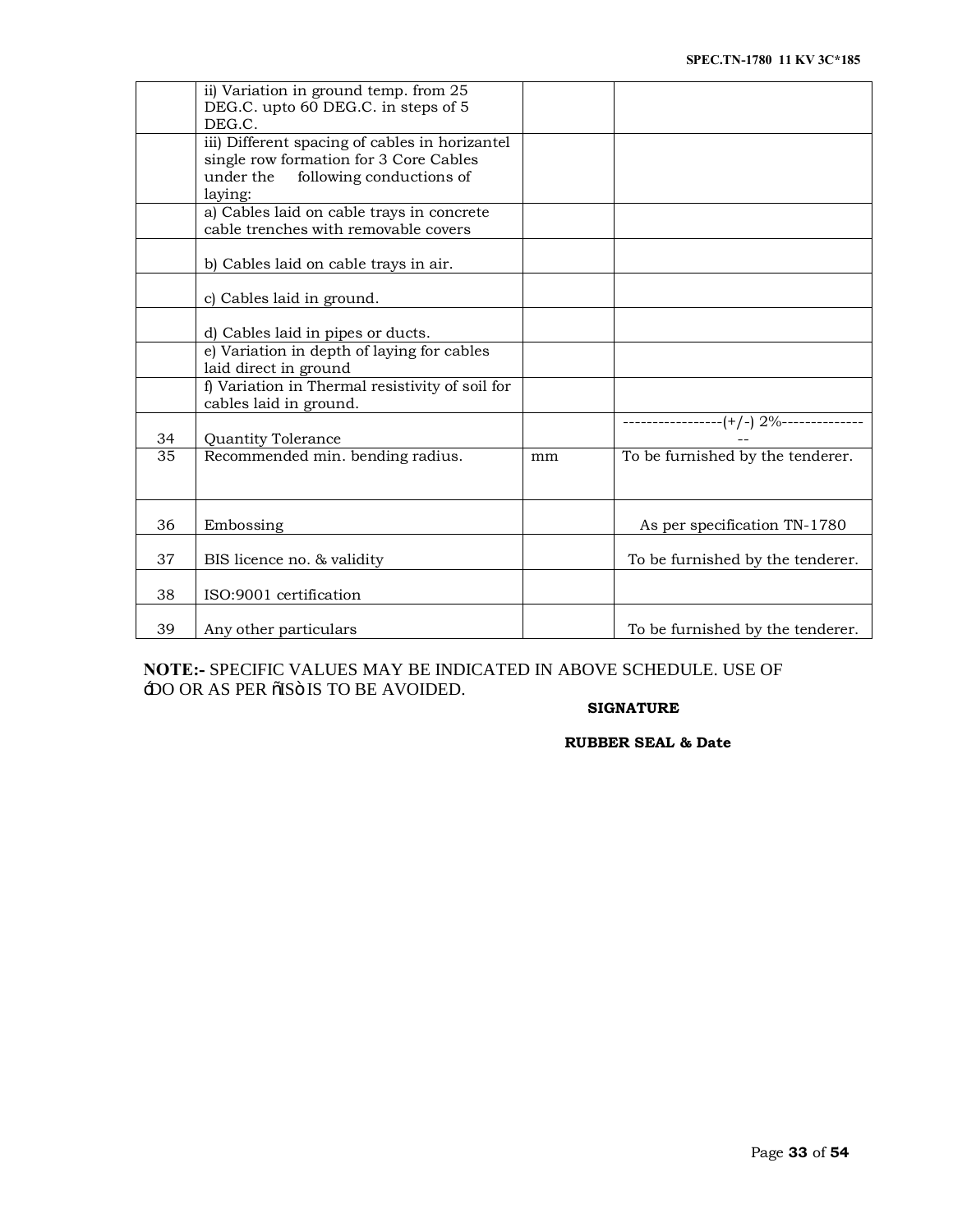# **SCHEDULE-V-B**

# **GUARANTEED TECHNICAL AND OTHER PARTICULARS OF DRUM FOR SUPPLY OF OF THREE CORE 11 KV XLPE CABLES AGAINST TN- 1780**

| S.                          | PARTICULARS                                          | 11 KV XLPE CABLES                           |  |  |  |  |
|-----------------------------|------------------------------------------------------|---------------------------------------------|--|--|--|--|
| No.                         |                                                      | 3CX185 Sqmm.                                |  |  |  |  |
| $\boldsymbol{A}$            | Drum Size<br>(in mm)                                 |                                             |  |  |  |  |
| $\, {\bf B}$<br>$\mathbf C$ | Flange Diameter(d1) (mm)<br>Barrel Diameter(d2) (mm) |                                             |  |  |  |  |
| ${\bf D}$                   | Centre hole Diameter(d3) (mm)                        |                                             |  |  |  |  |
| E                           | Overall width (L1)<br>(mm)                           |                                             |  |  |  |  |
| ${\bf F}$                   | Traverse<br>(L2)<br>(mm)                             |                                             |  |  |  |  |
| G                           | Thickness of Flange                                  |                                             |  |  |  |  |
|                             | Barrel End (supporting disc<br>or core               |                                             |  |  |  |  |
| $H_{\rm}$                   | segment)                                             |                                             |  |  |  |  |
| a)                          | Diameter<br>(mm)                                     |                                             |  |  |  |  |
| b)                          | Thickness (mm)                                       |                                             |  |  |  |  |
| I                           | <b>Stretchers</b> (Core Carrier Planks)              |                                             |  |  |  |  |
| a)                          | Number (Min)                                         |                                             |  |  |  |  |
| $\mathbf{b}$                | Thickness x width (mm)                               |                                             |  |  |  |  |
| J                           | Barrel Battens thickness                             |                                             |  |  |  |  |
|                             | (Core Filler Planks)                                 |                                             |  |  |  |  |
| K                           | Barrel Middle Supports                               |                                             |  |  |  |  |
|                             | (Middle Core discs)                                  |                                             |  |  |  |  |
| L                           | Thickness of External Laggings.(mm)                  | AS PER IS:10418/1982 WITH LATEST AMENDMENTS |  |  |  |  |
|                             | DETAILS OF METAL COMPONENTS:                         |                                             |  |  |  |  |
| M                           | Clamping Studs with Hexagonal Nuts                   |                                             |  |  |  |  |
| a)                          | Numbers                                              |                                             |  |  |  |  |
| b)                          | Diameter (mm)                                        |                                             |  |  |  |  |
| N                           | Square or Round Washers                              |                                             |  |  |  |  |
| a)                          | Numbers                                              |                                             |  |  |  |  |
| b)                          | Diameter (mm)                                        |                                             |  |  |  |  |
| O                           | M.S. Bushes                                          |                                             |  |  |  |  |
| a)                          | Numbers                                              |                                             |  |  |  |  |
| $\mathbf{b}$                | Thickness of Sleeve<br>(mm)                          |                                             |  |  |  |  |
| $\mathbf{c}$                | Dimension of Sleeve (mm)                             |                                             |  |  |  |  |
| d)                          | Number of Bolts                                      |                                             |  |  |  |  |
| e)                          | Diameter of Bolts                                    |                                             |  |  |  |  |
| $\mathbf P$                 | M.S./ C.I. Centre Plate                              |                                             |  |  |  |  |
| a)                          | Numbers                                              |                                             |  |  |  |  |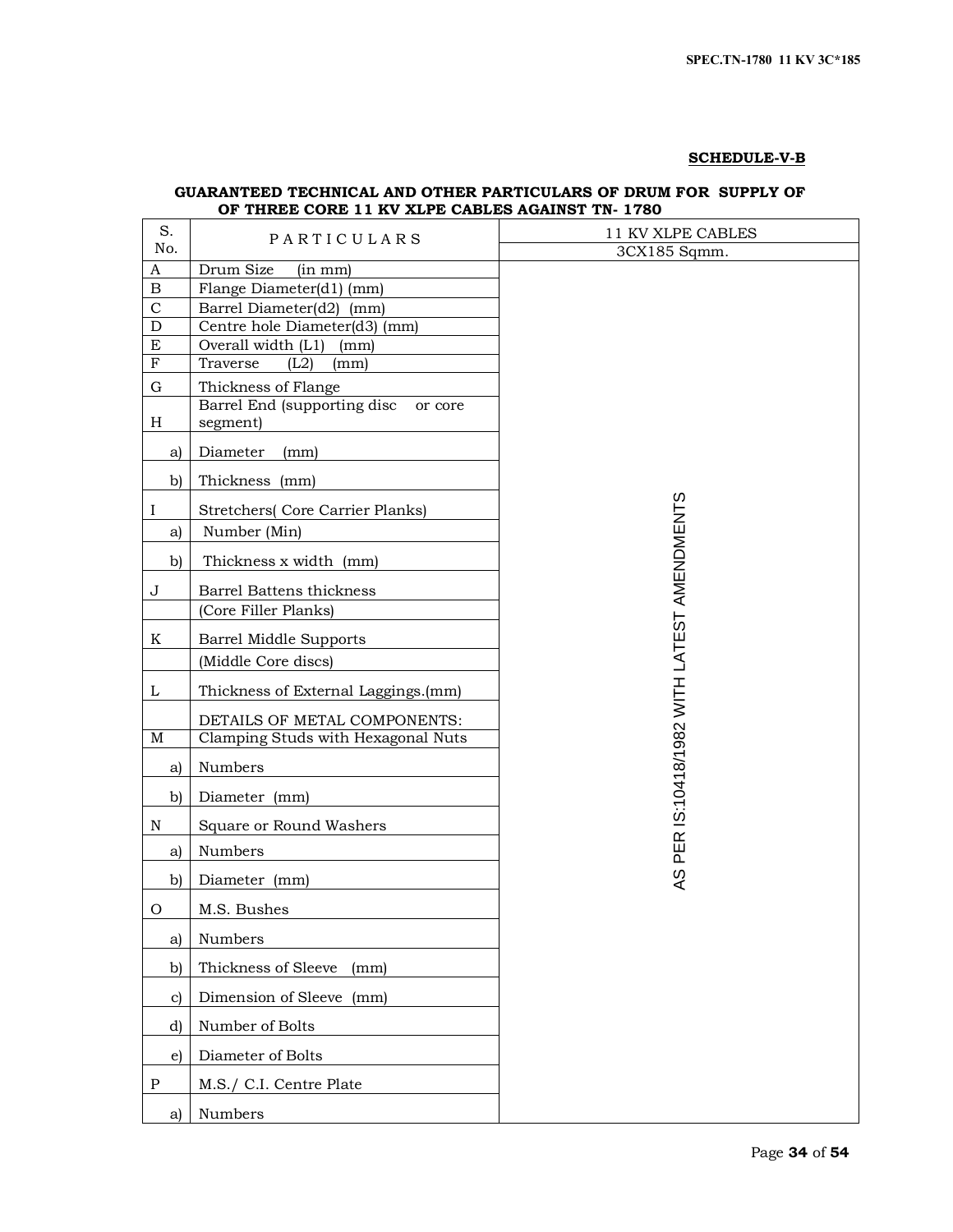| b) | Dimensions of Square/       |
|----|-----------------------------|
|    | Triangular equal sides (mm) |
|    | Centre Plate Bolts.         |
|    | <b>Numbers</b>              |
|    | Diameter of bolts (mm)      |
|    | Centre Hole Diameter (mm)   |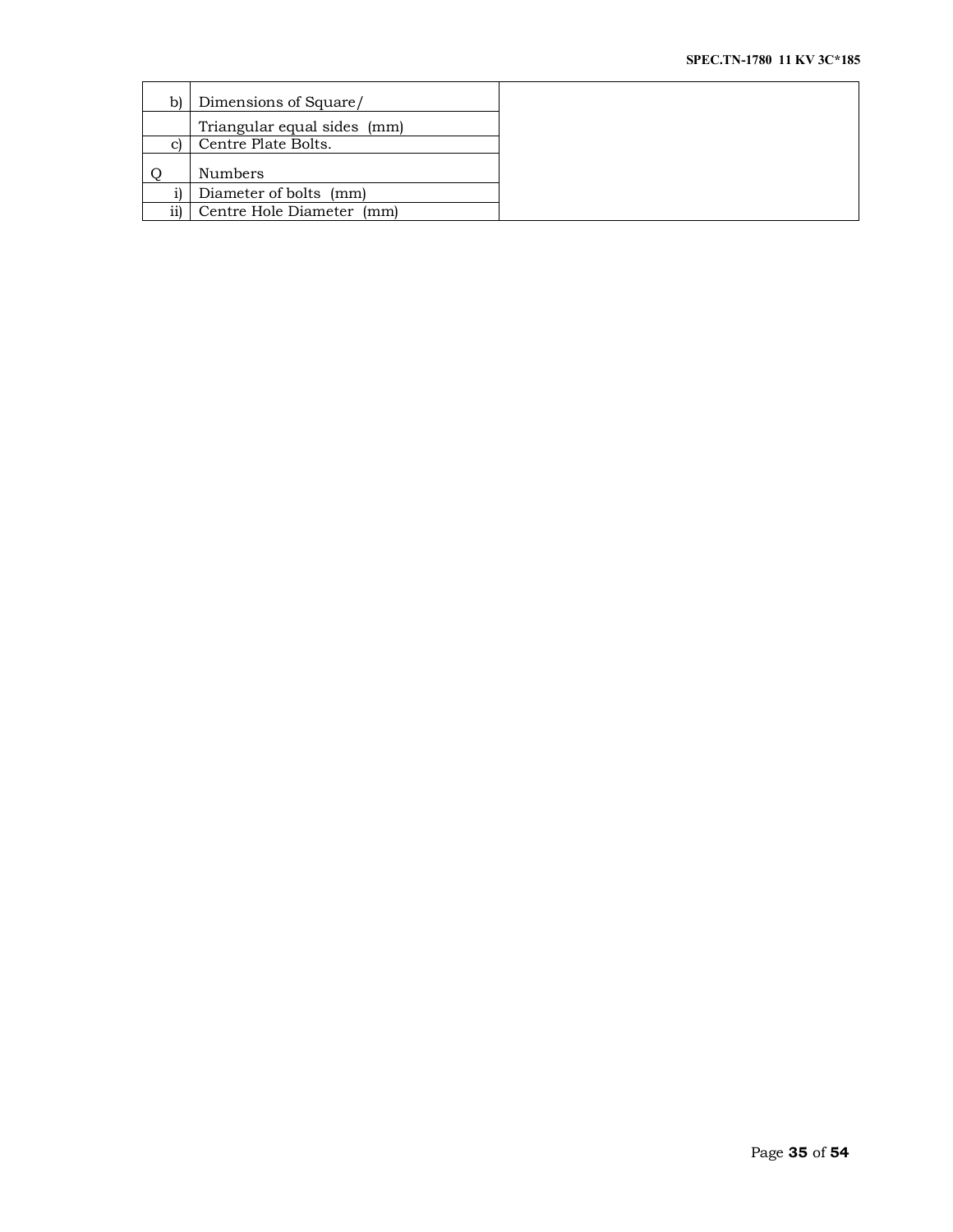### **SCHEDULE – VI (A) TN-1780**

# **JODHPUR VIDYUT VITRAN NIGAM LIMITED A Govt. of Rajasthan Undertaking DEPARTURE/DEVIATION FROM TECHNICAL SPECIFICATION**

The bidder shall state under this schedule the departure from the Purchaser's specification in respect of technical is as under:-

S.No. Main Deviations from Technical Specification.

Certified that we agree to all the technical specification of the NIT except for the deviation to the extent indicated above.

> **(Signature)** Name & Designation with seal of the bidder.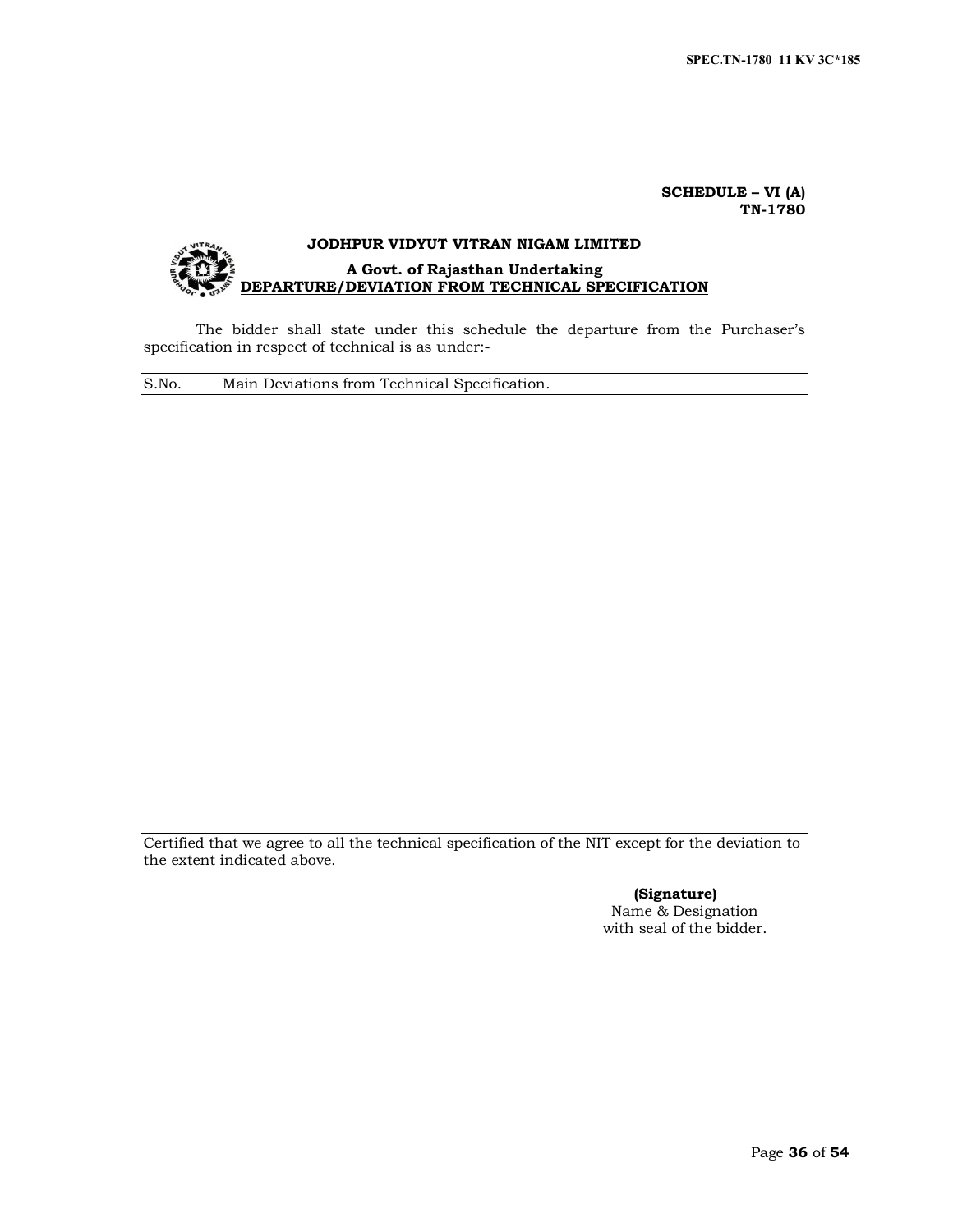#### **SCHEDULE – VI (B) TN-1780**



# **JODHPUR VIDYUT VITRAN NIGAM LIMITED**

# **A Govt. of Rajasthan Undertaking**

## **DEPARTURE FROM COMMERCIAL TERMS & CONDITIONS OF THE SPECIFICATION**

The bidder shall state under this schedule the departure from the Purchaser's specification in respect of Commercial terms & conditions:-

S.No. Main Deviations from Specification.

Certified that we agree to all the commercial terms & conditions as laid down in General Conditions of Contract to the specification except for the deviation to the extent indicated above.

> **(Signature)** Name & Designation with seal of the bidder.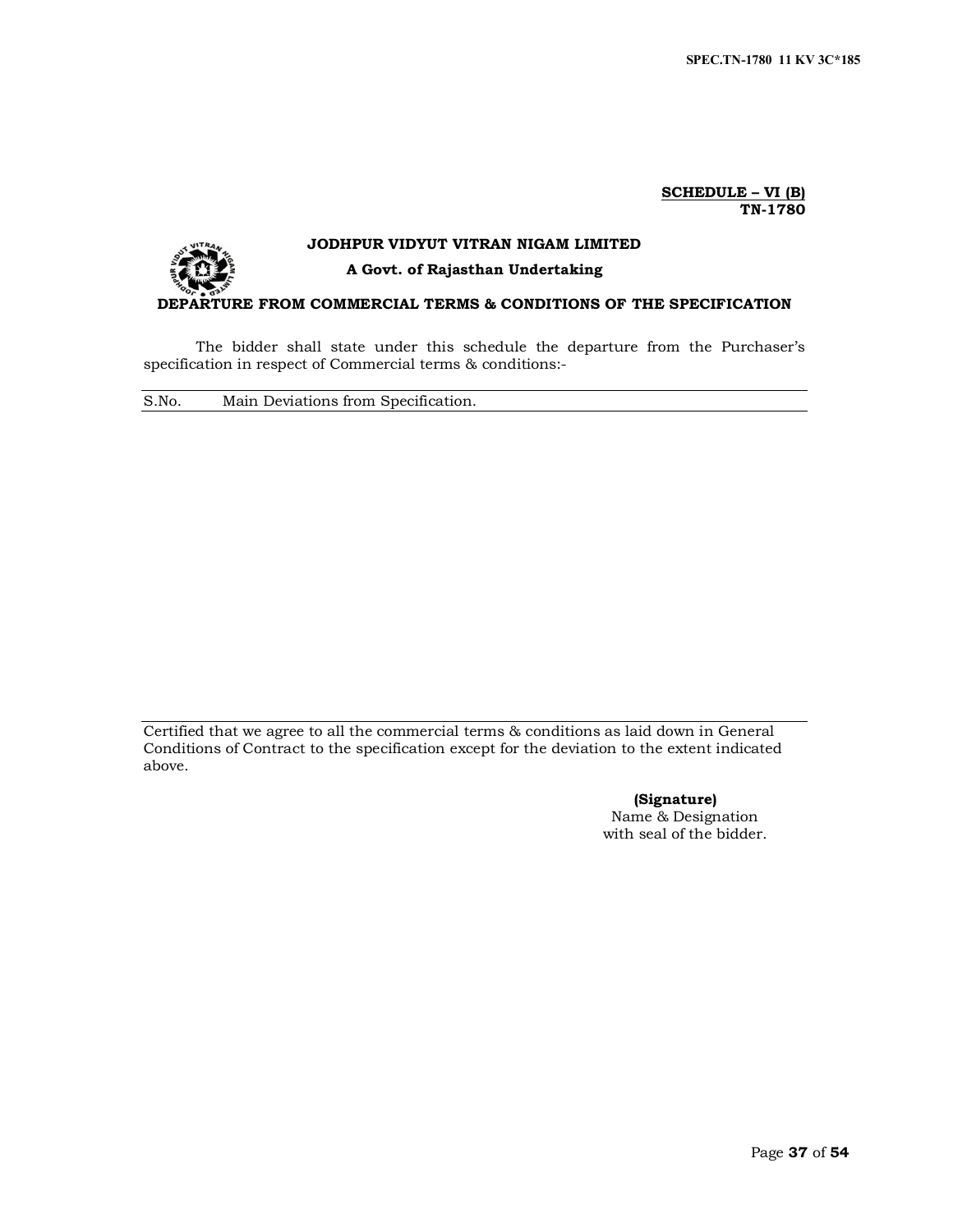# **SCHEDULE – VII TN-1780**



# **JODHPUR VIDYUT VITRAN NIGAM LIMITED**

**A Govt. of Rajasthan Undertaking**

# **LIST OF PAST SUPPLIES**

The bidder shall state under this schedule whether material and equipments, similar to those offered in the tender have been previously supplied by him. A list shall be given of such orders executed by him together with information regarding the names of purchasing organizations, quantities supplied and when the supplies were effected. This list should be in form given below:-

| S.No. Detailed particulars Qty in<br>of items supplied | Km. | & Date | Order No. Name & details<br>of purchasing authority Completion | Date of |
|--------------------------------------------------------|-----|--------|----------------------------------------------------------------|---------|
|                                                        |     |        |                                                                |         |

| If executed partially | whether still  | Delivery      | Remarks to |
|-----------------------|----------------|---------------|------------|
| be mentioned          | to be executed | stipulated in |            |
| $(0$ ty. in $Km)$     |                | order         |            |
|                       |                |               |            |

**Note:** Separate schedules are to be furnished by the bidder for past supply to the JdVVNL, Jodhpur other State Electricity Boards and other Departments /Organizations.

# **(Signature)**

Name & Designation with seal of the bidder.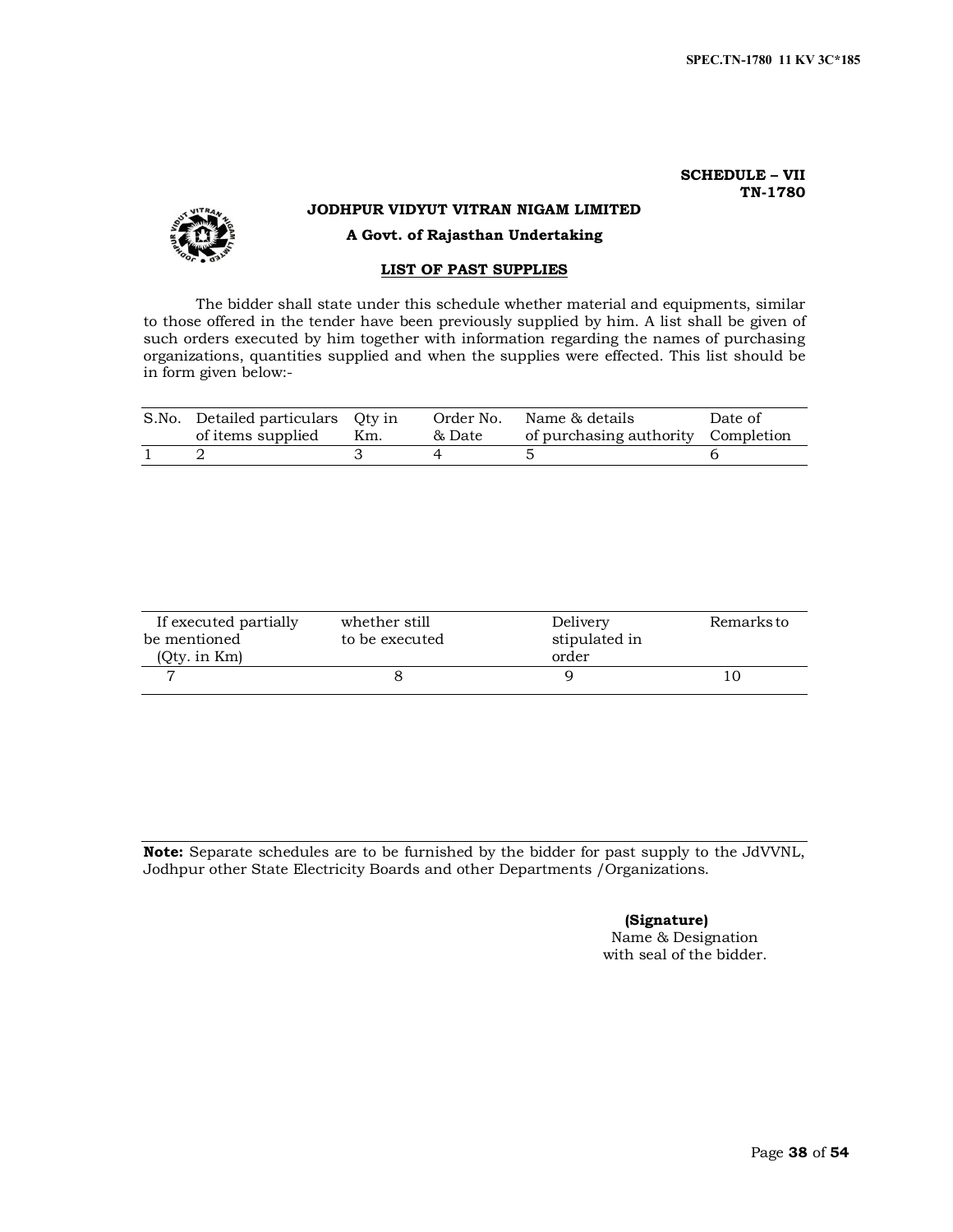#### **SCHEDULE-VIIA TN-1780**

## **TO WHOMSOEVER IT MAY CONCERN**

This is to certify that  $M/s$ . (Complete with address) have manufactured and supplied the goods / equipments / material during the following financial year(s) to the Electrical Utilities / Government Departments / Discoms/ SEBs as detailed out below:

| S.No | Financial<br>Order No.<br>Name and<br><b>Detailed</b><br><b>Particulars</b><br>& date<br>particulars<br>year in | Unit                   | <b>Ordered</b>                |                                         | <b>Actual Supplied</b><br>up to |              | Rem<br>arks          |                     |                      |    |
|------|-----------------------------------------------------------------------------------------------------------------|------------------------|-------------------------------|-----------------------------------------|---------------------------------|--------------|----------------------|---------------------|----------------------|----|
|      | which<br>material<br>supplied                                                                                   | of item(s)<br>supplied | οf<br>purchasing<br>authority | against<br>which<br>item(s)<br>supplied |                                 | Quan<br>tity | <b>Value</b><br>(Rs) | <b>Ouantit</b><br>у | <b>Value</b><br>(Rs) |    |
|      | $\mathbf{2}$                                                                                                    | 3                      | 4                             | 5                                       | 6                               | 7            | 8                    | 9                   | 10                   | 11 |
|      |                                                                                                                 |                        |                               |                                         |                                 |              |                      |                     |                      |    |
|      |                                                                                                                 |                        |                               |                                         |                                 |              |                      |                     |                      |    |
|      |                                                                                                                 |                        |                               |                                         |                                 |              |                      |                     |                      |    |

Signature With Seal of the Bidder

> Signature of C.A Name & Designation Name : Address:

Date Place

> **Membership No: UDIN no.**

The above particulars are true and correct based on explanations, records and books of accounts produced before us. Further the above certificate issued on the request of the company.

CA Firm (

#### **NOTE- AN UNDERTAKING FOR THE SAME BE FURNISHED AS DETAILED IN ANNEXURE-I**

**Note- The C.A. certificate should be furnished on the letter head of CA firm and must be signed by the bidder and C.A. The details i.e. address of C.A. firm & membership No. of C.A. shall clearly be mentioned on C.A. certificate. In case C.A. certificate is not signed by the bidder/furnished without membership No. & address of C.A. firm then same may not be considered for which responsibility rests with the bidder.**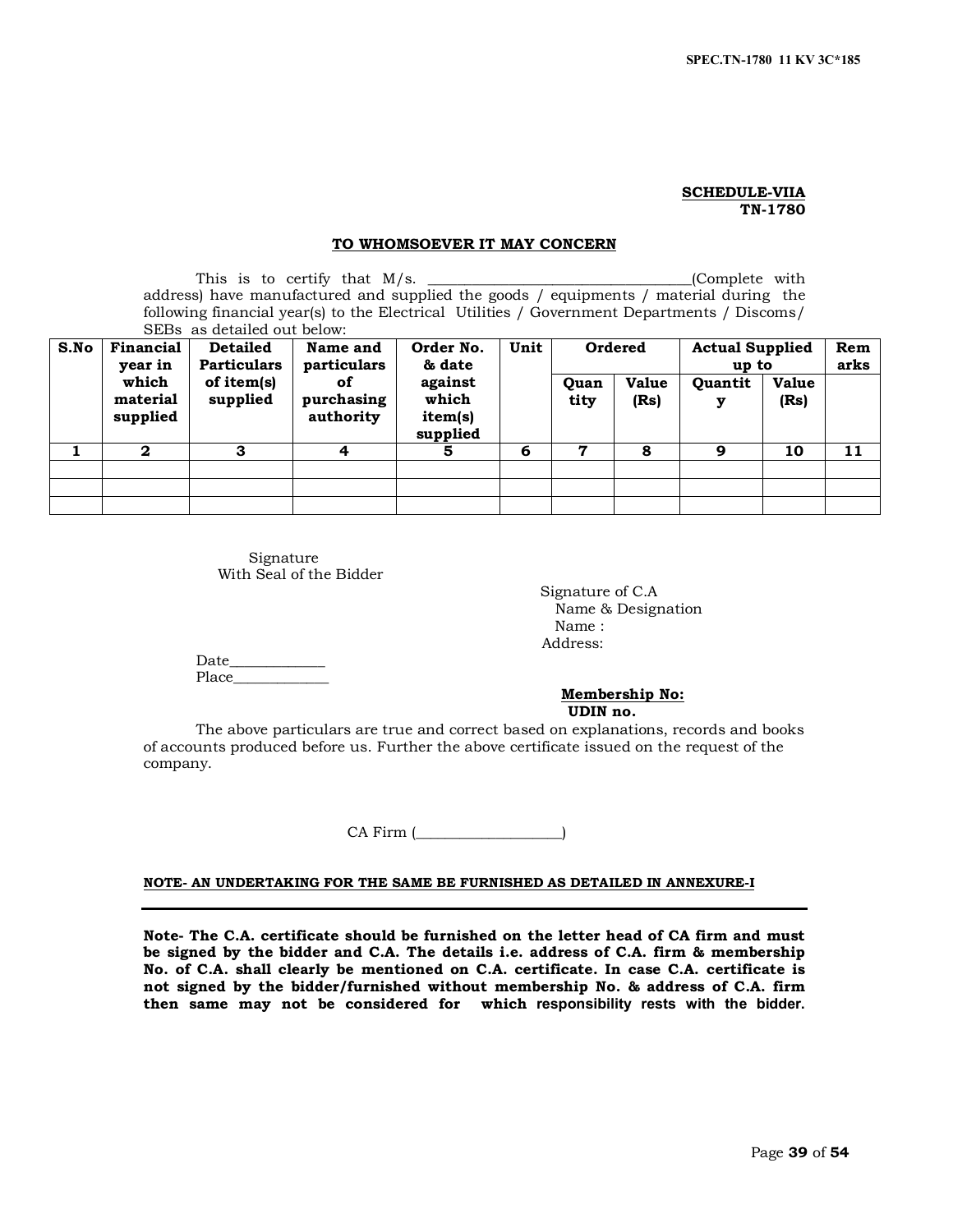#### **TN-1780 SCHEDUE-VIII**

# **JODHPUR VIDYUT VITRAN NIGAM LIMITED**

## **DELIVERY SCHEDULE**

# **PART – A**

The delivery Schedule of the material by the Purchaser Officer is as mentioned hereunder:-

| S.N<br>$\bullet$ | <b>Particular Of Material</b>                           | Commencement<br>Period                              | <b>Rate of Supply</b><br>per Month | Period for<br>Completion of<br>delivery of Entire<br>material |
|------------------|---------------------------------------------------------|-----------------------------------------------------|------------------------------------|---------------------------------------------------------------|
| 1.               | 11 KV, 3CX185 Sq.mm<br><b>HT Power Cable</b><br>TN-1780 | After 30 Days from<br>the date of receipt<br>of P.O | In equal monthly<br>installment    | 09 (Nine) Months<br>thereafter                                |

**Note –** In case ordered quantity is different than quoted quantity, then monthly delivery shall be adjusted proportionately. **Tenders in which monthly delivery schedule as above is not indicated, shall be considered as NON-RESPONSIVE.**

# **PART - B**

In case bidder deviates from the delivery schedule mentioned by the purchaser in Part-A, then the delivery Schedule of the material by the bidder shall be indicated / mentioned as under:-

| S.N<br>Ω | <b>Particular Of Material</b> | Commencement<br>Period | <b>Rate Of</b><br>Supply per<br>Month | Period for Completion of<br>delivery of Entire<br>material |
|----------|-------------------------------|------------------------|---------------------------------------|------------------------------------------------------------|
|          |                               |                        |                                       |                                                            |

**Note**: (i) During the commencement period, the process of model assembly and submission of B.O.M. for approval shall be got completed.

ii) During the commencement period the contractual formalities shall be got completed.

> **Signature Name & Designation With Seal of the Bidder**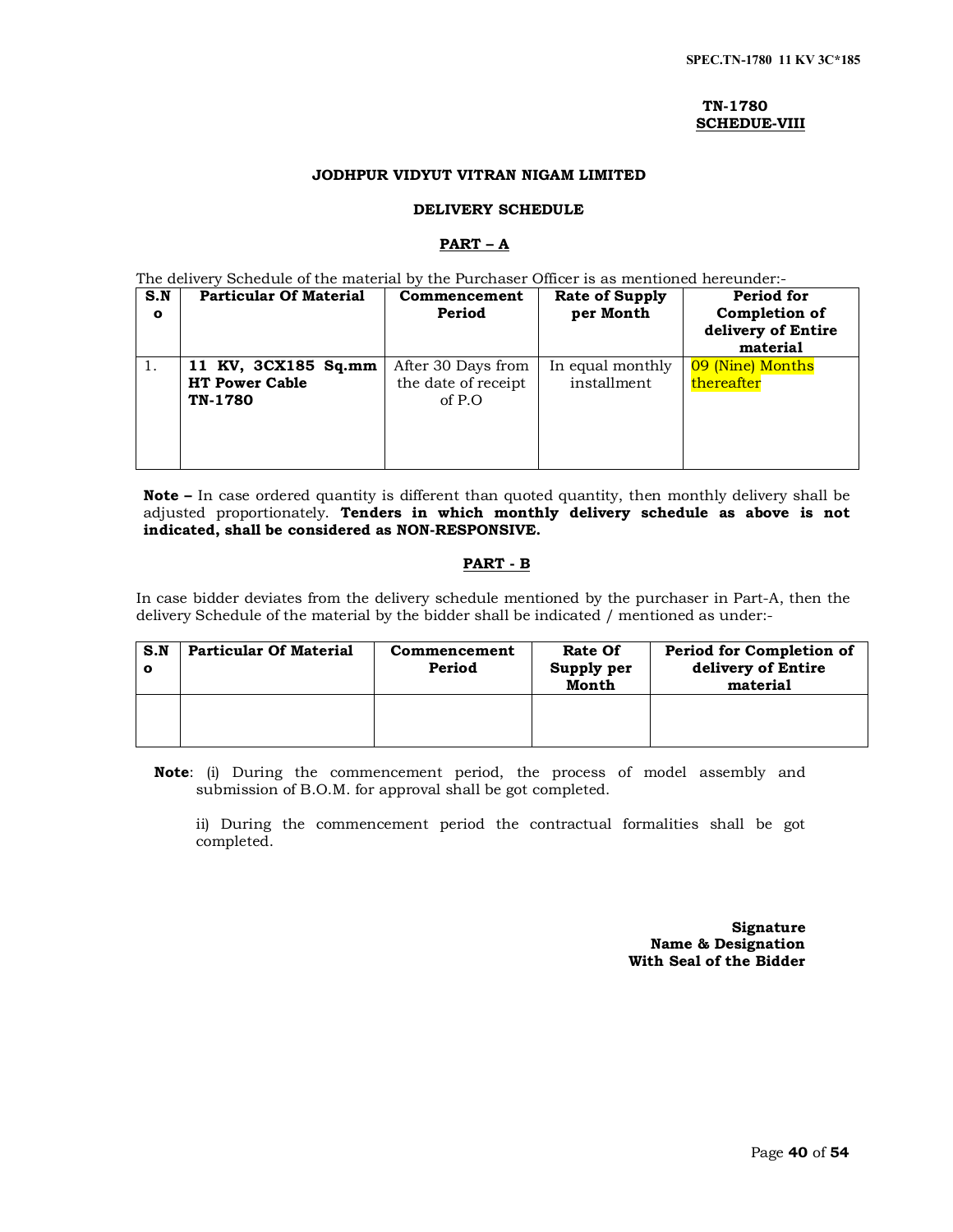## **SCHEDULE – IX TN-1780**



# **JODHPUR VIDYUT VITRAN NIGAM LIMITED**

### **A Govt. of Rajasthan Undertaking**

List of Equipments and Technical Hands Available with the Firm (To be filled in by the bidders & enclosed with the bid)

Manufacturers who are quoting against this bid are requested to furnish the following information along-with the bid. The Purchaser will have the discretion to ignore the bid without the under noted particulars and/or ignore the bid particulars.

- 1. Name and Address of Manufacturer.
- 2. Place where works exist.
- 3. Details of machinery particularly with B.H.P. of each item installed.
- 4. Details of staff employed in the works.
- 5. Date when started the manufacturing of item under reference.
- 6. List of items manufactured.
- 7. Literature and drawings of items manufactured showing their description, size, design and other important technical particulars.
- 8. Details of order so far, executed along with the names of organization to whom supplied.
- 9. Manufacturing capacity.
- 10. Is the workshop open for inspection by the representative of the board, if required?
- 11. Statement of financial resources and Banking Reference along with Balance-Sheet for previous two years.
- 12. Testing facilities available for the manufactured articles in the testing laboratory of works.
- 13. Whether the Firm is a small/medium/large scale industry.
- 14. Registration No. with :
	- i. Small Scale, National/State.
	- ii. DGTD
	- iii. State Industries Department.

#### **(Signature)**

Name & Designation with seal of the bidder.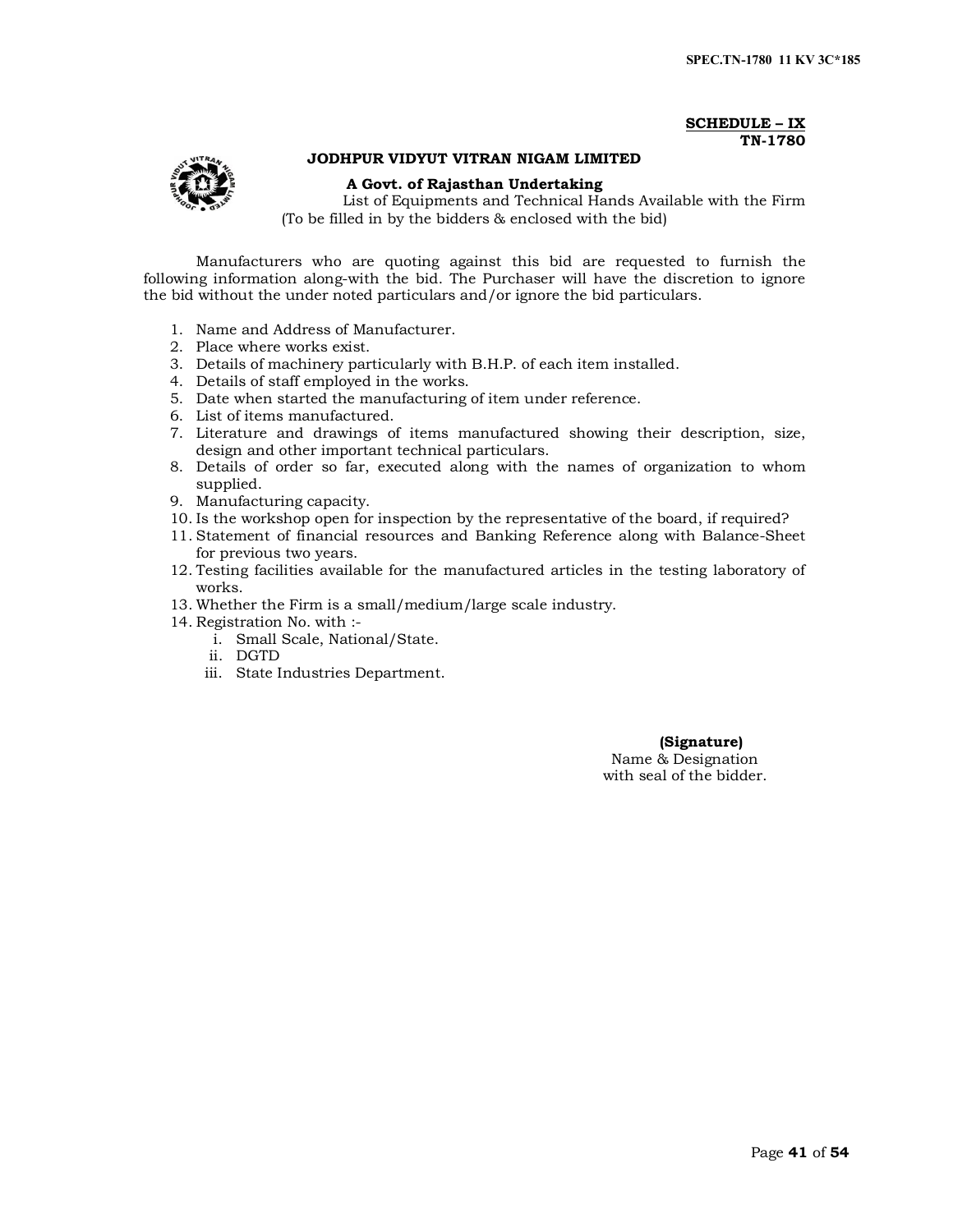## **SCHEDULE – X**

# **TO BE FURNISHED ON NON-JUDICIAL STAMP WORTH Rs.100/- & DULY NOTARIZED)**

# **FORMAT OF AFFIDAVIT**

|                 | S/O | Aged                                                                                 | Yrs.                         |                                |  |
|-----------------|-----|--------------------------------------------------------------------------------------|------------------------------|--------------------------------|--|
| Residing at     |     |                                                                                      |                              | Proprietor/Partner/Director of |  |
|                 | M/s | do hereby solemnly affirm and declare that:                                          |                              |                                |  |
|                 |     | (a) My/Our above noted enterprise $M/s$ ________________________has been issued      |                              |                                |  |
|                 |     | acknowledgement of Entrepreneurial Memorandum Part II by the District Industries     |                              |                                |  |
|                 |     | Centre__________________________. The acknowledgement No. is __________________dated |                              |                                |  |
|                 |     | and has been issued manufacture of following items:                                  |                              |                                |  |
| Name of Items   |     |                                                                                      | Production Capacity (Yearly) |                                |  |
| (i)<br>$\cdots$ |     |                                                                                      |                              |                                |  |

(ii)

(iii)

(iv)

(v)

(b) My/Our above noted acknowledgement of Entrepreneurial Memorandum Part-II has not been cancelled or withdrawn by the Industries Department and that the enterprise is regularly manufacturing the above items.

(c) My/Our enterprise is having all the requisite plant and machinery and is fully equipped to manufacture the above noted items.

Place

Signature of Proprietor/Director Authorized Signatory With Rubber Stamp and date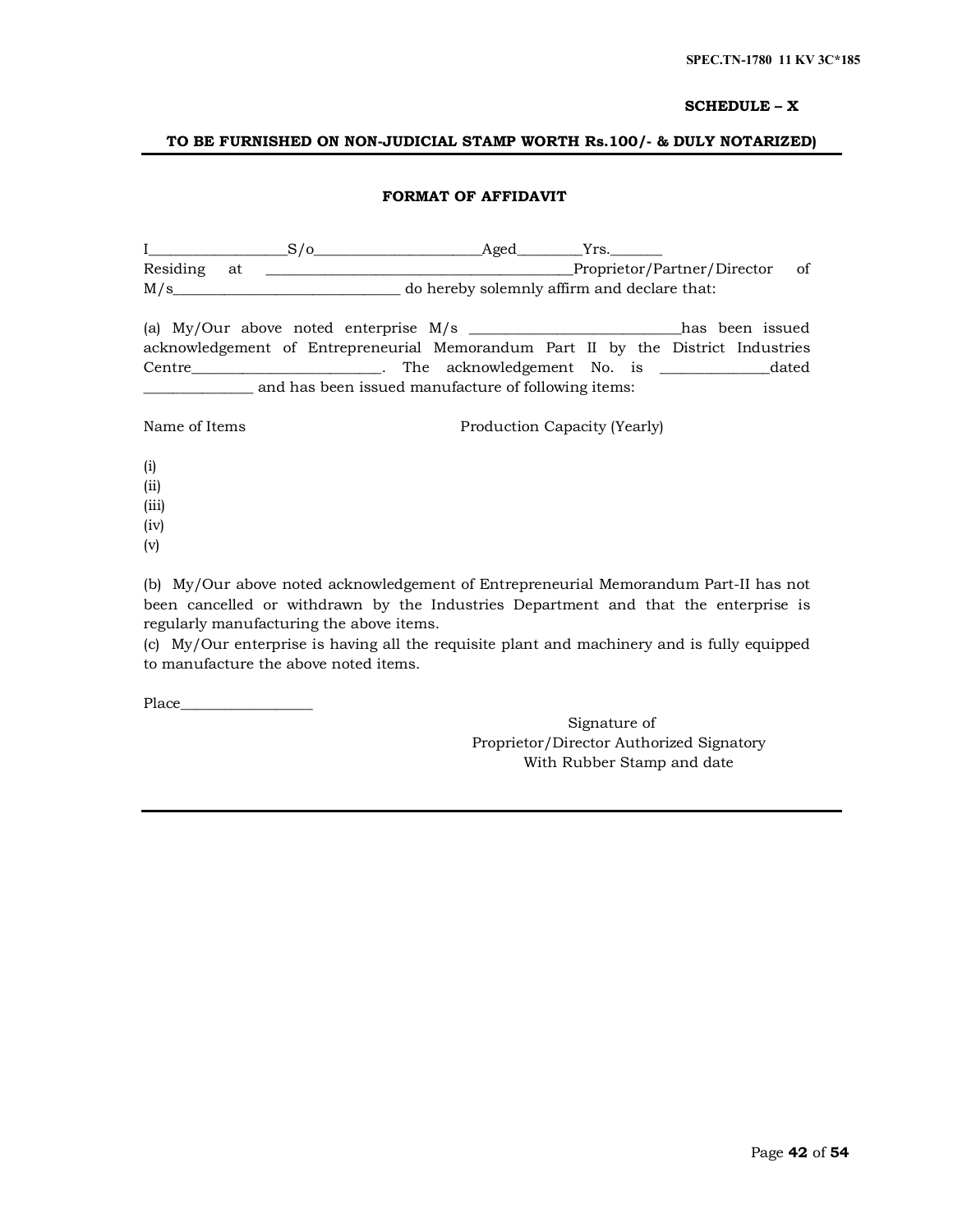#### **SCHEDULE-XI**

# **JODHPUR VIDYUT VITARAN NIGAM LIMITED (MATERIAL MANAGEMENT & CONTRACT) NEW POWER HOUSE, INDUSTRIAL AREA, JODHPUR -342003 TELEPHONE: 0291-2742223/ FAX: 0291-2746539/E-mail-semmcjdvvnl@gmail.com Corporate Identity Number (CIN)-U40109RJ2000SGC016483 [GST No. 08AAACJ8578R1Z](mailto:semmcjdvvnl@gmail.com)J**

# **SPECIFICATION FOR SUPPLY OF 11 KV ALUMINIUM CONDUCTOR SCREENED CROSS-LINKED POLY ETHYLENE (XLPE) INSULATED ARMOURED SHIELDED PVC SHEATHED POWER CABLE TENDER NOTICE NO: TN-1780**

| Last Date & time for down loading<br>of tenders | 18.04.2022 upto 4.00 PM                                                                                                                |
|-------------------------------------------------|----------------------------------------------------------------------------------------------------------------------------------------|
| Last Date & time for submitting of<br>tenders   | 19.04.2022 upto 12.00 PM                                                                                                               |
| Date of opening of tenders                      | 19.04.2022 at 3.00 PM                                                                                                                  |
| <b>Cost of Specification</b>                    | Rs.2950.00 (Two Thousand Nine Hundred Fifty)<br>Only)<br>For MSME of Rajasthan Rs. 1475.00<br>(One Thousand Four Hundred Seventy Five) |
| <b>Tender Processing fees</b>                   | Rs. 1000.00 (One Thousand Only)                                                                                                        |
| <b>Validity</b>                                 | 120 days from the next date of opening of techno<br>commercial bid.                                                                    |
| Bid security to be deposited                    | <b>General Bidder: Rs 1230001.34</b><br>Sick Unit of Rajasthan: Rs 615000.68<br>SSI unit of Rajasthan: Rs. 307500.34*                  |

**\*In case SSI unit of Rajasthan quotes quantity less than the tendered quantity , then they are required to furnish Bid security @ 0.5% of the estimated value of the quantity offered by them, failing which bid shall be considered non-responsive.**

#### Estimated unit FOR price of **11 KV ALUMINIUM CONDUCTOR SCREENED CROSS-LINKED POLY ETHYLENE (XLPE) INSULATED ARMOURED SHIELDED PVC SHEATHED POWER CABLE** is Rs. **768750.84** per Km. ----------------------------------------------------------------------------------------------------------------

 1. The bids not accompanied with qualification requirement , technical requirement indicated in the specification and other requirement given here under will be considered as incomplete offer and sufficient grounds for offer to be passed over:

i) Capacity, capability and competency proofing documents.

a) Capacity /orders of similar and higher rating of tendered equipment booked as on date of biding with type and rating and construction details of equipment for which order received be indicated.

- b) Copy of purchase orders of Erstwhile RSEB /SEB`S / Electric Utilities / Govt. Departments / Discoms for similar or higher rating equipment latest executed.
- ii) Year wise past experience for last 5 years of similar or higher rating of tendered equipment.
- iii) The details of testing facilities available at the works and copies of latest type test certificates, carried out on similar ITEM.
- iv) Quality assurance plan.
- v) Complete guaranteed technical particulars, out lines and general arrangement drawings along with Bill of Material.
- 2. Bids without Section-I, II, III & Schedules (I to XI) shall be rejected.<br>3. Bids shall be furnished in single copy.
- Bids shall be furnished in single copy.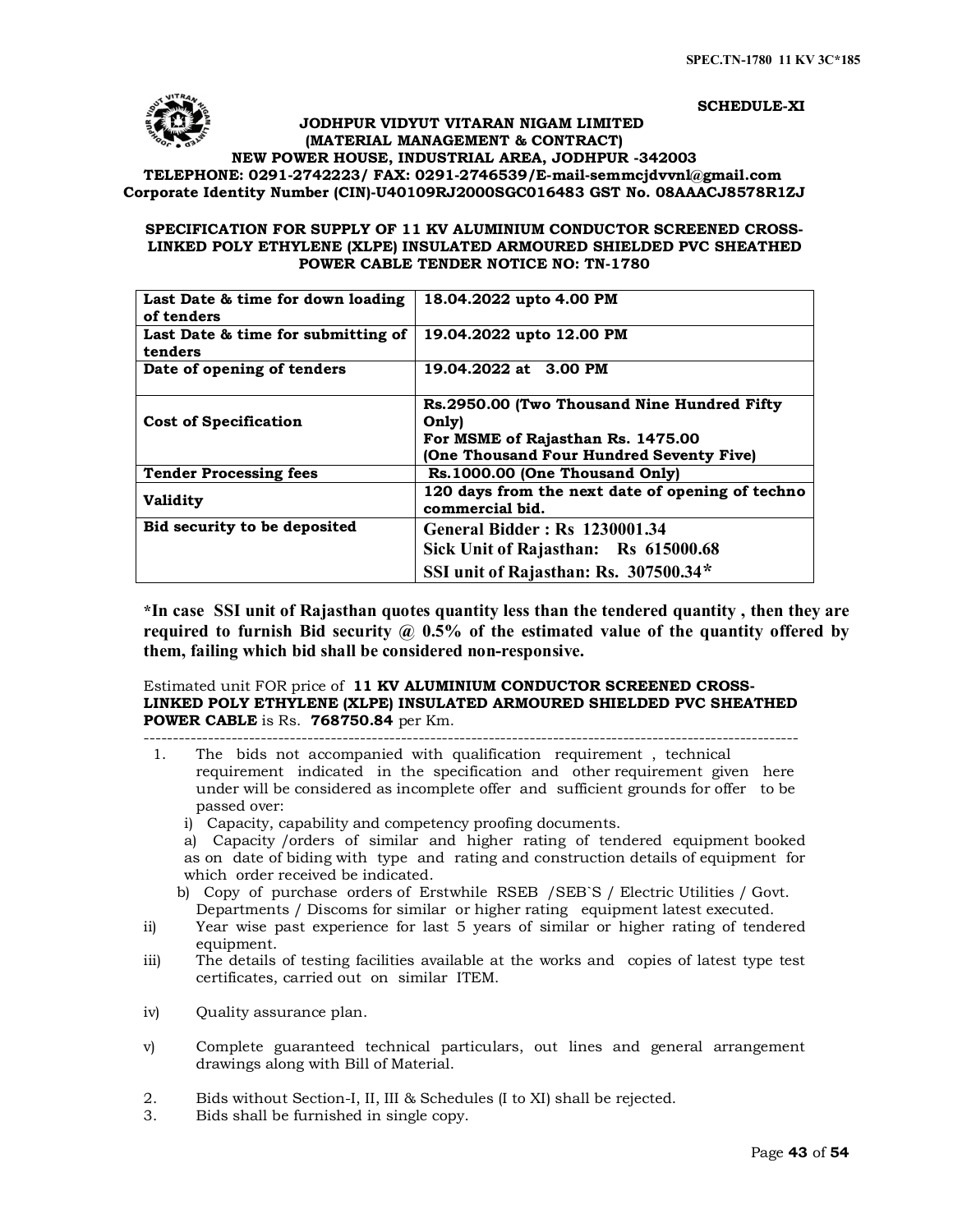- 4. JdVVNL has the right to reject any offer on the basis of track record of poor performance in execution of previous order / equipment supplied /after sales service while evaluating the Techno-Commercial bid.
- 5. JdVVNL reserves the right to accept minor deviations in standard terms and conditions and also in technical and constructional features as specified in the technical specification (Section-III).
- 6. Deviation of any kind shall not be quoted in BOQ (Bill of quantity) , if found quoted, the same shall be ignored.

7. The following facilities are to be provided by the supplier at his own cost to the inspecting officer of Nigam (JdVVNL).

i) Suitable accommodation.

ii) Local conveyance between arrival point, place of stay, works and departure point.

iii) The supplier shall assist in arranging return ticket and reservation on the request of the inspecting officer for which the payment shall be made by the inspecting officer. In case of joint inspection, single or shared double room accommodation shall be provided.

> **(Signature)** Name & Designation with seal of the bidder.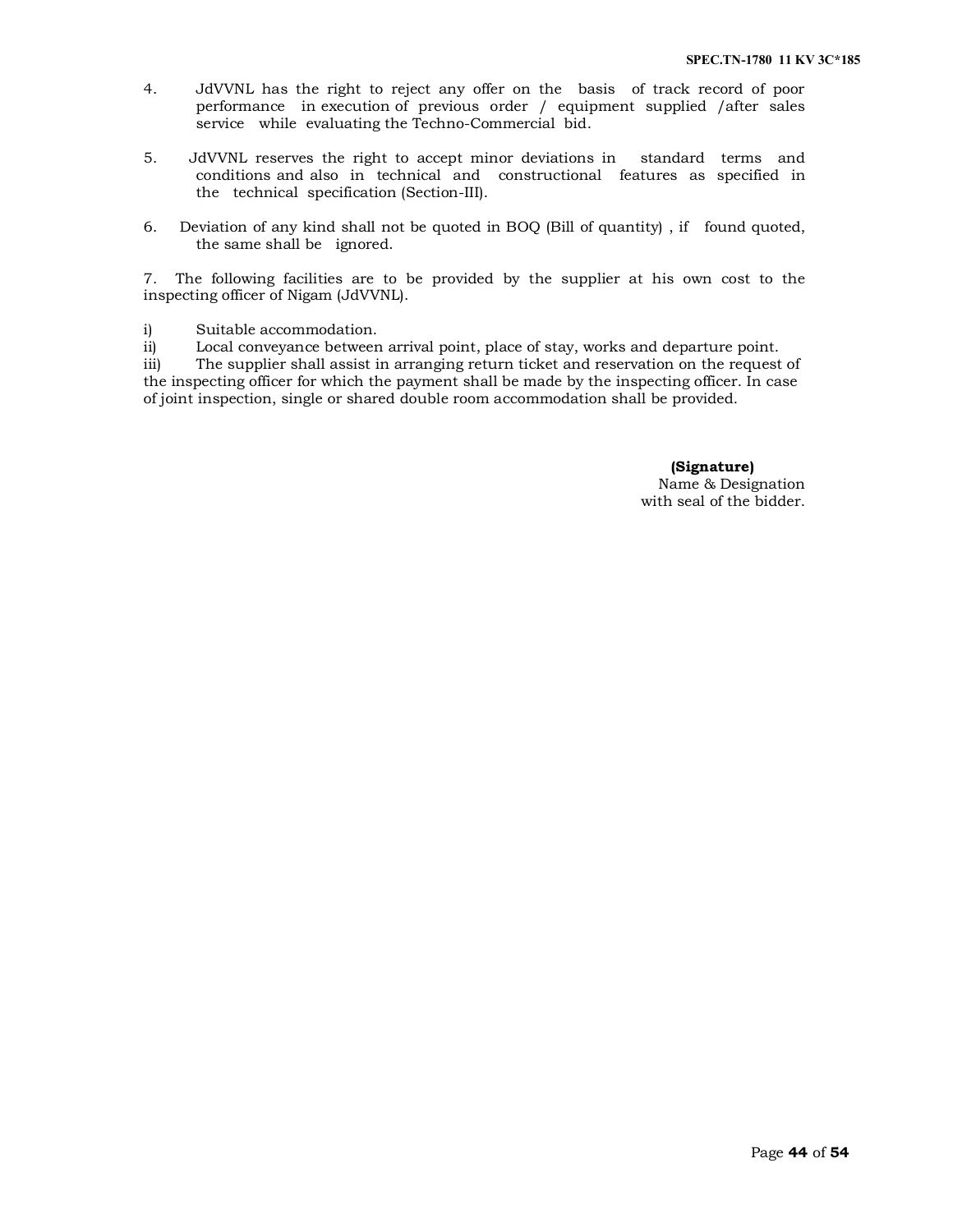### GENERAL **AMENDMENT IN ITB AND GCC**

**The various clauses wherever appearing in the Instructions to Bidders (ITB), General Conditions of Contract (GCC), Technical Specifications, Qualification Requirements, various Schedules etc., are hereby amended to the extent as under:-**

**1. Wherever EMD and Security Bank Guarantee (SBG), are appearing in the ITB, GCC & other Bidding Documents, same is hereby replaced by BID SECURITY as under:-**

## **BID SECURITY**

Bid security shall be 2% **of the estimated value of subject matter of procurement put to bid.** In case of Small Scale Industries of Rajasthan it shall be 0.5% of the **quantity offered** for supply and in case of sick industries, other than Small Scale Industries, whose cases are pending with Board of Industrial and Financial Reconstruction, it shall be 1% of the value of bid. Every bidder, if not exempted, participating in the procurement process shall be required to furnish the bid security as specified in the notice inviting bids.

## **In case SSI unit of Rajasthan quotes the less than the tendered quantity, then they are required to furnish Bid Security @ 0.5% of the value of the quantity offered by them, failing which bid shall be considered non-responsive.**

The Bid Security amount (as applicable) to be paid by Demand Draft/Banker's Cheque in favour of SR. AO (CASH & CPC), JDVVNL, Jodhpur (payable at Jodhpur) 342003 **upto 4.00 p.m. upto one WORKING day prior to schedule date of opening** of respective bid or Bank Guarantee, in specified format, of a scheduled bank in favor of Superintending Engineer (MM&C), JDVVNL, Jodhpur, **upto 4.00 p.m. upto one WORKING day prior to schedule date of opening** of respective bid and obtain a receipt/acknowledgement thereof. No other mode of deposit shall be accepted. At the time of depositing the Bid Security amount or Bank Guarantee, the bidder shall also furnish self attested and duly attested by Notary, the documentary evidence of SSI unit of Rajasthan or of sick unit (as applicable). along with affidavit as per schedule X on non-Judical stamp of Rs. 100/-

The Bank Guarantee against Bid Security be issued by Nationalized / Scheduled Bank. The same may be accepted after confirmation by issuing Bank. If any Bid Security Bank Guarantee is not in proper format / not confirmed by the issuing Bank the same would not be accepted and the bidder would be immediately shorted out from bid process.

The Micro, Small & Medium Scale Industries of Rajasthan and sick industries, other than Small Scale Industries, whose cases are pending before the Board of Industrial and Financial Reconstruction (BIFR) shall furnish self-attested documentary evidence duly attested by Notary to claim the above.

# **2) Wherever Performance Bank Guarantee (PBG) and Composite Bank Guarantee (CBG) are appearing in the ITB, GCC & other Bidding Documents, same are hereby replaced by PERFORMANCE SECURITY as under:-**

## **PERFORMANCE SECURITY**

The Performance security wherever appearing in the tender document may be read as under-:

(a) 5%, or as may be specified in the bidding documents, of the amount of supply order in case of procurement of goods and services and 10% of the amount of work order, in case of procurement of works;

(b) 1% of the amount of quantity ordered for supply of goods, in case of Small Scale Industries or MSME units of Rajasthan; and

(c) 2% of the amount of supply order, in case of sick industries, other than Small Scale Industries, whose cases are pending before the Board of Industrial and Financial Reconstruction (BIFR); and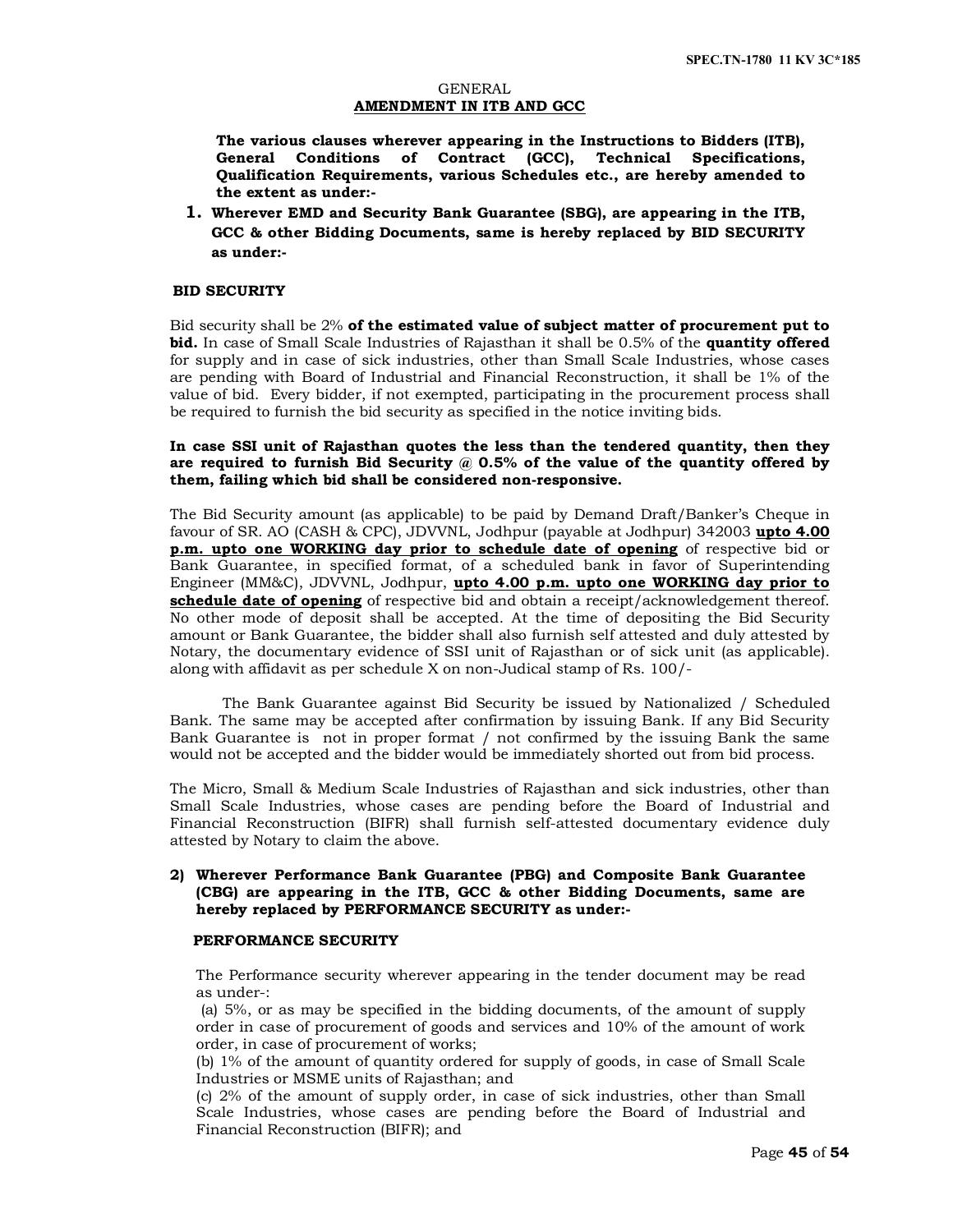In case of successful bidder, the amount of bid security may be adjusted in arriving at the amount of the performance security, or refunded if the successful bidder furnishes the full amount of performance security.

 Performance security shall be solicited from all successful bidders except the department's of the State Government and undertakings, corporations, autonomous bodies, registered societies, co-operative societies which are owned or controlled or managed by the State Government and undertakings of the Central Government. However, a performance security declaration shall be taken from them. The State Government may relax the provision of performance security in particular procurement or any class of procurement.

#### **3) VENDOR REGISTRATION**

**The relaxation/exemption given to the registered vendors of the Nigam in respect of EMD/SBG, wherever appearing in the ITB, GCC & other Bidding documents, are hereby WITHDRAWN.** 

**4) The indirect taxes i.e. Excise Duty, Service Tax, VAT/CST, Entry Tax etc. mentioned in G.C.C., may now be read as G.S.T.** 

## **5) The following amendment is hereby made in GCC Clause No. 1.43 (Due Date of Payment):**

Payment shall be due and payable by the purchaser in accordance with the provision of the contract within a reasonable period from the date of receipt of each invoice by the contractor / supplier duly supported by a certificate of the Engineer. The purchaser will take all possible effort to make payment to the contractor / supplier generally on **45th day** after receipt of duly verified challans / receipts / bill in the office of paying authority {Sr. Accounts Officer (Cash & CPC) Jodhpur Discom, Jodhpur / Concerned Circle Accounts Officer} and completion of contractual formalities. But in case of delay in payment the purchaser shall not be liable to pay any interest on the outstanding amount to the contractor / supplier.

6) The GST will be charge extra at the prevailing rate on all the settlement fees as applicable and amended time to time.

#### **7) APPEAL**:

i. If any Bidder or prospective bidder is aggrieved that any decision, action or omission of the procuring entity is in contravention to the provisions of this Act or the rules or guidelines issued there under, he may file 1st & 2nd appeal under section 38 of RTPP Act-2012 to the following appeal authorities **within a period of ten days from the date of such decision or action, omission, as the case may be, clearly giving the specific ground or grounds on which he feels aggrieved:** 

| Sr.No | Type of Appeal | Name & Designation of appellate authority  |  |
|-------|----------------|--------------------------------------------|--|
|       | First appeal   | Chairman, Discoms                          |  |
|       |                |                                            |  |
|       | Second appeal  | Energy Department, Government of Rajasthan |  |

ii) The form of appeal shall be as per Rule 83 of RTPP Rules, 2013 and memorandum of appeal shall be filled as per form-1 as prescribed under RTPP Rules, 2013.

Fee for appeal: - Subject to rule 84 of the RTTP Rule 2013 the fee shall be as under:-

a. For First Appeal:- Rs. 2,500/- (Rupees Two Thousand Five Hundred Only)+GST. b. For Second Appeal:- Rs. 10,000/- (Rupees Ten Thousand Only)+GST.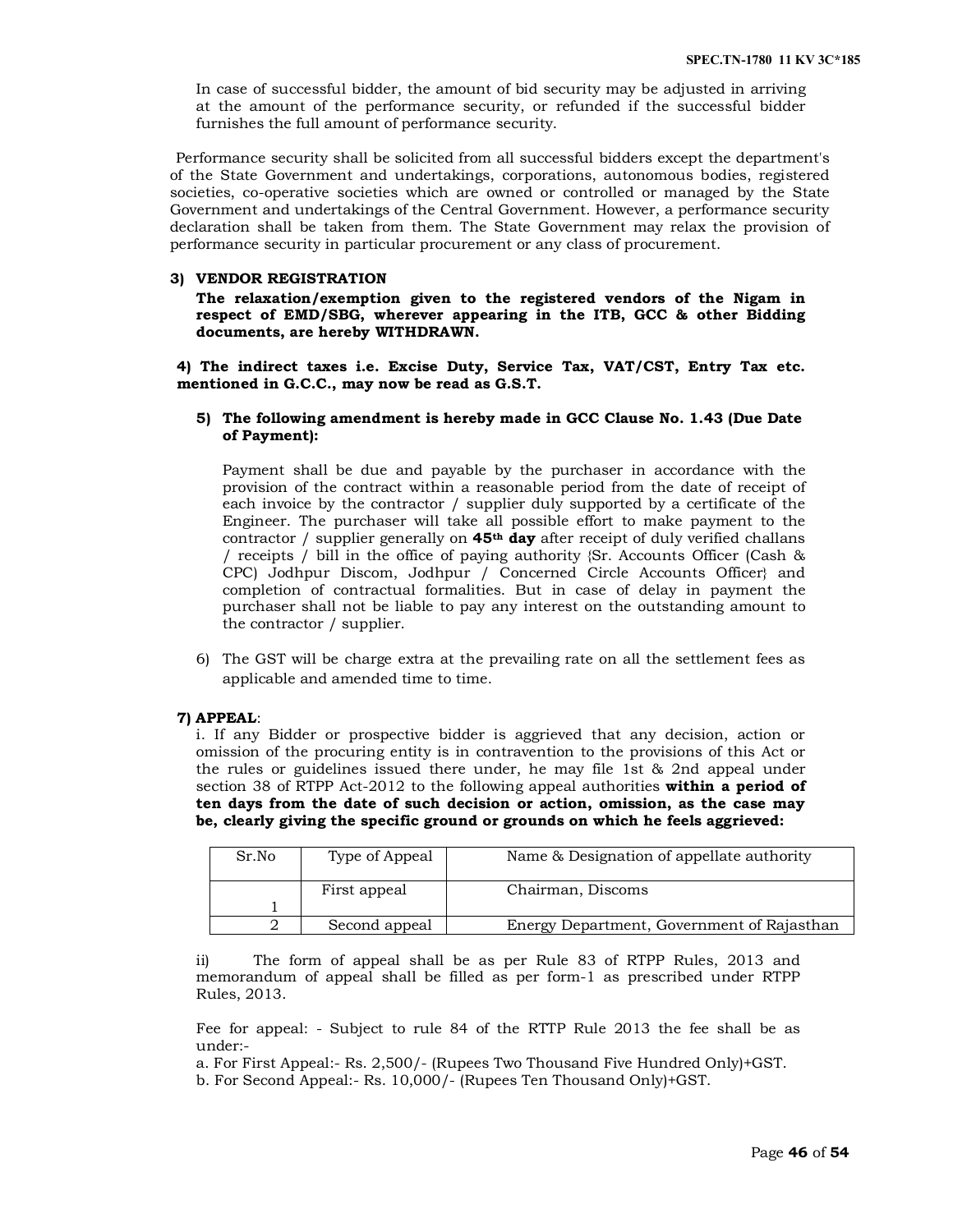iii) It is further intimated that the fee shall be paid in the form of Demand Draft of Bankers Cheque of a Scheduled Bank payable in the name of Sr. Accounts Officer (Cash & CPC), JdVVNL, Jodhpur.

iv) Provided that after the declaration of a Bidder as successful the appeal may be filed only by a Bidder who has participated in procurement proceedings:

v) Provided further that in case a Procuring Entity evaluates the Technical Bids before the opening of the Financial Bids, an appeal related to the matter of Financial Bids may be filed only by a Bidder whose Technical Bid is found to be acceptable.

vi) The officer to whom an appeal is filed under para (1) shall deal with the appeal as expeditiously as possible and shall endeavour to dispose it of within thirty days from the date of the appeal.

vii) If the officer designated under para (1) fails to dispose of the appeal filed within the period specified in para (2), or if the Bidder or prospective bidder or the Procuring Entity is aggrieved by the order passed by the First Appellate Authority, the Bidder or prospective bidder or the Procuring Entity, as the case may be, may file a second appeal to Second Appellate Authority specified in the Bidding Document in this behalf within fifteen days from the expiry of the period specified in para (2) or of the date of receipt of the order passed by the First Appellate Authority, as the case may be.

8) The bidders should be qualified, not be insolvent, not be in receivership, not be bankrupt or being wound up, should not have affairs administered by a court or a judicial officers, should not have business activities suspended, should not be blacklisted or debarred by any utility/ government agency, should not have a conflict of interest. For this bidder is required to furnish a Declaration as per Appendix-B, on Rajasthan Non-Judicial Stamp Paper of Rs. 100/ (excluding surcharge on Stamp Paper, as per rules)."

**9)** In case the terms & conditions mentioned in PO, ITB & GCC are modified/differ from RTPP Act, then RTPP Act shall supersede.

# **Addendum in the provision of Instruction to bidder (ITB) in the clause No. 1.12.2 for quantity allocation as per award criteria of purchase manual in accordance to the clause no. 74 of RTPP rules:**

#### **1.12.2(A) for quantity allocation**

# **(i) Trial order under Para No. 22.17 (a) & (b) of purchase manual**

(a) Any bidder located within or outside the state of Rajasthan has participated for the first time in a particular Discom & meeting minimum qualification requirement and has supplied the tendered material/or of higher rating in other utility shall be treated as an old supplier. Rajasthan's firms although supplied in past but not meeting minimum quantity supplied criterion including altogether new units which have not supplied any quantity but having adequate & required manufacturing and testing facility and technical know-how of the tendered material shall be considered as new firms and would be eligible for trial order only. In case of supply made to the licensed power utility out side India, the C.A. certificate furnished by firm shall be considered.

**Note: -** The material supplied and accepted for same/higher rating for turnkey project(s) to a licensed power utility/Govt. shall be considered for the purpose of evaluating criteria. The certificate given by C.A. shall indicate above quantity separately.

(b) (i) The trial order for a particular item shall not generally exceed 10 % of the total quantity considered for placement of order. This ceiling may, however, be relaxed by the corporate level purchase committee up to the extent of 30 %, to take the advantage of lower price where situation of differential prices offering is arising. (ii) The capacity & capability assessment of a bidder located outside state of Rajasthan who otherwise qualifies but is participating for the first time shall not be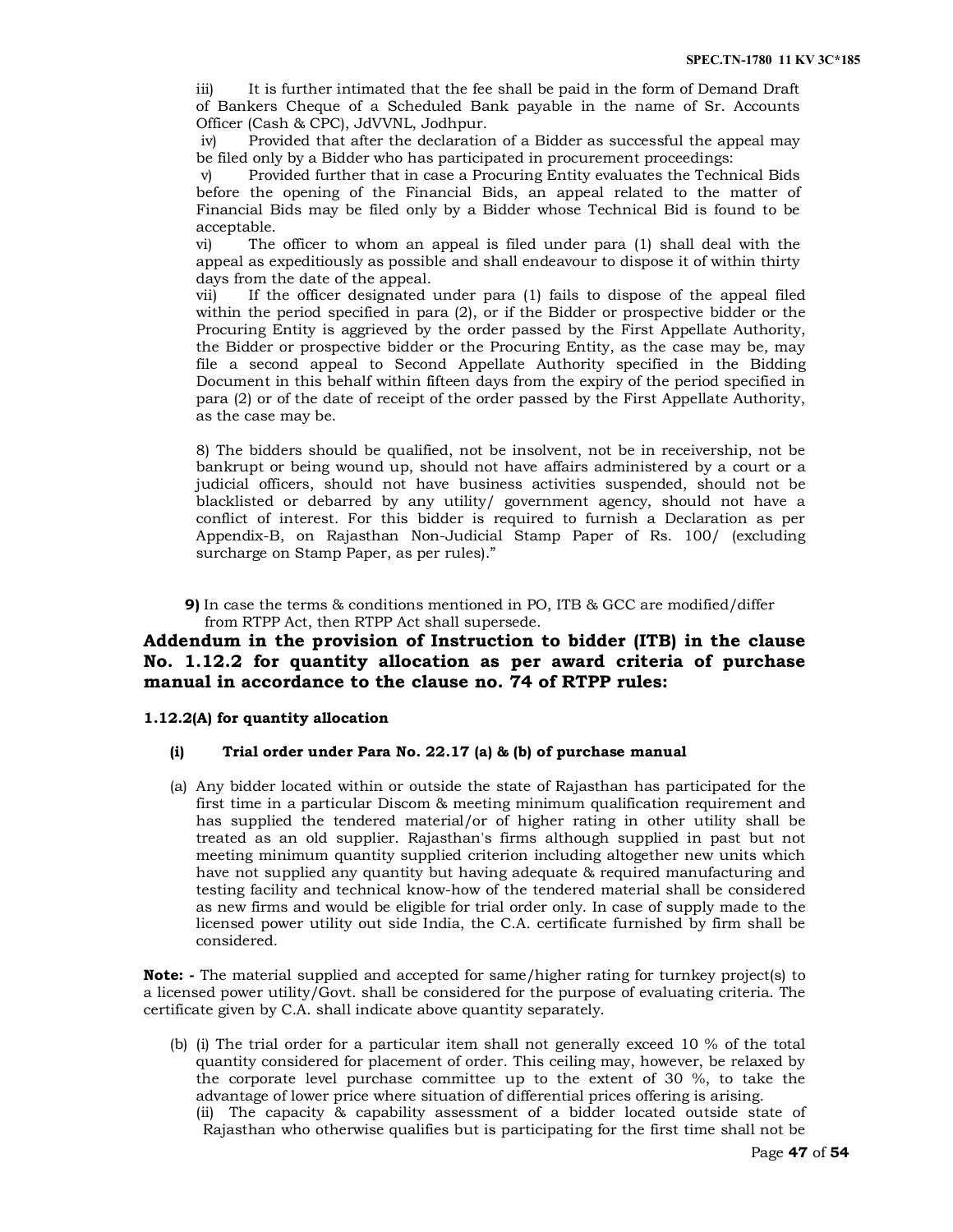carried out. Similarly, For the tendered item(s) where the valid BIS license is an essential qualification requirement and the bidder possesses the valid BIS but new to the utility. The capacity/capability assessment of such a bidder shall also not be carried out.

## **(iii) Award criteria under Para No. 10.2 (iii) of purchase manual**

(a) In case of distribution transformers of rating 40 KVA and below, LT cables & conductors and fabricated steel items, order quantity may be distributed in the following manner: -

```
 20% to L1
15% to L2
10% to L3
05% to L4
```
50% to be distributed equally among other firms subject to the condition that not more than 5% of the quantity to be purchased will be allotted to any one of such firms. The balance, if any will be distributed in the same proportion as indicated above among the first four firms. (b) In case of other items except poles, order quantity may be distributed in the following manner:

```
40% to L1
```

```
20% to L2
10% to L3
06% to L4
```
The balance quantity may be equally distributed among other firms subject to the condition that not more than 4% of the quantity to be purchased will be allotted to any such firm. The balance, if any, will be distributed in the same proportion as indicted above the first four firms.

(c) In case of poles, the order may be awarded on the basis of landed cost (material and transportation taken together). The allocation of quantity location/destination wise may be made among the eligible firms in equal proportion as far as possible.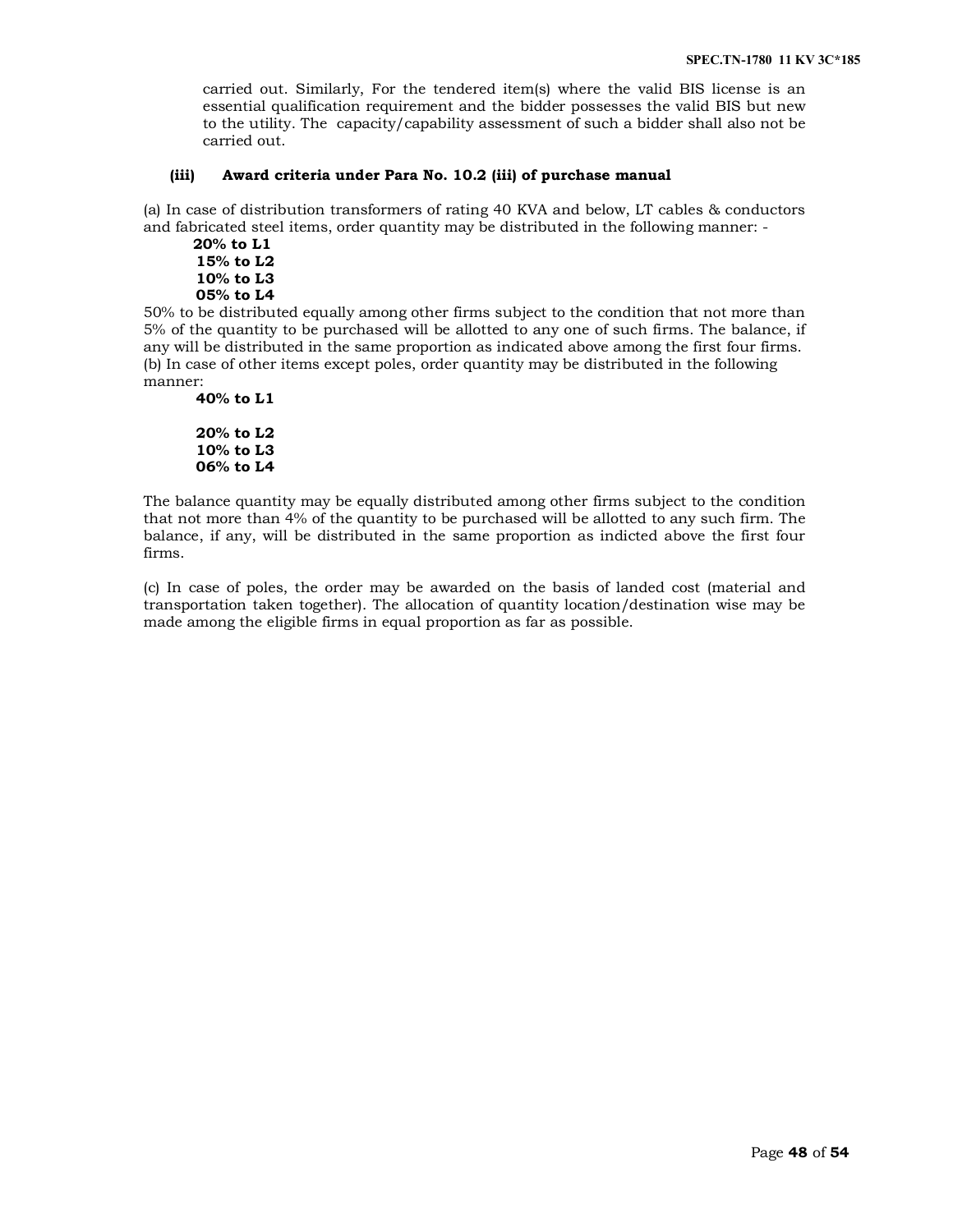#### **APPENDIX-A**

Bank Guarantee No. \_\_\_\_\_\_\_. Security Amount : \_\_\_\_\_\_\_. Issued on dated : \_\_\_\_\_\_\_\_. Valid upto : The set of the set of the set of the set of the set of the set of the set of the set of the set o

Claim upto / Grace period:

#### **PERFORMA OF BANK GUARANTEE FOR BID SECURITY**

(Bank Guarantee in lieu of bid Security on non-judicial Stamp Paper of Rajasthan State of 0.25% of the B.G. value or Rs.25,000/-, whichever is less)

To,

The Superintending Engineer (MM&C), Jodhpur Vidyut Vitaran Nigam Limited, Jodhpur.

- 1. Whereas \_\_\_\_\_\_\_\_\_\_\_\_\_\_\_\_\_ (name of the Bidder) (hereinafter called "the Bidder") has submitted its bid dated \_\_\_\_\_ (date of submission of bid) for \_\_\_\_\_\_\_\_ (name of contract/ name of the material with Bid no. / TN No. \_\_\_\_\_) (hereinafter called 'the Bid").
- 2. KNOW ALL PEOPLE by these presents that WE \_\_\_\_\_\_\_\_\_\_\_\_ (name and address of branch of Bank ) of \_\_\_\_\_\_\_\_\_ (name of country), having our registered office at \_\_\_\_\_\_\_\_\_\_\_\_\_\_\_\_\_\_\_\_\_\_ (addresses of bank) (hereinafter called 'the Bank"), are bound unto \_\_\_\_\_\_\_\_\_\_\_\_\_\_\_ (name of Purchaser) (hereinafter called "the Purchaser") in the sum of Rs. \* The said for which payment well and truly to be made to the said Purchaser, the Bank binds itself, its successors, and assigns by these presents sealed with the Common Seal of the said Bank this \_\_\_\_\_\_\_ day of \_\_\_\_\_\_ 20\_\_\_\_.
- 3. THE CONDITIONS of this obligation are :
	- i. If the bidder withdraws its Bid during the period of bid validity specified by the Bidder in the Bid Form; or
	- ii. If the bidder refuses to accept the correction of error in his Bid; or
	- iii. If the bidder, having been notified of the acceptance of its Bid by the purchaser during the period of bid validity:
	- a. Fails or refuses to execute the Contract Agreement within the time specified in purchase / work order, if required, or
	- b. Fails or refuses to furnish the performance security within the time specified in purchase / work order in accordance with the GCC, or
	- c. Fails to commence supply of goods or services or execute work as per purchase / work order within time specified.
	- iv. If the bidder breaches any provision of the Code of integrity specified in the RTPP Act and Chapter VI of the RTPP Rules.
- 4. We undertake unconditionally and irrevocably to guarantee as primary obligator and not as surety merely to pay to the purchaser a sum of Rs. \_\_\_\_\_\_\_\_\_\_\_ (in words Rs. \_\_\_\_\_\_\_\_\_\_\_\_\_\_\_\_\_\_\_\_\_\_\_\_\_\_\_\_\_\_\_\_\_\_\_\_\_\_) upon receipt of its first written demand, without the purchaser having to substantiate its demand, provided that in its demand the Purchaser will note that the amount claimed by it is due to it owing to the occurrence of one or all of the above three conditions specifying the occurred condition or conditions.
- 5. The decision of the Superintending Engineer (MM&C), Jodhpur Vidyut Vitaran Nigam Limited, Jodhpur shall be final whether breach has been committed on the right to demand the amount of guarantee from us which has accrued to the purchaser.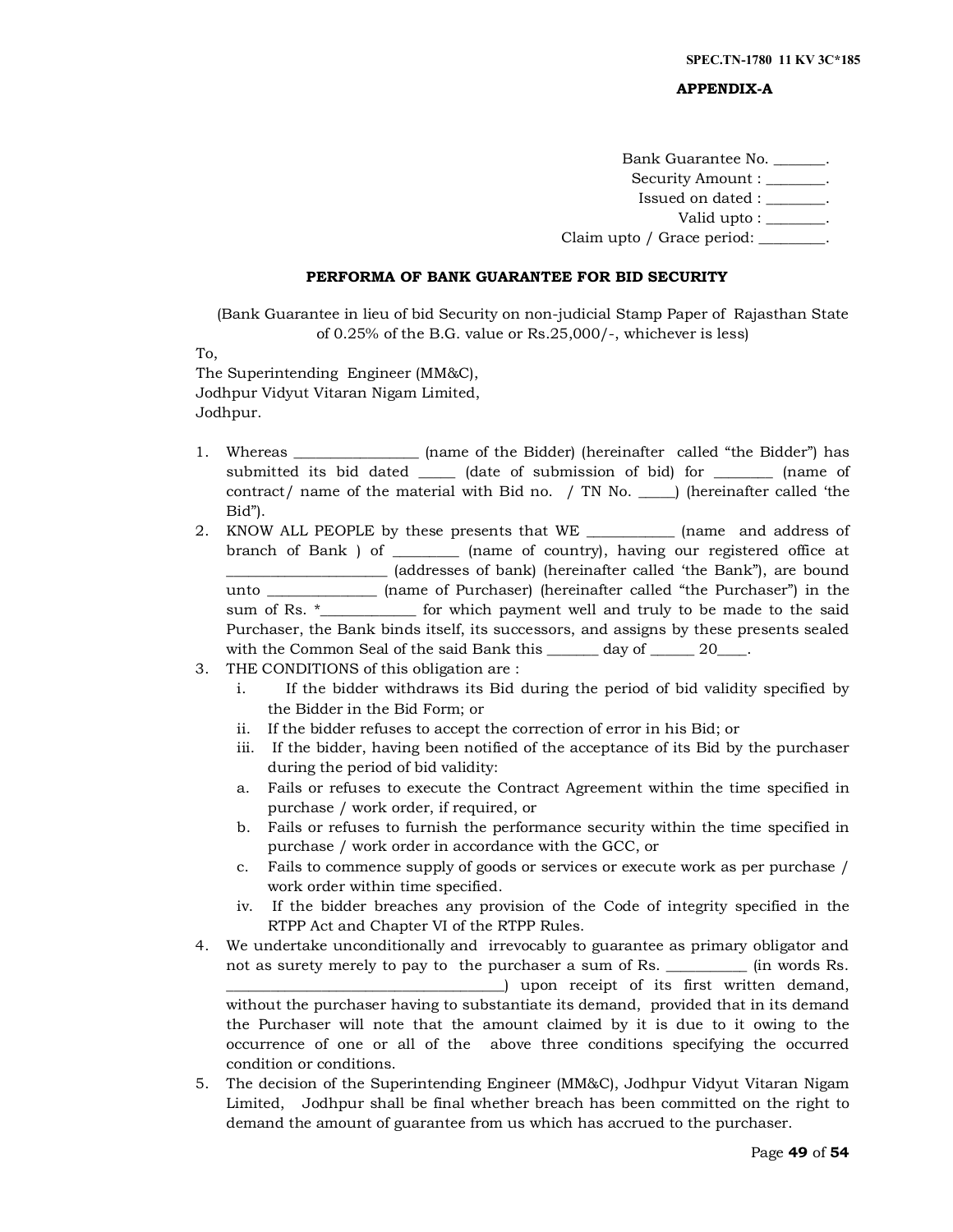- 6. This guarantee shall not cease or determine, if the purchaser grants time or indulgence or vary the terms of the contract with the Contractor or without our consent or knowledge.
- 7. The guarantee herein contained shall not be affected by any change in the constitution of the Contractor.
- 8. We \_\_\_\_\_\_\_\_\_\_(Bank Name) further undertake not to revoke this guarantee during its currency except with the previous consent of the Superintending Engineer (MM&C), Jodhpur Vidyut Vitran Nigam Limited, Jodhpur.
- 9. All disputes arising under the said guarantee between the Bank and the Nigam or between the Contractor and the Nigam pertaining to the guarantee, shall be subject to the jurisdiction of the Courts in Jodhpur, Rajasthan alone.
- 10. This guarantee will remain in force up to and including one hundred eighty (180) days after the date of the opening of bids, i.e. upto \_\_\_\_\_\_\_\_\_\_\_, with a further grace period of Ninety (90) days and any demand in respect thereof should reach the Bank not later than the above date.

Yours faithfully, Bankers (EXECUTANT) Signed by the above named Bank in presence of : (signature with full Name and Address)

Witness :

.

1. \_\_\_\_\_\_\_\_\_\_\_\_\_\_.  $2_{-}$ 

Attested by Notary Public, First Class Magistrate or directly confirmed by the executing Bank.

\* The Bidder should insert the amount of the guarantee in words and figures denominated in the currency of bid.

**Note** : In case the bid is submitted by a Joint Venture, the Bid Bank guarantee shall be in the name of Lead partner or in the name of joint venture partners submitting the Bid covering all the partners of the joint venture.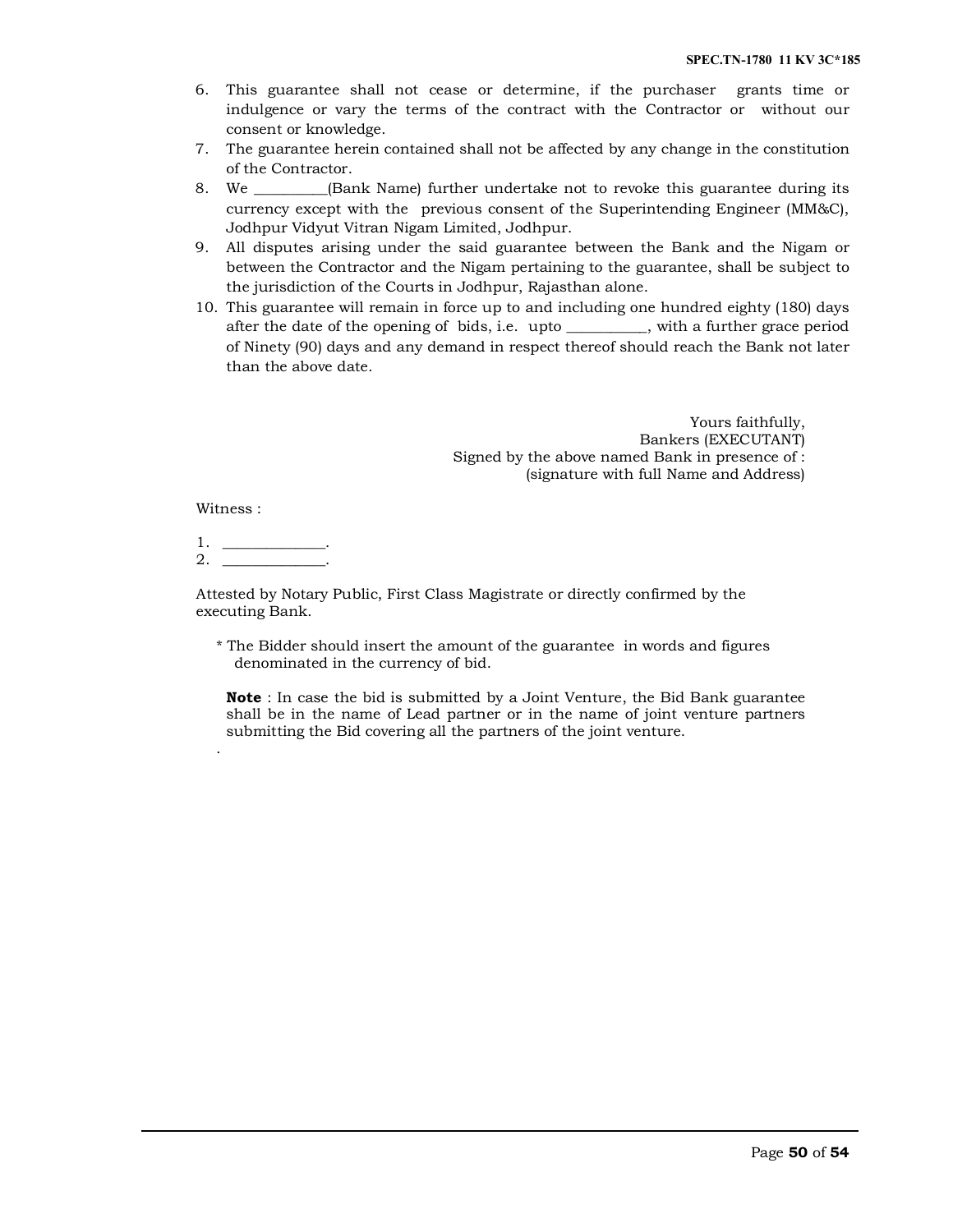# **APPENDIX-B**

# **Declaration by the Bidder**

(On Rajasthan Non-Judicial Stamp Paper worth Rs.100/- + Surcharge on Stamp Paper as per rules)

In relation to my/ our bid submitted to SE (MM&C) JdVVNL, Jodhpur,

For procurement of \_\_\_\_\_\_\_\_\_\_\_\_\_\_\_\_\_\_\_\_\_\_\_\_\_\_\_\_\_\_\_\_\_\_\_\_\_\_\_\_\_\_\_\_\_\_\_\_\_\_\_\_\_\_\_

in response to their notice inviting bids under TN- \_\_\_\_\_\_\_\_\_\_\_\_\_\_ I/We

hereby declare that : -

We are qualified, not insolvent, not in receivership, not bankrupt or being wound up, not have affairs administered by a court or a judicial officers, not have business activities suspended, not blacklisted or debarred by any utility/ government agency, not have a conflict of interest.

Signed\_\_\_\_\_\_\_\_\_\_\_\_\_\_\_\_\_\_\_\_\_\_\_\_\_\_\_\_\_\_\_\_  $Name$ 

In the capacity of \_\_\_\_\_\_\_\_\_\_\_\_\_\_\_\_\_\_\_\_\_\_\_\_\_\_\_

Duly authorized to sign the bid for an on behalf of :

Dated on \_\_\_\_\_\_ day of \_\_\_\_\_\_\_\_\_\_\_\_\_\_\_\_

Corporate Seal \_\_\_\_\_\_\_\_\_\_\_\_\_\_\_\_\_\_\_\_\_\_\_\_\_\_\_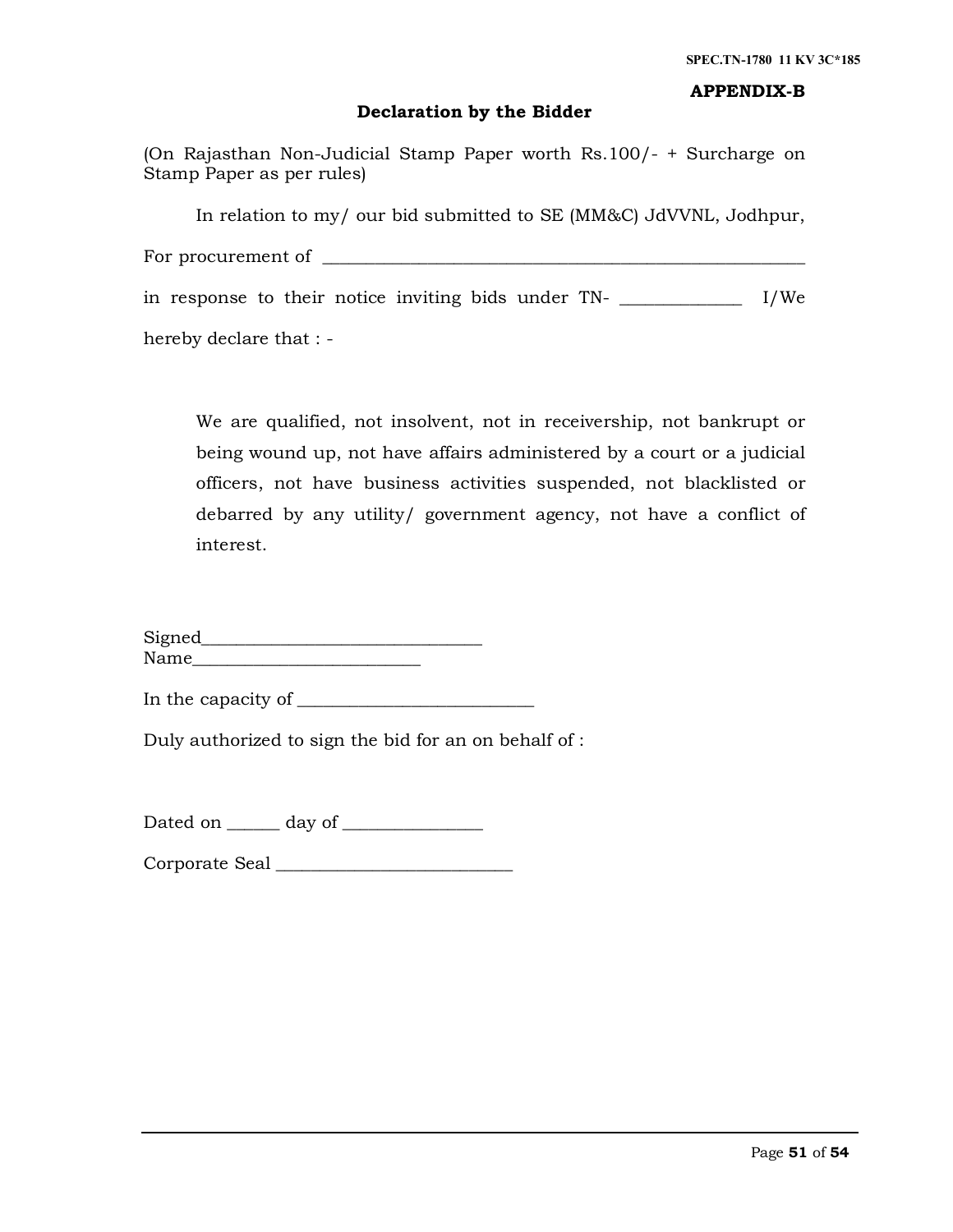# **ANNEXURE-A**

## **SELF ATTESTED UNDERTAKING TO BE GIVEN ON FIRM'S LETTER HEAD**

 **We, the undersigned declare that:**

- **1. Our firm, its affiliates of subsidiaries including any subcontractor or suppliers for any part of the contract have not debarred by the state government or the procuring entity or a regulatory authority under any applicable law.**
- **2. We declare that we have complied with and shall continue to comply with the provision of the code of integrity including conflict of interest as specified for bidders in the RTPP Act 2012, RTPP Rules 2013 and the bidding document during the procurement process and execution of contract till completion of all our obligation under contract.**
- **3.** I/We possess the necessary professional, technical, financial and managerial resources and competence required by the bidding document issued by the procuring entity.
- **4.** I/We have fulfilled my/ our obligation to pay such of the taxes payable to the Union and the State Government or any local authority as specified in the bidding document.
- **5.** I/We are not insolvent, in receivership, bankrupt or being wound up, not have my/ our affairs administered by a court or a judicial officer, not have my/ our business activities suspended and not the subject of legal proceeding for any of the foregoing reasons.
- **6.** I/We do not have, and our directors and officers not have, been convicted of any criminal offence related to my/ our professional conduct or the making of false statements or misrepresentations as to my/ our qualifications to enter into a procurement contract within a period of three years preceding the commencement of this procurement process, or not have been otherwise disqualified pursuant to debarment proceedings.
- **7.** I/We do not have a conflict of interest as specified in the Act, Rules and the bidding document, which materially affects fair competition.

 **Firm's Name Seal & Signature**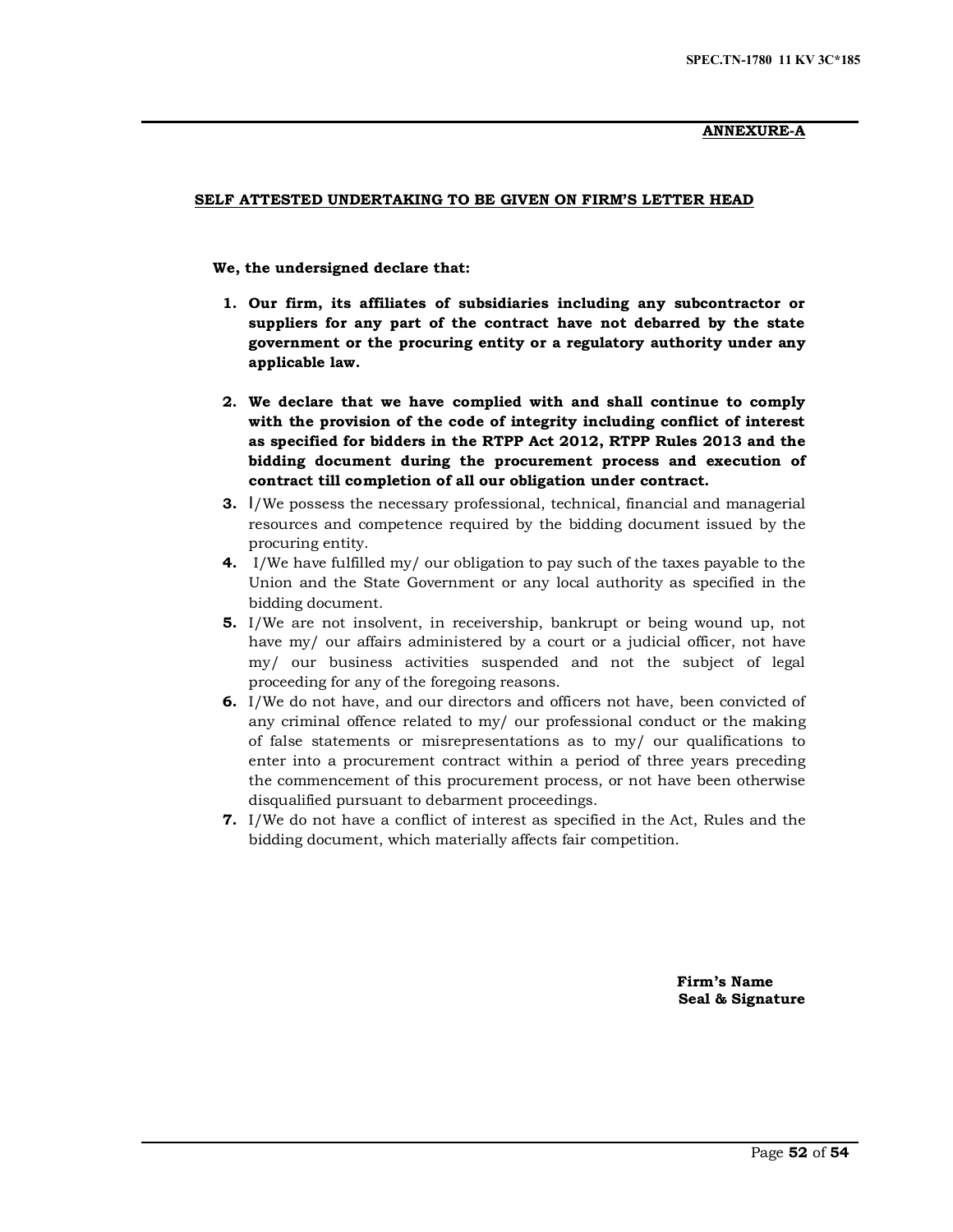#### **ANNEXURE-I**

# **UNDERTAKING FOR CA CERTIFICATE (TO BE FURNISHED ON NON-JUDICIAL STAMP WORTH Rs.100/- & DULY NOTARIZED)**

I/WE UNDERTAKE THAT THE CA CERTIFICATE SUBMITTED AS PER THE REQUIREMENT OF PRE-QUALIFICATION REQUIREMENTS, FOR ADJUDGING THE PAST SUPPLIES ,UNDER THE SUBJECT TENDER, TN-\_**\_\_\_\_\_\_\_\_\_\_\_** , IS CORRECT AND I, UNDERSIGNED WILL BE SOLELY RESPONSIBLE FOR ANY DEVAITION/ DISCREPANCY/ IN-CORRECT INFORMATION , IF EVER NOTICED IN THE CA CERTIFICATE.

FURHER, IN CASE, IF ANY DEVAITION/DISCREPANCY/IN-CORRECT INFORMATION IS NOTICED IN THE CA CERTIFICATE FURNISHED WITH THE BID, AT ANY STAGE DURING PROCESSING/ CURRENCY OF TENDER, DISCOM CAN TAKE THE ACTION AGAINST THE FIRM  $M/s$ 

AS PER THE RULES & REGULATIONS.

 **(SIGNATURE)** NAME & DESIGNATION WITH SEAL OF THE BIDDER